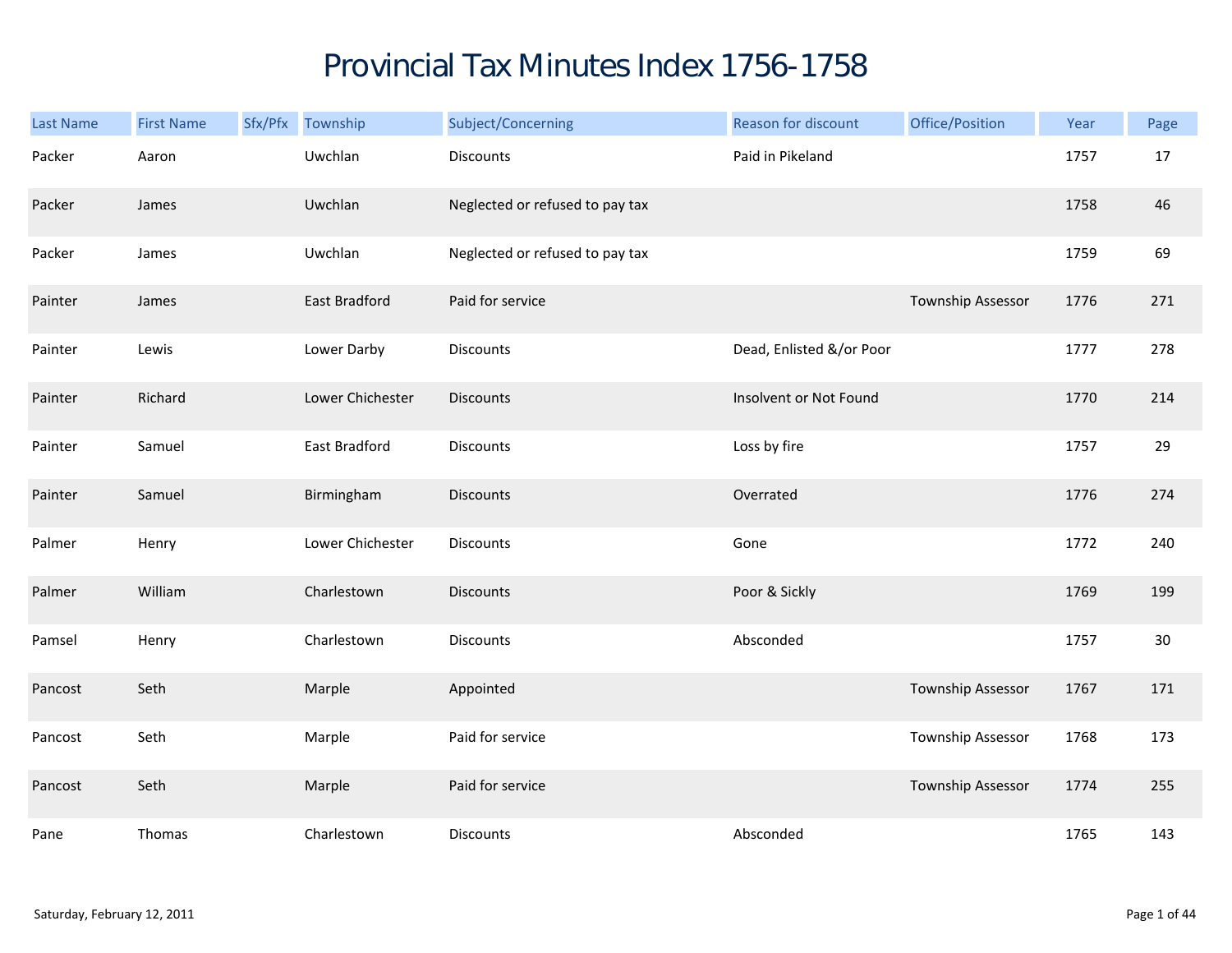| <b>Last Name</b> | <b>First Name</b> | Sfx/Pfx | Township             | Subject/Concerning                    | Reason for discount      | Office/Position   | Year | Page |
|------------------|-------------------|---------|----------------------|---------------------------------------|--------------------------|-------------------|------|------|
| Park             | Arthur            |         | West Fallowfield     | <b>Discounts</b>                      | Under age                |                   | 1757 | 21   |
| Park             | Jane              |         | East Caln            | House where appeals will be heard     |                          |                   | 1758 | 52   |
| Park             | John              |         | East Marlborough     | <b>Discounts</b>                      | Paid in West Fallowfield |                   | 1766 | 161  |
| Park             | Jonathan          |         | East Bradford        | Paid for service                      |                          | Township Assessor | 1762 | 102  |
| Park             | Thomas            |         | East Caln            | House where next meeting will be held |                          |                   | 1758 | 38   |
| Park             | Thomas            |         |                      | House where next meeting will be held |                          |                   | 1758 | 40   |
| Parke            | Jane              |         | East Caln            | House where next meeting will be held |                          |                   | 1759 | 54   |
| Parke            | John              |         | Sadsbury             | Discounts                             | Gone                     |                   | 1773 | 249  |
| Parke            | Jonathan          |         | East Bradford        | <b>Discounts</b>                      | Overrated                |                   | 1762 | 105  |
| Parke            | Jonathan          |         | East Bradford        | Paid for service                      |                          | Township Assessor | 1766 | 151  |
| Parke            | Jonathan          |         | East Bradford        | Paid for service                      |                          | Township Assessor | 1767 | 163  |
| Parke            | Joseph            |         | West Caln            | Paid for service                      |                          | Township Assessor | 1771 | 230  |
| Parke            | Joseph            |         | East Caln            | <b>Discounts</b>                      |                          |                   | 1772 | 235  |
| Parke            | Joseph            |         | Sadsbury             | Discounts                             | Overrated                |                   | 1772 | 235  |
| Parker           | Edward            |         | Kennett              | <b>Discounts</b>                      | Gone                     |                   | 1773 | 247  |
| Parker           | Elisha            |         | New Garden           | Discounts                             |                          |                   | 1762 | 107  |
| Parker           | John              |         | <b>East Nantmeal</b> | <b>Discounts</b>                      | In the King's Service    |                   | 1758 | 50   |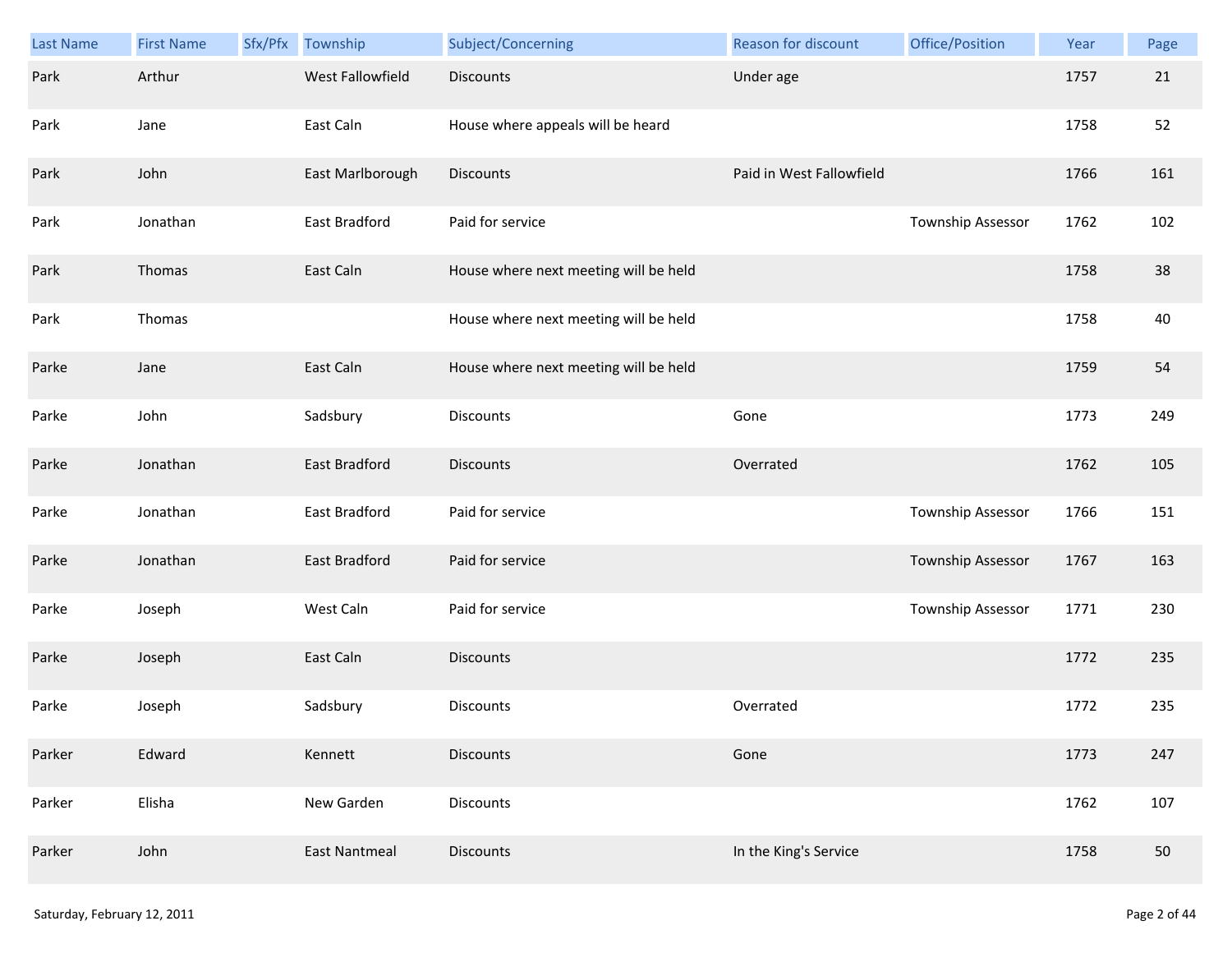| Last Name | <b>First Name</b> |      | Sfx/Pfx Township   | Subject/Concerning         | Reason for discount | Office/Position        | Year | Page         |
|-----------|-------------------|------|--------------------|----------------------------|---------------------|------------------------|------|--------------|
| Parker    | John              |      | <b>Upper Darby</b> | <b>Discounts</b>           | Absconded           |                        | 1762 | 109          |
| Parker    | John              |      | East Caln          | <b>Discounts</b>           | Ran away            |                        | 1770 | 212          |
| Parker    | Joseph            |      | Westtown           | Discounts                  | Overcharged         |                        | 1758 | 41           |
| Parker    | William           |      |                    | Present at meeting         |                     | <b>County Assessor</b> | 1756 | $\mathbf{1}$ |
| Parker    | William           |      |                    | Received constable returns |                     | <b>County Assessor</b> | 1756 | $\mathbf 2$  |
| Parker    | William           |      |                    | <b>Examined appealants</b> |                     | <b>County Assessor</b> | 1756 | $\mathsf{3}$ |
| Parker    | William           |      |                    | Paid for service           |                     |                        | 1756 | $\sqrt{5}$   |
| Parker    | William           |      | Lower Darby        | <b>Discounts</b>           | Overrated           |                        | 1764 | 126          |
| Parker    | William           | Esq. | Lower Darby        | <b>Discounts</b>           |                     |                        | 1770 | 210          |
| Parker    | William           | Esq. | Lower Darby        | <b>Discounts</b>           | Overrated           |                        | 1771 | 221          |
| Parker    | William           | Esq. | Lower Darby        | Discounts                  |                     |                        | 1772 | 236          |
| Parker    | William           | Esq. | Lower Darby        | Discounts                  | Overrated           |                        | 1775 | 264          |
| Parkhill  | William           |      | East Fallowfield   | Discounts                  | Insolvent           |                        | 1768 | 183          |
| Parks     | John              |      | Middletown         | <b>Discounts</b>           | Enlisted &/or Poor  |                        | 1777 | 279          |
| Parrey    | Caleb             |      |                    | Paid for service           |                     | County Assessor        | 1766 | 155          |
| Parry     | Caleb             |      |                    |                            |                     | <b>County Assessor</b> | 1765 | 146          |
| Parry     | Caleb             |      |                    | Present at meeting         |                     | <b>County Assessor</b> | 1766 | 156          |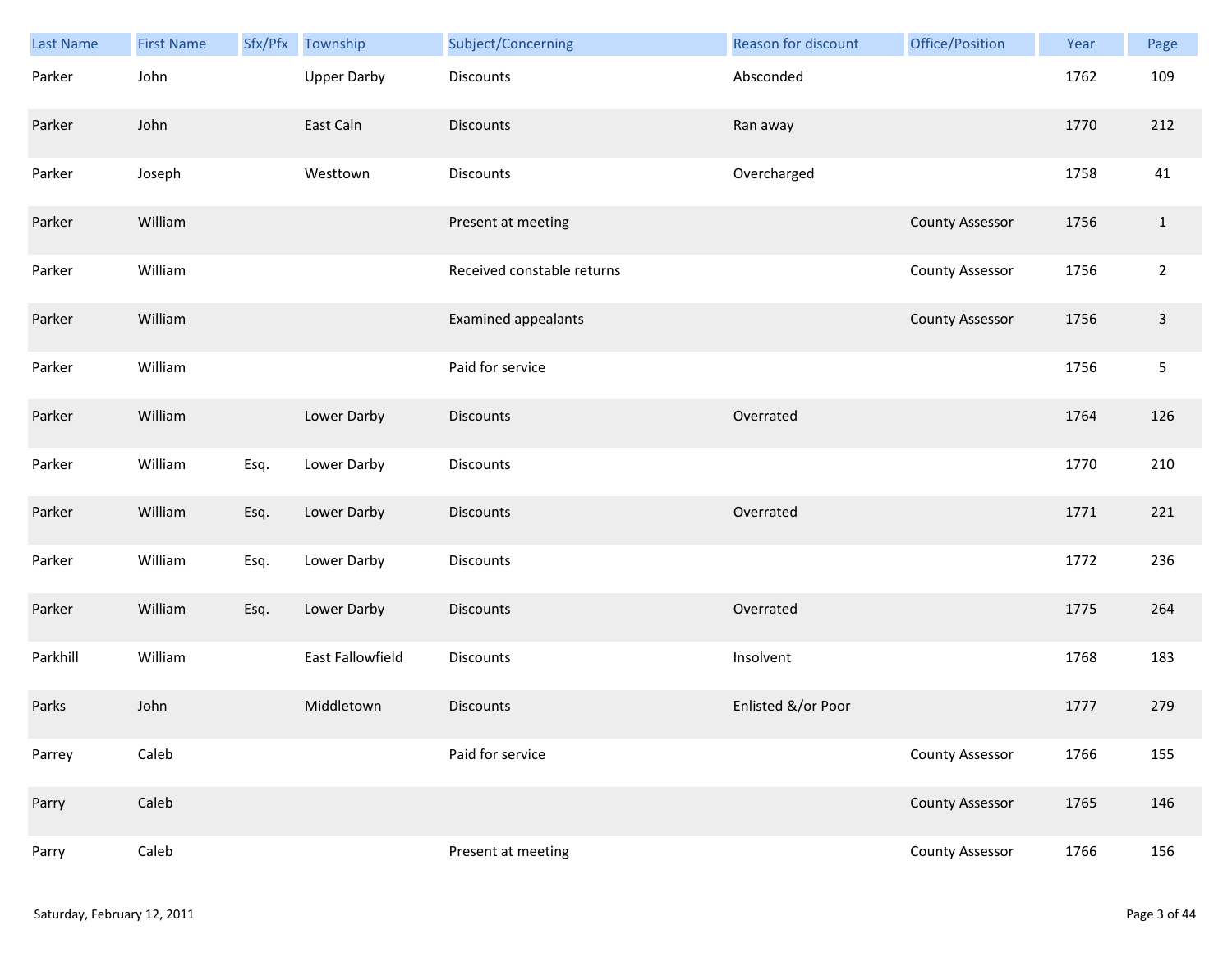| Last Name | <b>First Name</b> | Sfx/Pfx Township | Subject/Concerning               | Reason for discount | Office/Position        | Year | Page |
|-----------|-------------------|------------------|----------------------------------|---------------------|------------------------|------|------|
| Parry     | Caleb             |                  | Present at meeting               |                     | <b>County Assessor</b> | 1766 | 161  |
| Parry     | Caleb             |                  | Paid for service                 |                     | <b>County Assessor</b> | 1767 | 165  |
| Parry     | Caleb             |                  | Present at meeting               |                     | <b>County Assessor</b> | 1767 | 168  |
| Parry     | Caleb             | Whiteland        | House where appeals will be held |                     |                        | 1767 | 172  |
| Parry     | Caleb             |                  | House where meeting held         |                     |                        | 1768 | 173  |
| Parry     | Caleb             | Whiteland        | House where appeals will be held |                     |                        | 1769 | 204  |
| Parry     | John              | East Whiteland   | Discounts                        | Under age           |                        | 1768 | 174  |
| Parry     | Joseph            | Tredyffrin       | Discounts                        | Indigent            |                        | 1769 | 203  |
| Pasmore   | George            | West Marlborough | Paid for service                 |                     | Township Assessor      | 1768 | 173  |
| Pasmore   | Joseph            | West Marlborough | Discounts                        | Insolvent           |                        | 1772 | 239  |
| Passmore  | George            | East Nottingham  | <b>Discounts</b>                 | Paid in Maryland    |                        | 1765 | 139  |
| Paterson  | Thomas            | Goshen           | Discounts                        |                     |                        | 1765 | 140  |
| Paterson  | William           | Thornbury        | Discounts                        | Paid in Goshen      |                        | 1763 | 118  |
| Patten    | Andrew            | Ridley           | Discounts                        | Absconded           |                        | 1759 | 67   |
| Patten    | John              | Oxford           | <b>Discounts</b>                 |                     |                        | 1775 | 262  |
| Patten    | William           | Haverford        | Discounts                        | Poor                |                        | 1770 | 210  |
| Patterson | James             | London Britain   | <b>Discounts</b>                 |                     |                        | 1764 | 131  |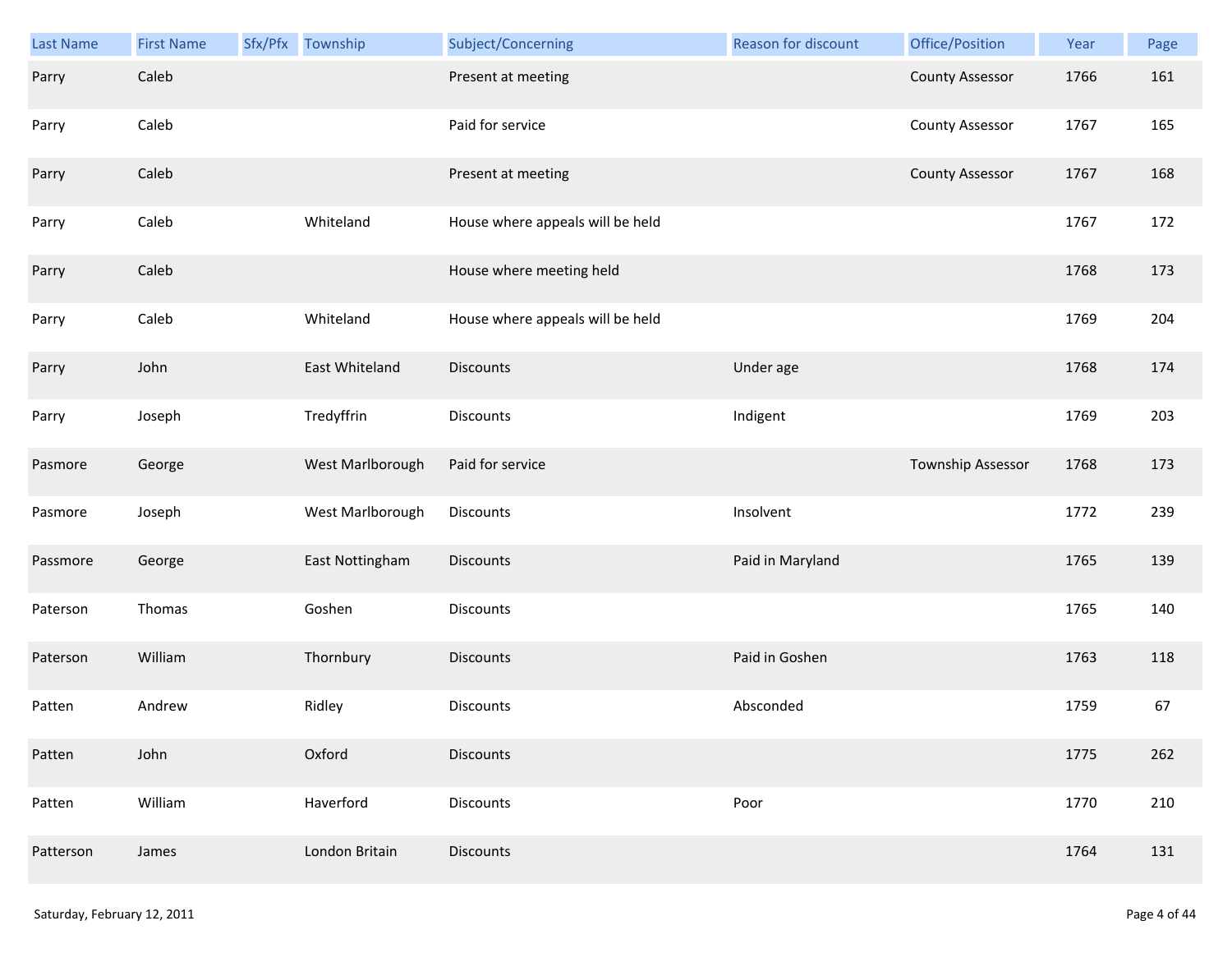| Last Name | <b>First Name</b> | Sfx/Pfx | Township             | Subject/Concerning              | Reason for discount  | Office/Position      | Year | Page         |
|-----------|-------------------|---------|----------------------|---------------------------------|----------------------|----------------------|------|--------------|
| Patterson | James             |         | London Britain       | Discounts                       | Not found            |                      | 1765 | 145          |
| Patterson | James             |         | <b>West Nantmeal</b> | <b>Discounts</b>                | Poor                 |                      | 1772 | 240          |
| Patterson | Thomas            |         | Goshen               | <b>Discounts</b>                | Poor                 |                      | 1763 | 121          |
| Patton    | David             |         | West Nottingham      |                                 |                      | Township Assessor    | 1760 | 84           |
| Patton    | David             |         | West Nottingham      | Paid for service                |                      | Township Assessor    | 1761 | 96           |
| Patton    | George            |         | London Britain       | <b>Discounts</b>                |                      |                      | 1774 | 258          |
| Patton    | Mathew            |         | West Fallowfield     | <b>Discounts</b>                |                      |                      | 1762 | 107          |
| Patton    | William           |         | <b>Upper Darby</b>   | Discounts                       | Paid in Philadelphia |                      | 1768 | 185          |
| Payne     | George            |         | Charlestown          | <b>Discounts</b>                | Poor                 |                      | 1768 | 184          |
| Pearsal   |                   |         | Chester              | <b>Discounts</b>                | Not found            |                      | 1762 | 111          |
| Pearsall  | Jeremiah          | Jr.     | <b>West Nantmeal</b> | Paid for service                |                      | Township Assessor    | 1761 | 94           |
| Pearsall  | John              | Sr.     | <b>West Nantmeal</b> | <b>Discounts</b>                |                      |                      | 1764 | 130          |
| Pearson   | John              |         | Lower Darby          |                                 |                      | <b>Tax Collector</b> | 1767 | 170          |
| Pearson   | Joseph            |         | East Marlborough     | Neglected or refused to pay tax |                      |                      | 1767 | 170          |
| Pearson   | Reuben            |         | Goshen               | <b>Discounts</b>                | Not found            |                      | 1760 | 81           |
| Pearson   | Thomas            |         |                      | Present at meeting              |                      | Commissioner         | 1756 | $\mathbf{1}$ |
| Pearson   | Thomas            |         |                      | Present at meeting              |                      | Commissioner         | 1756 | $\mathbf{1}$ |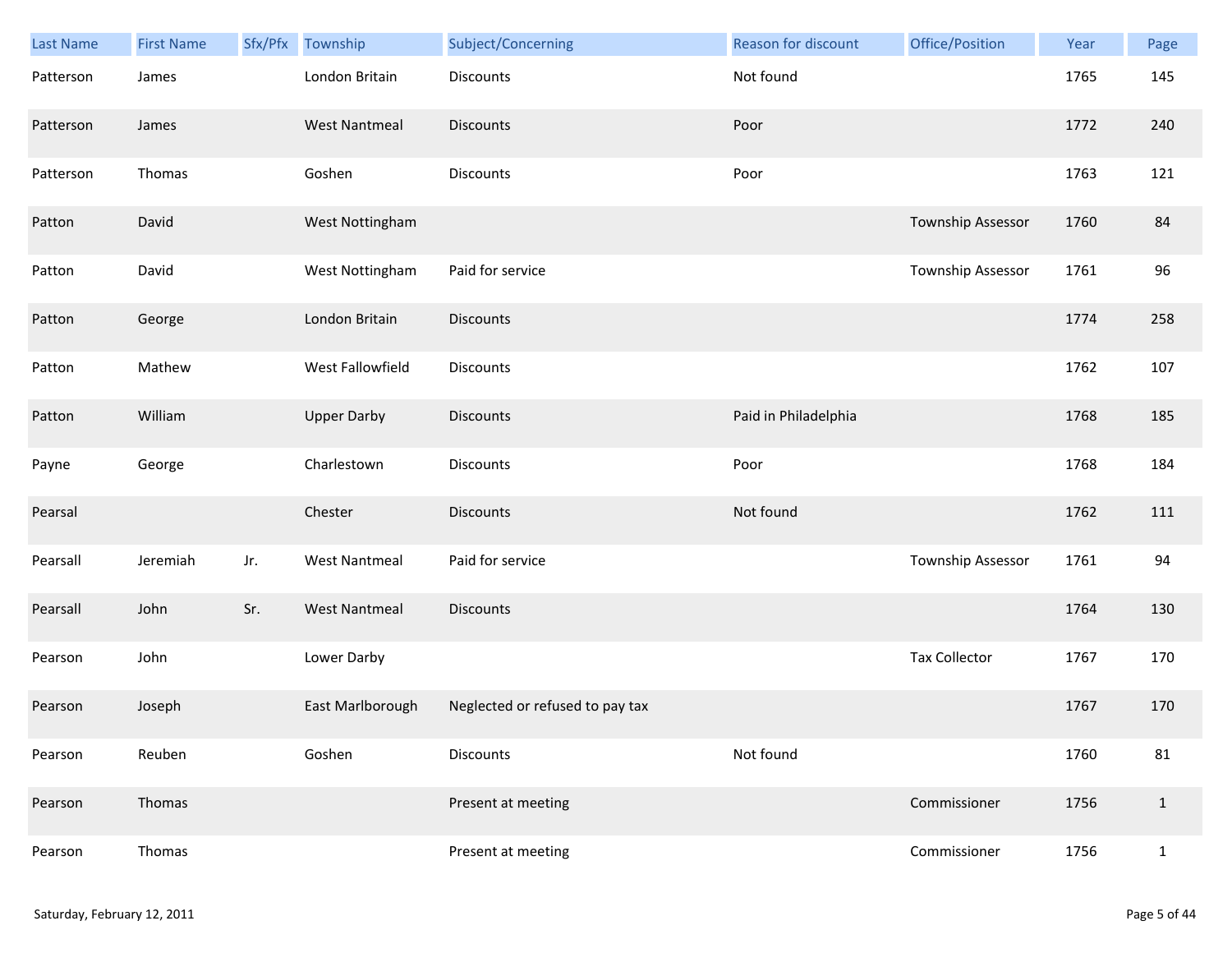| Last Name | <b>First Name</b> | Sfx/Pfx Township | Subject/Concerning         | Reason for discount | Office/Position   | Year | Page           |
|-----------|-------------------|------------------|----------------------------|---------------------|-------------------|------|----------------|
| Pearson   | Thomas            |                  | Signed the endorsements    |                     | Commissioner      | 1756 | $\overline{2}$ |
| Pearson   | thomas            |                  | <b>Examined appealants</b> |                     | Commissioner      | 1756 | $\mathsf{3}$   |
| Pearson   | Thomas            |                  | Paid for service           |                     |                   | 1756 | $\overline{5}$ |
| Pearson   | Thomas            |                  | Present at meeting         |                     | Commissioner      | 1756 | 5              |
| Pearson   | Thomas            |                  | Present at meeting         |                     | Commissioner      | 1756 | 8              |
| Pearson   | Thomas            |                  | Present at meeting         |                     | Commissioner      | 1757 | 10             |
| Pearson   | Thomas            |                  | Present at meeting         |                     | Commissioner      | 1757 | 11             |
| Pearson   | Thomas            |                  | Present at meeting         |                     | Commissioner      | 1757 | 14             |
| Pearson   | Thomas            |                  | Present at meeting         |                     | Commissioner      | 1757 | 16             |
| Pearson   | Thomas            |                  | Examine updated rates      |                     | Commissioner      | 1757 | 17             |
| Pearson   | Thomas            |                  | Examined appealants        |                     | Commissioner      | 1757 | 18             |
| Pearson   | Thomas            |                  | Present at meeting         |                     | Commissioner      | 1757 | 19             |
| Pearson   | Thomas            |                  | Present at meeting         |                     | Commissioner      | 1757 | 21             |
| Pearson   | Thomas            |                  | Paid for service           |                     | Commissioner      | 1757 | 23             |
| Pearson   | Thomas            |                  | Present at meeting         |                     | Commissioner      | 1757 | $9\,$          |
| Peary     | Christian         | Coventry         | Paid for service           |                     | Township Assessor | 1760 | 71             |
| Peas      | Patrick           | East Nottingham  | Discounts                  | Poor                |                   | 1758 | 47             |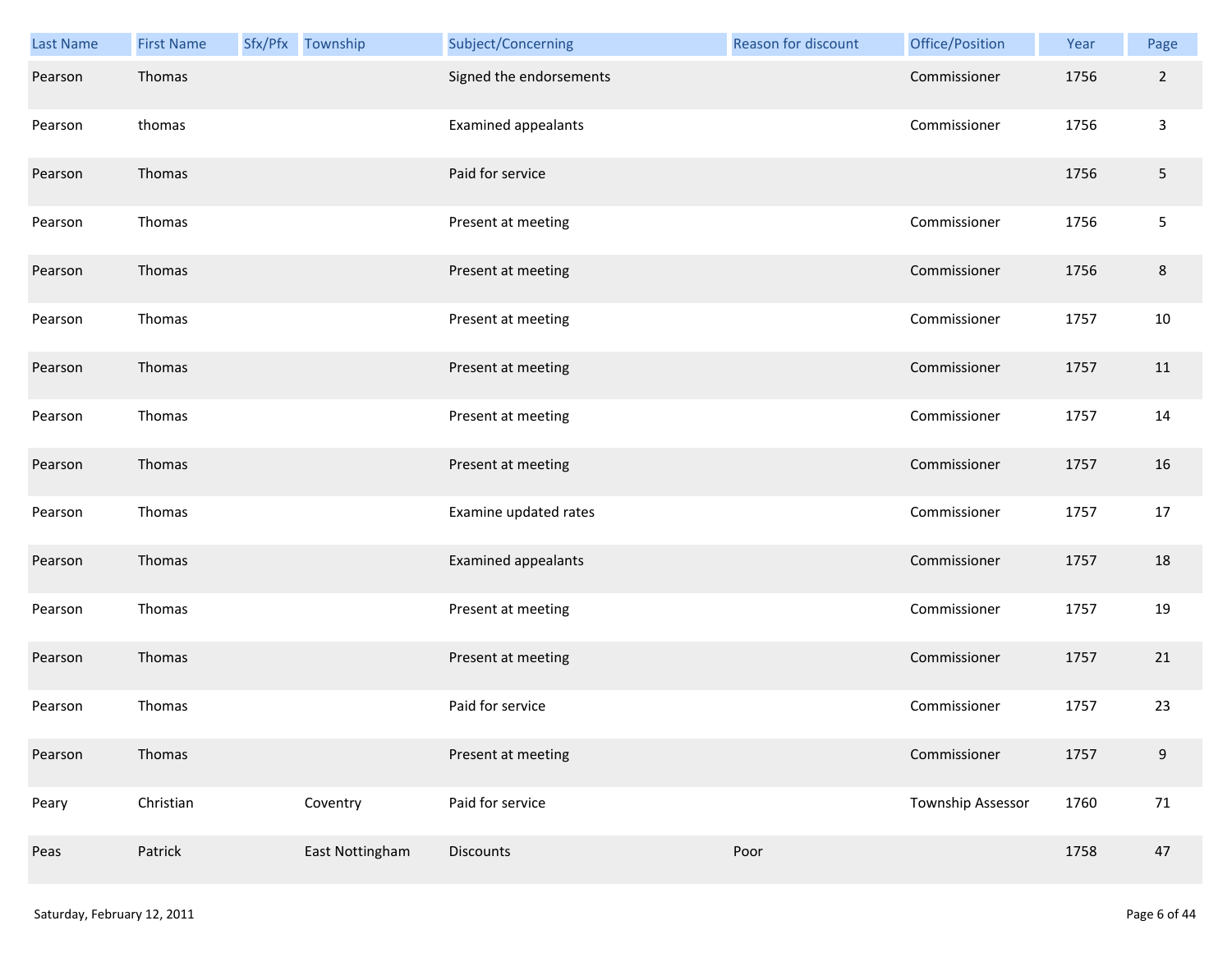| Last Name | <b>First Name</b> | Sfx/Pfx Township        | Subject/Concerning              | Reason for discount                        | Office/Position   | Year | Page |
|-----------|-------------------|-------------------------|---------------------------------|--------------------------------------------|-------------------|------|------|
| Peasly    | William           | Tredyffrin              | Discounts                       | Not in county                              |                   | 1763 | 123  |
| Pecheen   | Peter             | Haverford               | <b>Discounts</b>                |                                            |                   | 1765 | 141  |
| Peck      | Benjamin          | Charlestown             | Discounts                       | Enlisted &/or Poor                         |                   | 1777 | 278  |
| Pedrick   | Thomas            | Chester                 | <b>Discounts</b>                |                                            |                   | 1765 | 141  |
| Pedrick   | Thomas            | Chester                 | Discounts                       | Poor                                       |                   | 1772 | 233  |
| Pedricks  | Thomas            | Chester                 | <b>Discounts</b>                | Married                                    |                   | 1758 | 50   |
| Peerey    | John              | Birmingham              | Discounts                       |                                            |                   | 1765 | 144  |
| Peirce    | John              | Concord                 | Paid for service                |                                            | Township Assessor | 1760 | 77   |
| Peirson   | Samuel            | Lower Darby             | Discounts                       | Absconded                                  |                   | 1764 | 131  |
| Pemberton | Israel            | <b>East Fallowfield</b> | Discounts                       | <b>Unseated land</b>                       |                   | 1757 | 17   |
| Pemberton | Israel            | East Fallowfield        | Discounts                       | Land tax                                   |                   | 1758 | 51   |
| Pemberton | Israel            | East Fallowfield        | <b>Discounts</b>                | Overrated                                  |                   | 1759 | 61   |
| Pemberton | Israel            |                         | Paid tax that was in arrears    |                                            |                   | 1759 | 65   |
| Pemberton | Israel            |                         | Neglected or refused to pay tax |                                            |                   | 1761 | 101  |
| Pemberton | Israel            | East Fallowfield        | Neglected or refused to pay tax |                                            |                   | 1762 | 110  |
| Pemberton | Israel            | East Caln               | <b>Discounts</b>                | Land only charged to him<br>as a mortgagee |                   | 1763 | 123  |
| Pemberton | Israel            | West Fallowfield        | Discounts                       |                                            |                   | 1764 | 128  |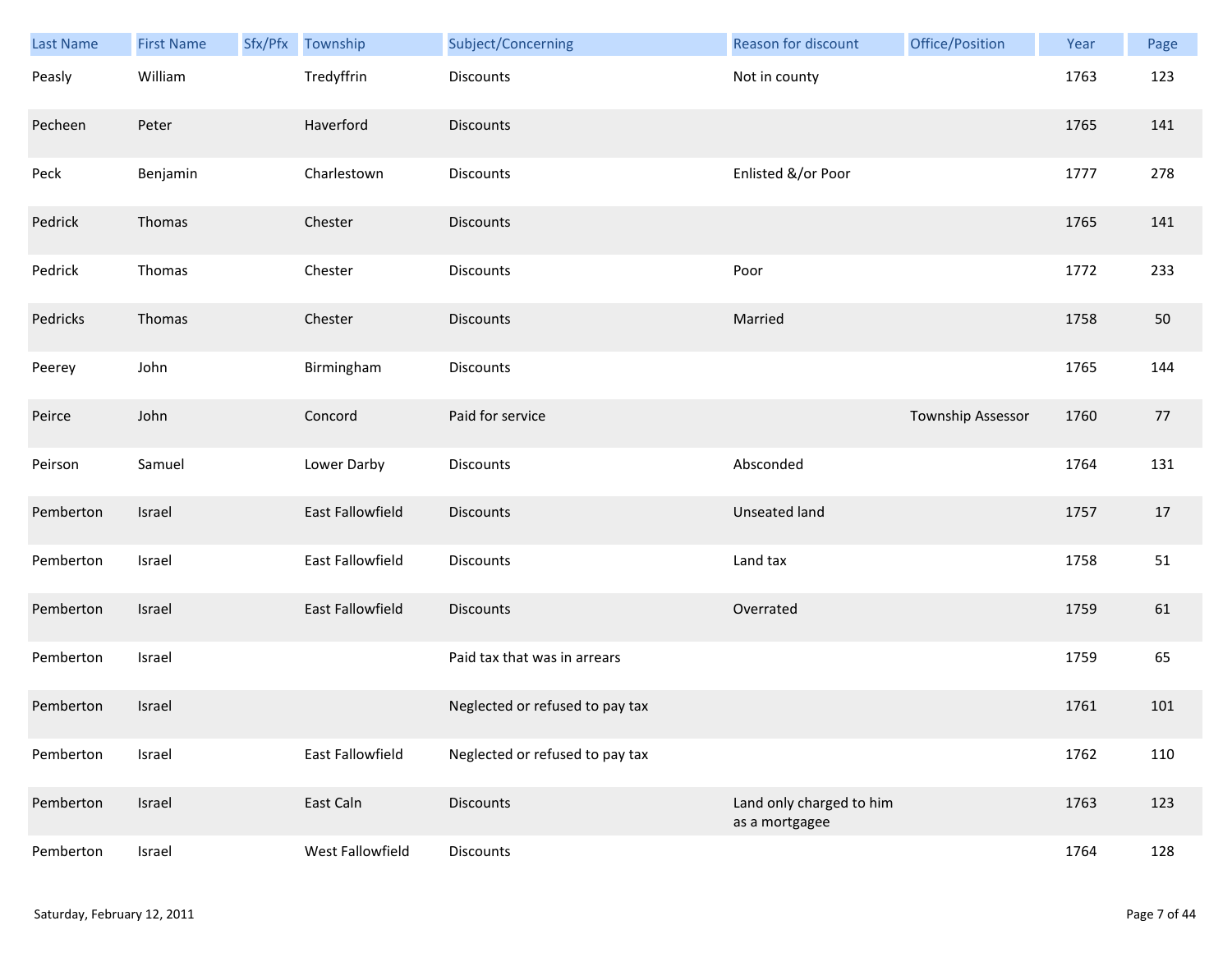| Last Name | <b>First Name</b> | Sfx/Pfx | Township                | Subject/Concerning         | Reason for discount   | Office/Position        | Year | Page           |
|-----------|-------------------|---------|-------------------------|----------------------------|-----------------------|------------------------|------|----------------|
| Pemberton | Israel            |         | East Caln               | <b>Discounts</b>           |                       |                        | 1765 | 143            |
| Peme      | Henry             |         | Newtown                 | Discounts                  | Not free 6 months     |                        | 1758 | 43             |
| Penginger | Charles           |         | Whiteland               | <b>Discounts</b>           | Gone                  |                        | 1763 | 120            |
| Penman    | Isaac             |         | West Nottingham         | <b>Discounts</b>           | Pays in Baltimore     |                        | 1760 | 80             |
| Penn      | Thomas            |         | Lower Chichester        | Discounts                  | Gone a privateering   |                        | 1758 | 49             |
| Pennal    | Robert            |         |                         | Present at meeting         |                       | Commissioner           | 1767 | 171            |
| Pennall   | Evan              |         | <b>Upper Providence</b> | <b>Discounts</b>           | Gone                  |                        | 1772 | 241            |
| Pennel    | James             |         | Middletown              | Paid for service           |                       | Township Assessor      | 1775 | 269            |
| Pennel    | John              |         | East Nottingham         | <b>Discounts</b>           | Absconded & Poor      |                        | 1771 | 230            |
| Pennel    | Robert            |         |                         | Paid for service           |                       | Commissioner           | 1767 | 172            |
| Pennel    | Robert            |         |                         | Paid for service           |                       | Commissioner           | 1768 | 175            |
| Pennel    | Robert            |         |                         | Present at meeting         |                       | Commissioner           | 1770 | 215            |
| Pennel    | Thomas            |         | New London              | <b>Discounts</b>           | Resides in New Castle |                        | 1772 | 234            |
| Pennel    | William           |         | Aston                   | Discounts                  |                       |                        | 1775 | 265            |
| Pennell   | Robert            |         |                         | Present at meeting         |                       | <b>County Assessor</b> | 1756 | $\mathbf{1}$   |
| Pennell   | Robert            |         |                         | Received constable returns |                       | <b>County Assessor</b> | 1756 | $\overline{2}$ |
| Pennell   | Robert            |         |                         | <b>Examined appealants</b> |                       | <b>County Assessor</b> | 1756 | $\overline{3}$ |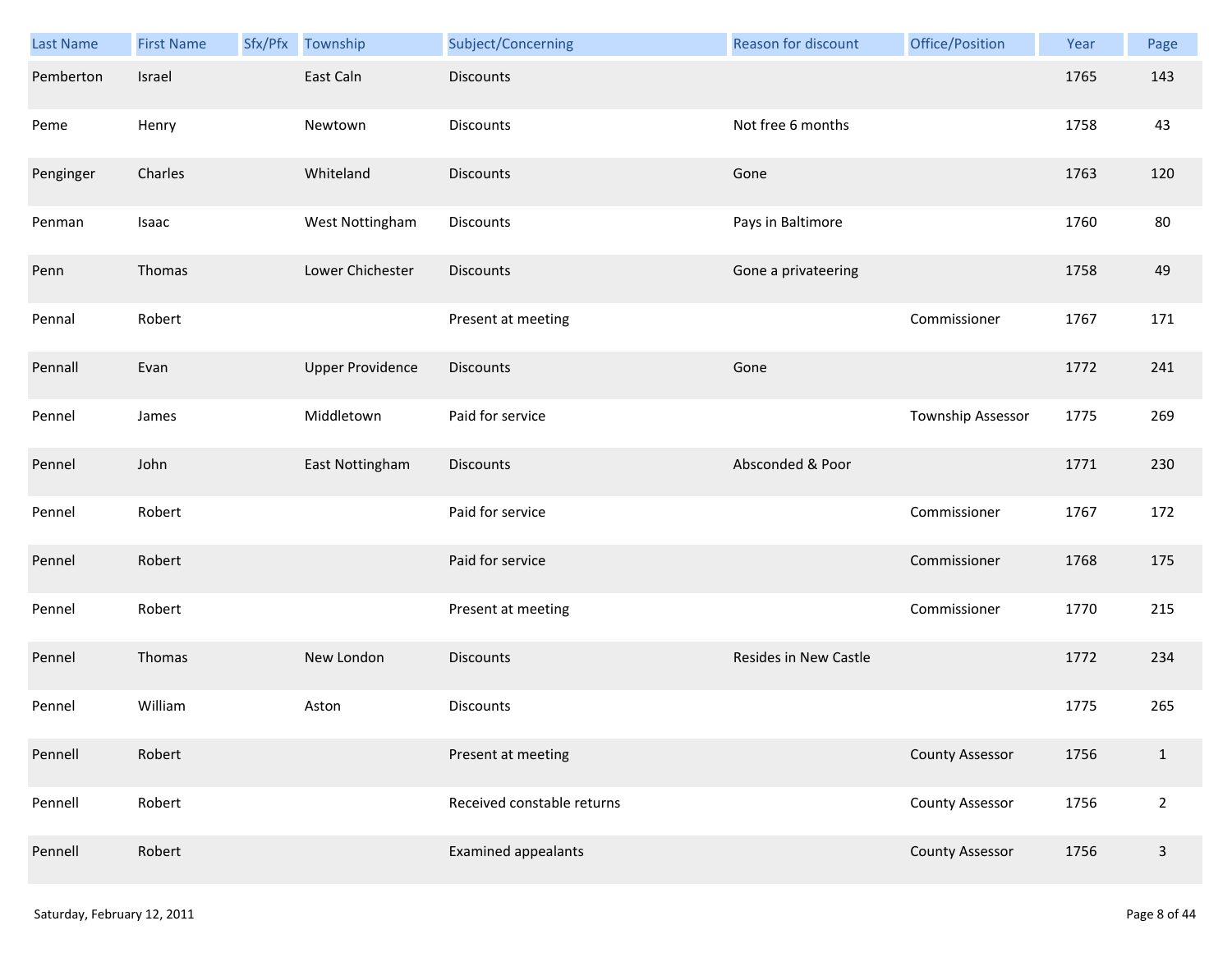| <b>Last Name</b> | <b>First Name</b> | Sfx/Pfx Township | Subject/Concerning         | <b>Reason for discount</b> | Office/Position        | Year | Page       |
|------------------|-------------------|------------------|----------------------------|----------------------------|------------------------|------|------------|
| Pennell          | Robert            |                  | Paid for service           |                            |                        | 1756 | 5          |
| Pennell          | Robert            |                  | Present at meeting         |                            | <b>County Assessor</b> | 1756 | $\sqrt{5}$ |
| Pennell          | Robert            |                  | Present at meeting         |                            | <b>County Assessor</b> | 1757 | 10         |
| Pennell          | Robert            |                  | Present at meeting         |                            | <b>County Assessor</b> | 1757 | 11         |
| Pennell          | Robert            |                  | Present at meeting         |                            | County Assessor        | 1757 | 14         |
| Pennell          | Robert            |                  | Present at meeting         |                            | <b>County Assessor</b> | 1757 | 16         |
| Pennell          | Robert            |                  | Examine updated rates      |                            | County Assessor        | 1757 | 17         |
| Pennell          | Robert            |                  | Reappointed treasurer      |                            | Treasurer              | 1757 | 18         |
| Pennell          | Robert            |                  | <b>Examined appealants</b> |                            | <b>County Assessor</b> | 1757 | 18         |
| Pennell          | Robert            |                  | Present at meeting         |                            | <b>County Assessor</b> | 1757 | 19         |
| Pennell          | Robert            |                  | Present at meeting         |                            | <b>County Assessor</b> | 1757 | 21         |
| Pennell          | Robert            |                  | Paid for service           |                            | <b>County Assessor</b> | 1757 | 23         |
| Pennell          | Robert            |                  | Present at meeting         |                            | Commissioner           | 1768 | 185        |
| Pennell          | Robert            |                  | Present at meeting         |                            | Commissioner           | 1768 | 187        |
| Pennell          | Robert            |                  | Present at meeting         |                            | Commissioner           | 1768 | 188        |
| Pennell          | Robert            |                  | Present at meeting         |                            | Commissioner           | 1769 | 190        |
| Pennell          | Robert            |                  | Present at meeting         |                            | Commissioner           | 1769 | 193        |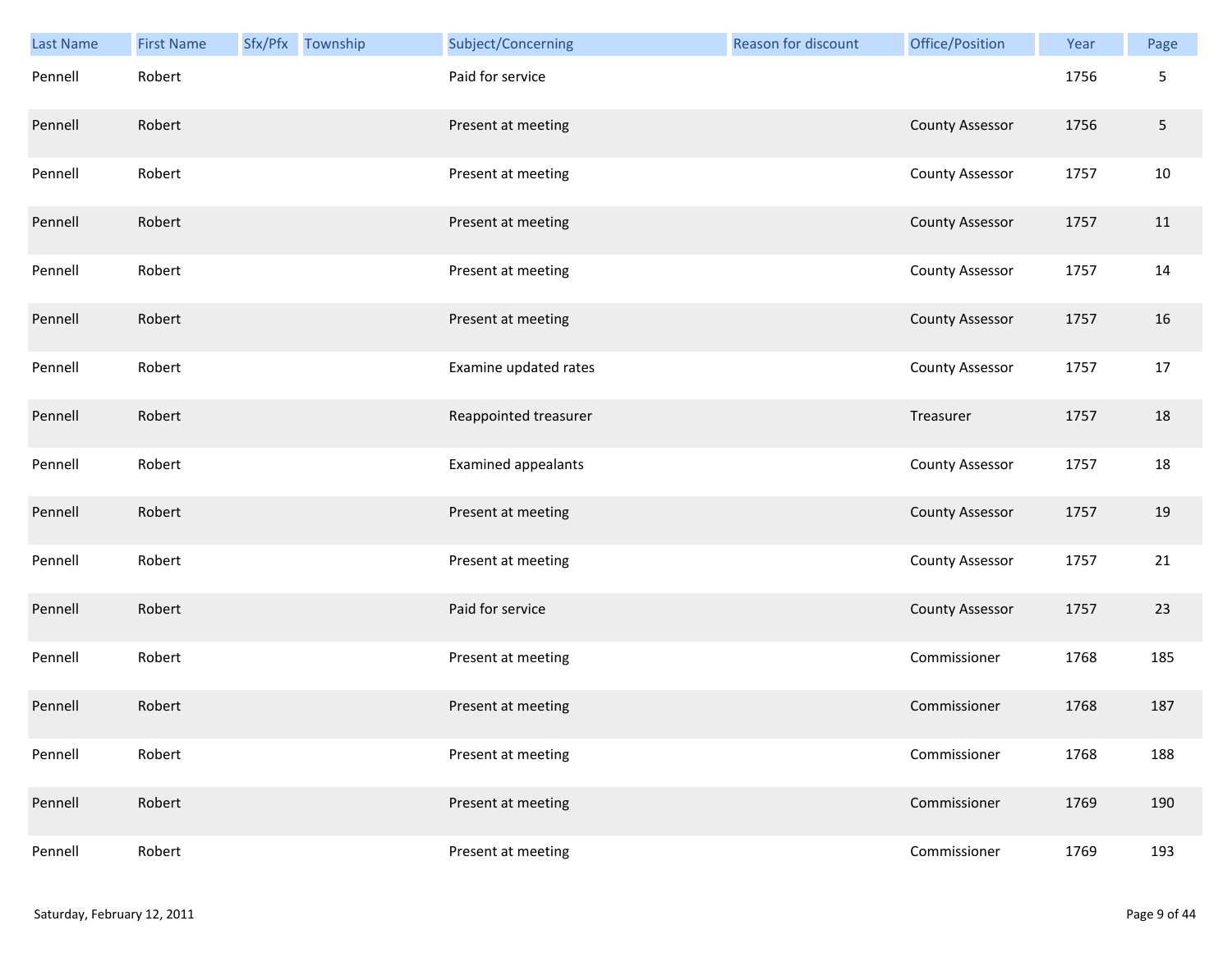| Last Name | <b>First Name</b> | Sfx/Pfx Township | Subject/Concerning               | Reason for discount | Office/Position   | Year | Page |
|-----------|-------------------|------------------|----------------------------------|---------------------|-------------------|------|------|
| Pennell   | Robert            |                  | Present at meeting               |                     | Commissioner      | 1769 | 194  |
| Pennell   | Robert            |                  | Present at meeting               |                     | Commissioner      | 1769 | 198  |
| Pennell   | Robert            |                  | Present at meeting               |                     | Commissioner      | 1769 | 202  |
| Pennell   | Robert            |                  | Present at meeting               |                     | Commissioner      | 1769 | 202  |
| Pennell   | Robert            |                  | Paid for service                 |                     | Commissioner      | 1769 | 203  |
| Pennell   | Robert            |                  | Present at meeting               |                     | Commissioner      | 1770 | 204  |
| Pennell   | Robert            |                  | Present at meeting               |                     | Commissioner      | 1770 | 205  |
| Pennell   | Robert            |                  | Present at meeting               |                     | Commissioner      | 1770 | 206  |
| Pennell   | Robert            |                  | Present at meeting               |                     | Commissioner      | 1770 | 208  |
| Pennell   | Robert            |                  | Present at meeting               |                     | Commissioner      | 1770 | 212  |
| Pennell   | William           | West Fallowfield | <b>Discounts</b>                 | Overrated           |                   | 1758 | 37   |
| Pennell   | William           | Aston            | <b>Discounts</b>                 | Overrated           |                   | 1763 | 115  |
| Pennell   | William           | Middletown       | Paid for service                 |                     | Township Assessor | 1768 | 173  |
| Pennock   | Jesse             | East Marlborough | Discounts                        | Out of the province |                   | 1772 | 233  |
| Pennock   | Jesse             | London Grove     | House where appeals will be held |                     |                   | 1774 | 260  |
| Pennock   | Jesse             | London Grove     | House where meeting held         |                     |                   | 1775 | 261  |
| Pennock   | Jesse             | London Grove     | Paid for service                 |                     | Township Assessor | 1775 | 261  |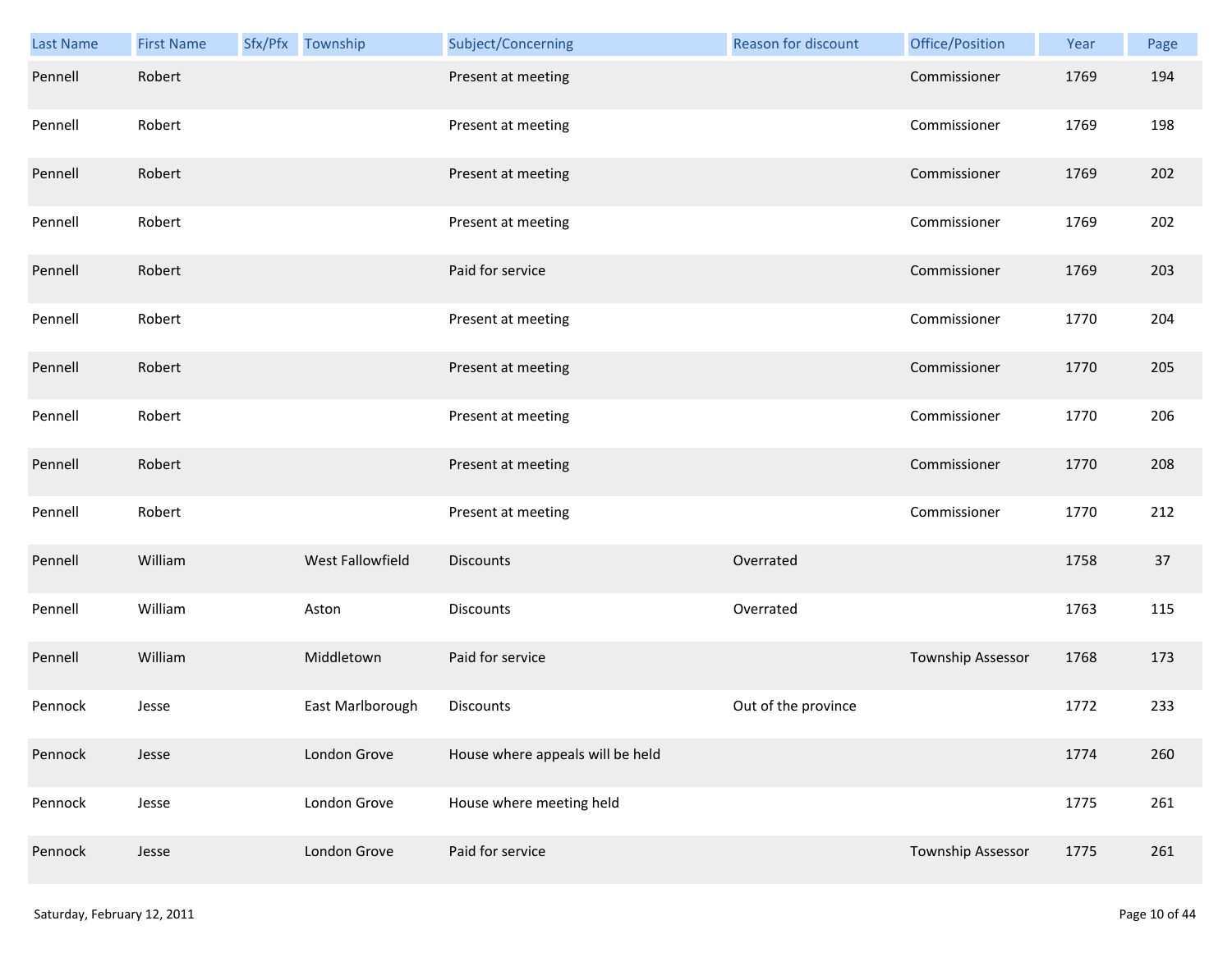| Last Name | <b>First Name</b> |                | Sfx/Pfx Township | Subject/Concerning       | <b>Reason for discount</b> | Office/Position        | Year | Page |
|-----------|-------------------|----------------|------------------|--------------------------|----------------------------|------------------------|------|------|
| Pennock   | Jesse             |                | London Grove     | House where meeting held |                            |                        | 1776 | 270  |
| Pennock   | Jesse             |                | London Grove     | Paid for service         |                            | Township Assessor      | 1776 | 270  |
| Pennock   | Joseph            | the<br>younger |                  | Qualified                |                            | Commissioner           | 1760 | 91   |
| Pennock   | Joseph            | Jr.            |                  | Present at meeting       |                            | Commissioner           | 1761 | 92   |
| Pennock   | Joseph            |                |                  | Present at meeting       |                            | Commissioner           | 1761 | 97   |
| Pennock   | Joseph            |                |                  | Present at meeting       |                            | Commissioner           | 1762 | 107  |
| Pennock   | Joseph            |                |                  | Present at meeting       |                            | Commissioner           | 1762 | 110  |
| Pennock   | Joseph            |                |                  | Present at meeting       |                            | Commissioner           | 1762 | 111  |
| Pennock   | Joseph            |                |                  | Present at meeting       |                            | Commissioner           | 1763 | 118  |
| Pennock   | Joseph            | Jr.            |                  | Present at meeting       |                            | Commissioner           | 1763 | 122  |
| Pennock   | Levis             |                | West Marlborough | Paid for service         |                            | Constable              | 1759 | 57   |
| Pennock   | Levis             |                | West Marlborough | Paid for service         |                            | Township Assessor      | 1762 | 103  |
| Pennock   | Levis             |                |                  | Present at meeting       |                            | <b>County Assessor</b> | 1768 | 188  |
| Pennock   | Nathaniel         |                | West Marlborough | Paid for service         |                            | Township Assessor      | 1760 | 77   |
| Pennock   | Nathaniel         |                | London Grove     | <b>Discounts</b>         | Overrated                  |                        | 1764 | 132  |
| Pennock   | Nathaniel         |                | West Marlborough | Paid for service         |                            | Township Assessor      | 1773 | 244  |
| People    | Hugh              |                | Concord          | Discounts                | Overrated                  |                        | 1758 | 44   |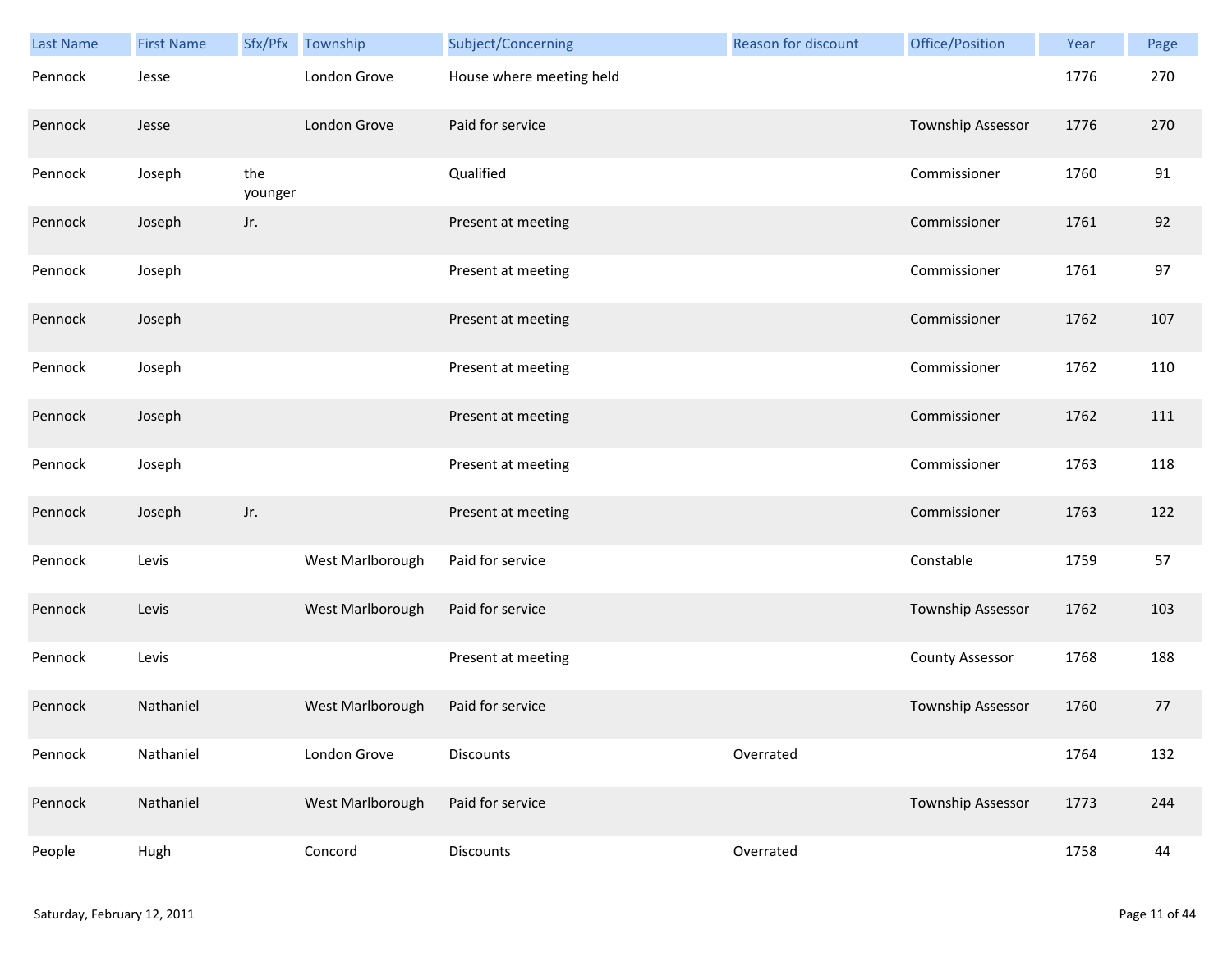| Last Name   | <b>First Name</b> | Sfx/Pfx Township | Subject/Concerning | <b>Reason for discount</b>      | Office/Position | Year | Page |
|-------------|-------------------|------------------|--------------------|---------------------------------|-----------------|------|------|
| Peoples     | Robert            | Newtown          | <b>Discounts</b>   |                                 |                 | 1773 | 249  |
| Peoples     | William           | West Nottingham  | Discounts          | Not recoverable                 |                 | 1758 | 50   |
| Perkenbough | Yost              | Charlestown      | <b>Discounts</b>   | Enlisted &/or Poor              |                 | 1777 | 277  |
| Perkins     | Caleb             | Concord          | <b>Discounts</b>   |                                 |                 | 1772 | 238  |
| Perkins     | Thomas            | Lower Chichester | <b>Discounts</b>   | Overrated                       |                 | 1757 | 28   |
| Perman      | Giles             | Haverford        | Discounts          | Ran away                        |                 | 1769 | 200  |
| Perrey      | John              | Birmingham       | Discounts          | Gone                            |                 | 1765 | 137  |
| Pervine     | James             | East Caln        | Discounts          | Under age                       |                 | 1764 | 130  |
| Peters      | William           | Concord          | <b>Discounts</b>   | Paid in Aston                   |                 | 1757 | 15   |
| Petit       | Charles           | East Bradford    | Discounts          | Disowns any land in<br>township |                 | 1762 | 110  |
| Phenix      | Thomas            | Springfield      | Discounts          | Lame                            |                 | 1768 | 174  |
| Phillips    | Henry             | Tredyffrin       | Discounts          | In Goal                         |                 | 1772 | 235  |
| Phillips    | Thomas            |                  | Allowed an order   |                                 |                 | 1765 | 141  |
| Phillips    | Thomas            | Lower Chichester | Discounts          | Gone                            |                 | 1772 | 240  |
| Phillips    | Walter            | East Bradford    | <b>Discounts</b>   | Paid in East Fallowfield        |                 | 1762 | 110  |
| Phillips    | William           | Oxford           | Discounts          | Gone out of the county          |                 | 1772 | 236  |
| Phillips    | William           | Pikeland         | Discounts          |                                 |                 | 1773 | 249  |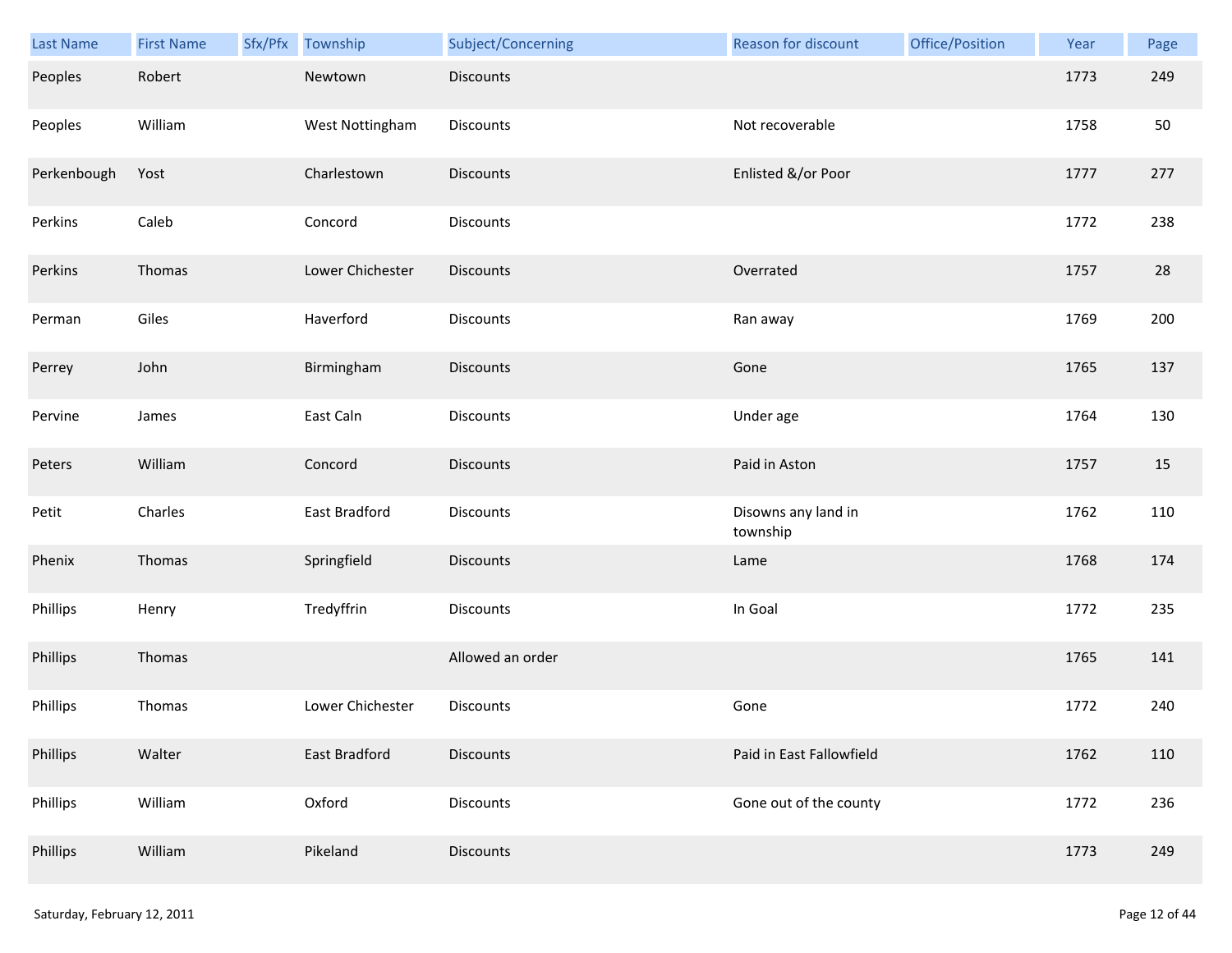| <b>Last Name</b> | <b>First Name</b> | Sfx/Pfx | Township                | Subject/Concerning                                           | <b>Reason for discount</b>           | Office/Position   | Year | Page |
|------------------|-------------------|---------|-------------------------|--------------------------------------------------------------|--------------------------------------|-------------------|------|------|
| Phipps           | Aaron             |         | Uwchlan                 | Paid for service                                             |                                      | Township Assessor | 1775 | 262  |
| Phipps           | Isaac             |         | East Caln               | <b>Discounts</b>                                             |                                      |                   | 1773 | 249  |
| Phipps           | John              |         | Uwchlan                 | Paid for service                                             |                                      | Township Assessor | 1763 | 115  |
| Phipps           | Joseph            |         |                         | Precept issued against due to nonpayment<br>of tax collected |                                      | Collector         | 1757 | 16   |
| Phipps           | Joseph            |         | Middletown              | Discounts                                                    | For land rated to his son-<br>in-law |                   | 1760 | 75   |
| Phips            | Aaron             |         | Uwchlan                 | <b>Discounts</b>                                             | Absconded                            |                   | 1758 | 47   |
| Phips            | Joseph            |         | Uwchlan                 | <b>Discounts</b>                                             |                                      | Collector         | 1757 | 17   |
| Phips            | Joseph            |         | East Caln               | <b>Discounts</b>                                             | Paid in Uwchlan                      |                   | 1758 | 37   |
| Phips            | Joseph            |         | Uwchlan                 | Discounts                                                    | Overrated                            |                   | 1758 | 44   |
| Phips            | Samuel            |         | Uwchlan                 | <b>Discounts</b>                                             | Absconded                            |                   | 1758 | 47   |
| Pickerd          | Daniel            |         | Vincent                 | Discounts                                                    | Enlisted &/or Poor                   |                   | 1777 | 278  |
| Picket           | Henry             |         | West Nottingham         | <b>Discounts</b>                                             | Gone                                 |                   | 1769 | 196  |
| Picket           | John              |         | <b>Upper Providence</b> | Discounts                                                    | Gone                                 |                   | 1771 | 223  |
| Pickett          | Thomas            |         | West Nottingham         | Warrant granted against                                      |                                      |                   | 1768 | 187  |
| Pickrin          | John              |         | Chester                 | Discounts                                                    | Absconded                            |                   | 1762 | 111  |
| Pierce           | Caleb             |         | Concord                 | <b>Discounts</b>                                             | Overcharged                          |                   | 1758 | 41   |
| Pierce           | Caleb             |         | East Marlborough        | Paid for service                                             |                                      | Constable         | 1759 | 68   |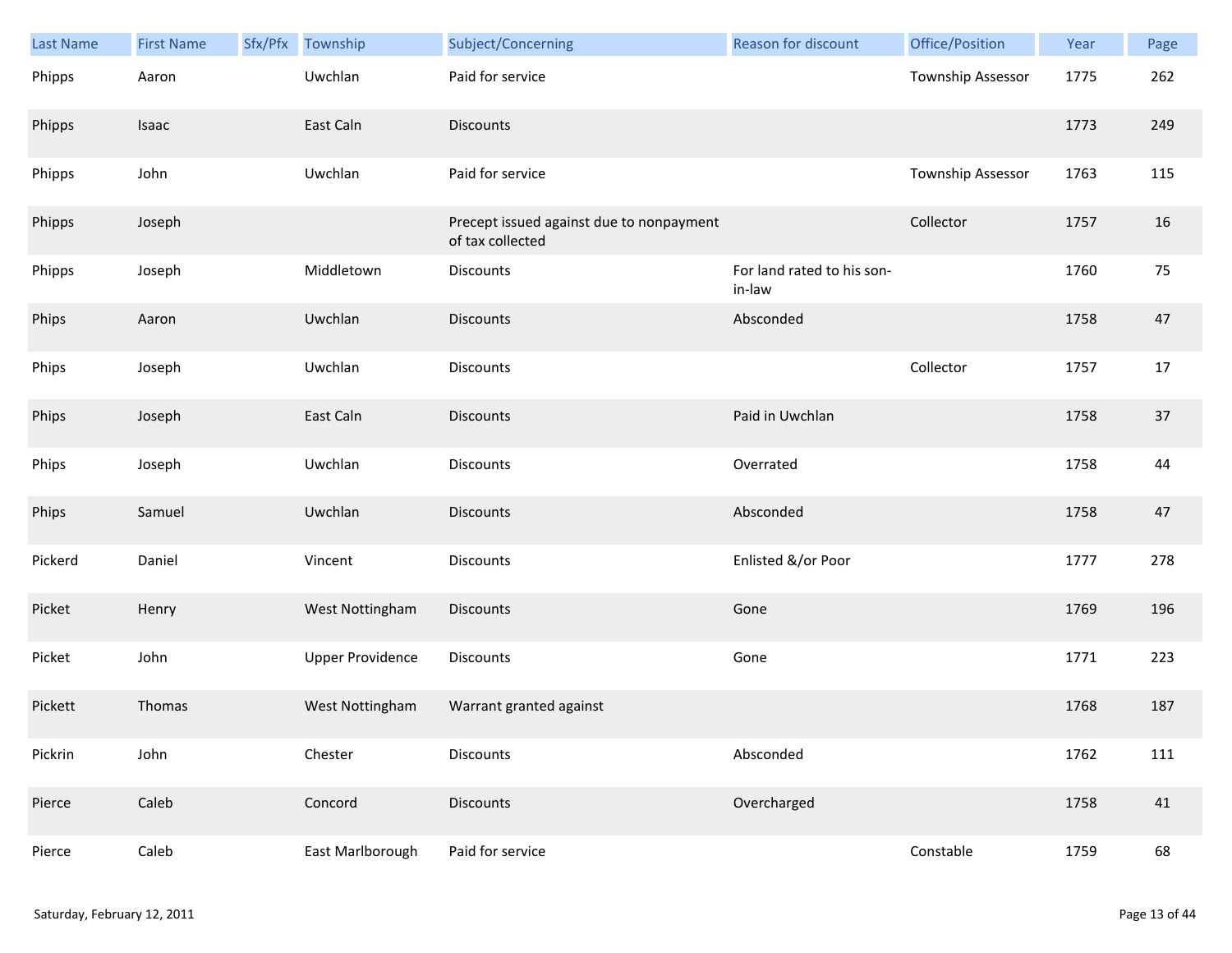| Last Name | <b>First Name</b> |     | Sfx/Pfx Township     | Subject/Concerning       | Reason for discount  | Office/Position      | Year | Page |
|-----------|-------------------|-----|----------------------|--------------------------|----------------------|----------------------|------|------|
| Pierce    | Caleb             |     | Thornbury            | Paid for service         |                      | Township Assessor    | 1768 | 173  |
| Pierce    | Caleb             | Jr. | Thornbury            | Appointed                |                      | <b>Tax Collector</b> | 1776 | 272  |
| Pierce    | Cromwell          |     | Willistown           | <b>Discounts</b>         | Enlisted             |                      | 1758 | 49   |
| Pierce    | George            |     | Aston                | Paid for service         |                      | Township Assessor    | 1771 | 221  |
| Pierce    | George            |     | Aston                | House where meeting held |                      |                      | 1772 | 232  |
| Pierce    | George            |     | Aston                | Paid for service         |                      | Township Assessor    | 1772 | 233  |
| Pierce    | George            |     | Aston                | Paid for service         |                      | Township Assessor    | 1775 | 262  |
| Pierce    | John              |     | Thornbury            | Discounts                | Overrated            |                      | 1758 | 41   |
| Pierce    | John              |     | Lower Chichester     | <b>Discounts</b>         | Overrated for cattle |                      | 1759 | 60   |
| Pierce    | John              |     |                      | Discounts                | Overrated            |                      | 1766 | 158  |
| Pierce    | John              |     | Concord              | Paid for service         |                      | Township Assessor    | 1768 | 173  |
| Pierce    | John              |     | Concord              | Paid for service         |                      | Township Assessor    | 1769 | 193  |
| Pierce    | John              |     | Concord              | Paid for service         |                      | Township Assessor    | 1770 | 208  |
| Pierce    | Joseph            |     | Birmingham           | Discounts                | Mistake              |                      | 1769 | 193  |
| Pierce    | Lewis             |     | Charlestown          | <b>Discounts</b>         | Poor                 |                      | 1768 | 184  |
| Pierce    | Lewis             |     | Charlestown          | Discounts                | Poor                 |                      | 1768 | 187  |
| Pierce    | Powel             |     | <b>East Nantmeal</b> | <b>Discounts</b>         | Not found            |                      | 1771 | 226  |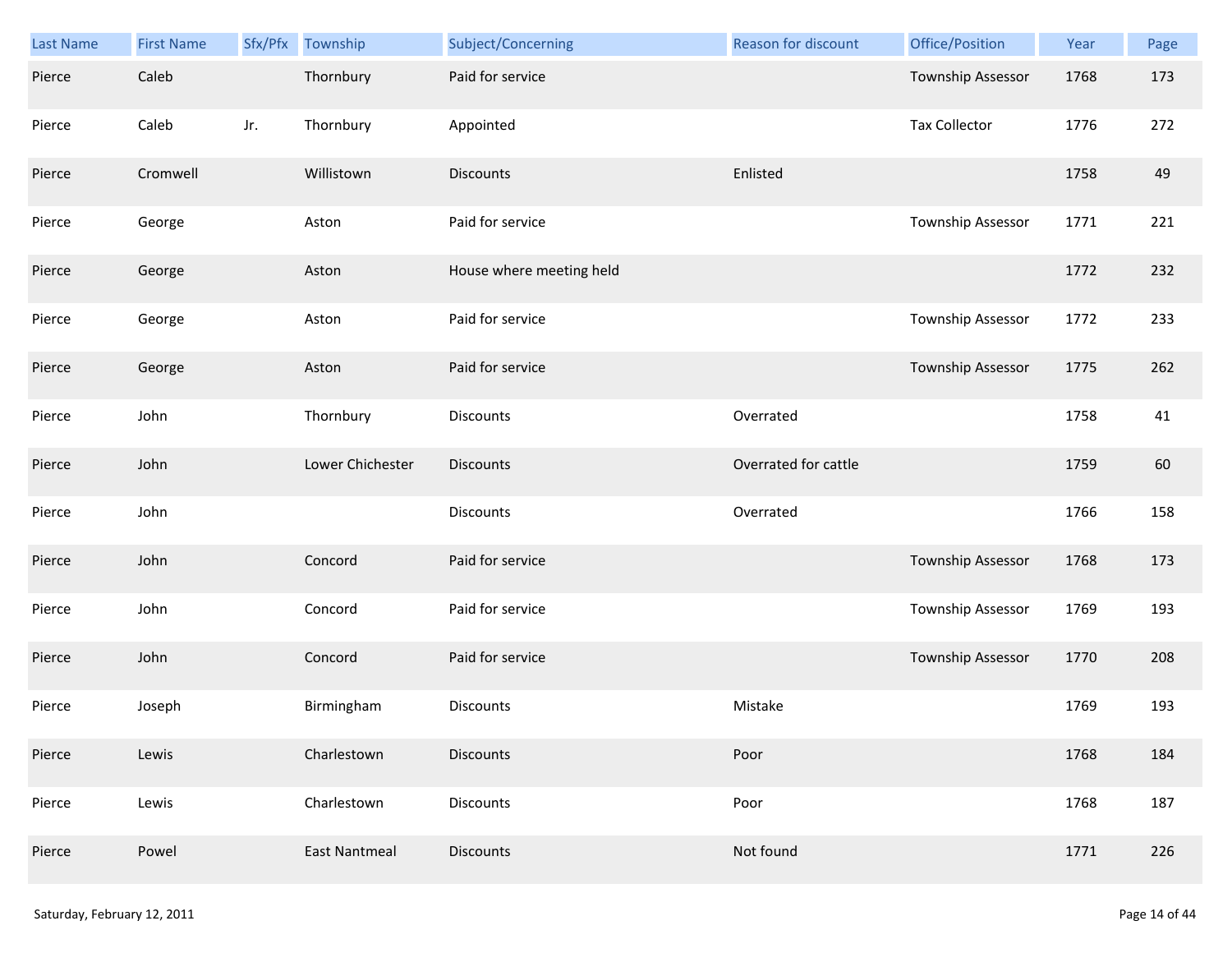| Last Name | <b>First Name</b> | Sfx/Pfx | Township             | Subject/Concerning         | Reason for discount             | Office/Position        | Year | Page           |
|-----------|-------------------|---------|----------------------|----------------------------|---------------------------------|------------------------|------|----------------|
| Piersall  | Jeremiah          | Jr.     | London Britain       |                            |                                 | Township Assessor      | 1760 | 84             |
| Pierson   | <b>Barnabas</b>   |         | <b>East Nantmeal</b> | <b>Discounts</b>           | Ran away                        |                        | 1757 | 24             |
| Pike      | Jacob             |         | Concord              | Discounts                  | Overcharged                     |                        | 1758 | 41             |
| Pike      | Jacob             |         | Aston                | <b>Discounts</b>           | Property is out of his<br>hands |                        | 1769 | 201            |
| Pim       | Thomas            |         |                      | Present at meeting         |                                 | <b>County Assessor</b> | 1756 | $1\,$          |
| Pim       | Thomas            |         |                      | Received constable returns |                                 | <b>County Assessor</b> | 1756 | $\overline{2}$ |
| Pim       | Thomas            |         |                      | <b>Examined appealants</b> |                                 | <b>County Assessor</b> | 1756 | $\mathsf{3}$   |
| Pim       | Thomas            |         |                      | <b>Bond</b>                |                                 | Treasurer              | 1756 | $\overline{4}$ |
| Pim       | Thomas            |         |                      | Paid for service           |                                 |                        | 1756 | $\sqrt{5}$     |
| Pim       | Thomas            |         | East Caln            | Paid for service           |                                 | Township Assessor      | 1759 | 54             |
| Pinkerton | Alexander         |         | Oxford               | Discounts                  | Gone & Poor                     |                        | 1772 | 240            |
| Pinkerton | Alexander         |         | Oxford               | <b>Discounts</b>           |                                 |                        | 1775 | 264            |
| Pinkerton | John              |         | West Caln            | Discounts                  | Poor                            |                        | 1766 | 157            |
| Pinkerton | John              |         | Londonderry          | Discounts                  | Gone                            |                        | 1773 | 248            |
| Pinkerton | Joseph            |         | Chester              | Discounts                  | Not found                       |                        | 1773 | 250            |
| Piper     | John              |         | Lower Chichester     | Discounts                  | Overrated                       |                        | 1757 | 28             |
| Pitt      | John              |         | Vincent              | Discounts                  | Not found                       |                        | 1769 | 195            |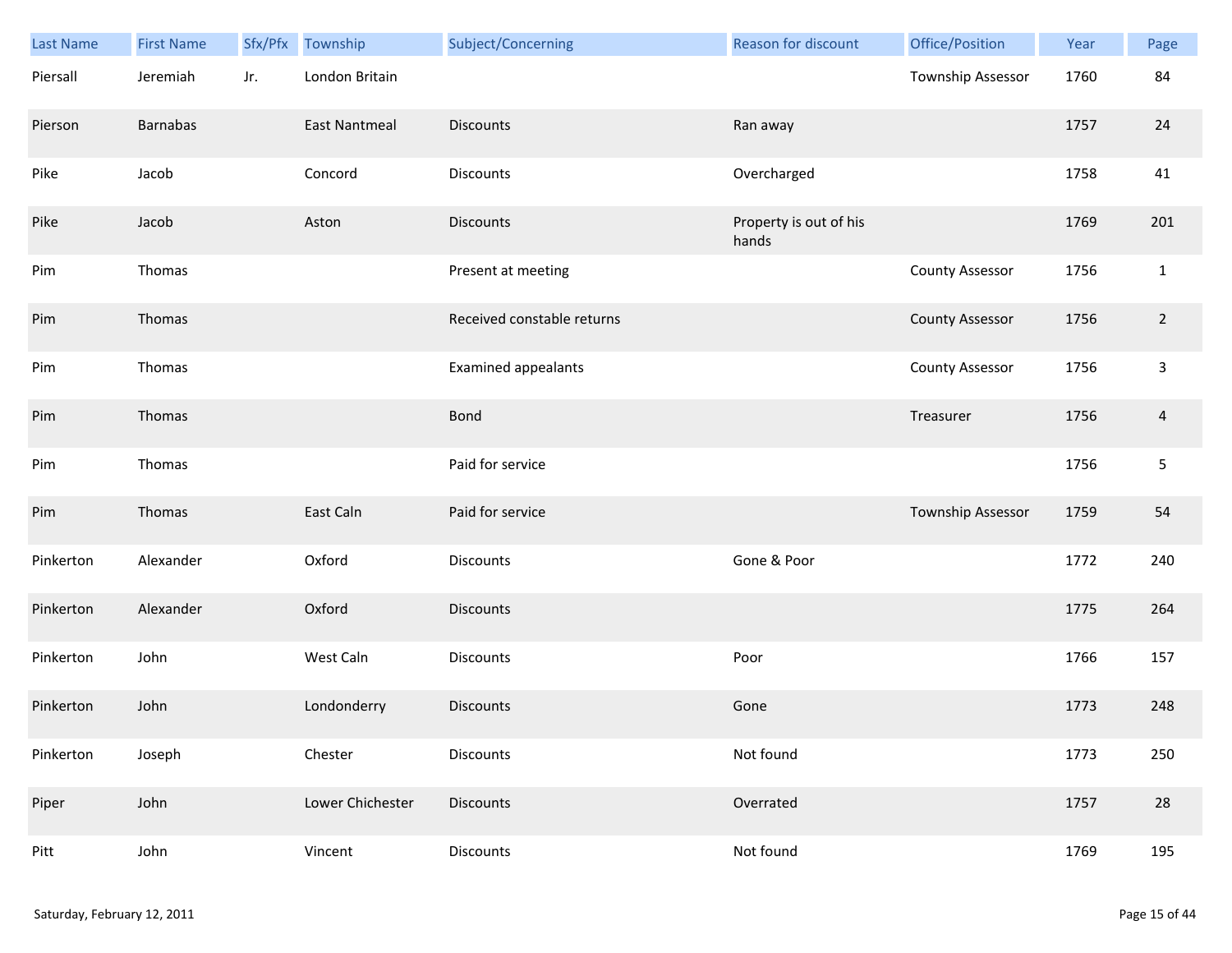| Last Name | <b>First Name</b> |       | Sfx/Pfx Township        | Subject/Concerning      | Reason for discount  | Office/Position | Year | Page |
|-----------|-------------------|-------|-------------------------|-------------------------|----------------------|-----------------|------|------|
| Plain     | Daniel            |       | Coventry                | <b>Discounts</b>        | Paid in Nantmeal     |                 | 1771 | 229  |
| Plain     | David             |       | Coventry                | Discounts               | Nonresident          |                 | 1762 | 107  |
| Plain     | David             |       | Coventry                | Warrant granted against |                      |                 | 1762 | 107  |
| Plain     | David             |       | Coventry                | Discounts               | Paid in Berks County |                 | 1768 | 175  |
| Plane     | David             |       | Coventry                | <b>Discounts</b>        | Absconded            |                 | 1769 | 195  |
| Platt     | George            |       | Chester                 | Discounts               | Married              |                 | 1773 | 250  |
| Platt     | Richard           |       | <b>Upper Providence</b> | Discounts               |                      |                 | 1762 | 107  |
| Plaxcow   | Henry             |       | East Nottingham         | Discounts               | Gone to Maryland     |                 | 1770 | 209  |
| Plummon   | Thomas            |       | Lower Darby             | <b>Discounts</b>        |                      |                 | 1762 | 107  |
| Plumsted  |                   | Heirs | East Whiteland          | Discounts               | Overrated            |                 | 1768 | 183  |
| Plumsted  | William           |       | Westtown                | Discounts               | Overrated            |                 | 1768 | 176  |
| Plunket   | John              |       | Chester                 | Discounts               | Not to be gotten     |                 | 1759 | 60   |
| Poak      | John              |       | West Nottingham         | Discounts               | Under age            |                 | 1771 | 226  |
| Poak      | Thomas            |       | West Nottingham         | Discounts               | Ran away             |                 | 1771 | 226  |
| Pogue     | James             |       | West Marlborough        | <b>Discounts</b>        | Poor                 |                 | 1767 | 166  |
| Points    | David             |       | East Caln               | Discounts               | Poor                 |                 | 1767 | 169  |
| Pollin    | Joseph            |       | Lower Darby             | Discounts               | Poor                 |                 | 1773 | 249  |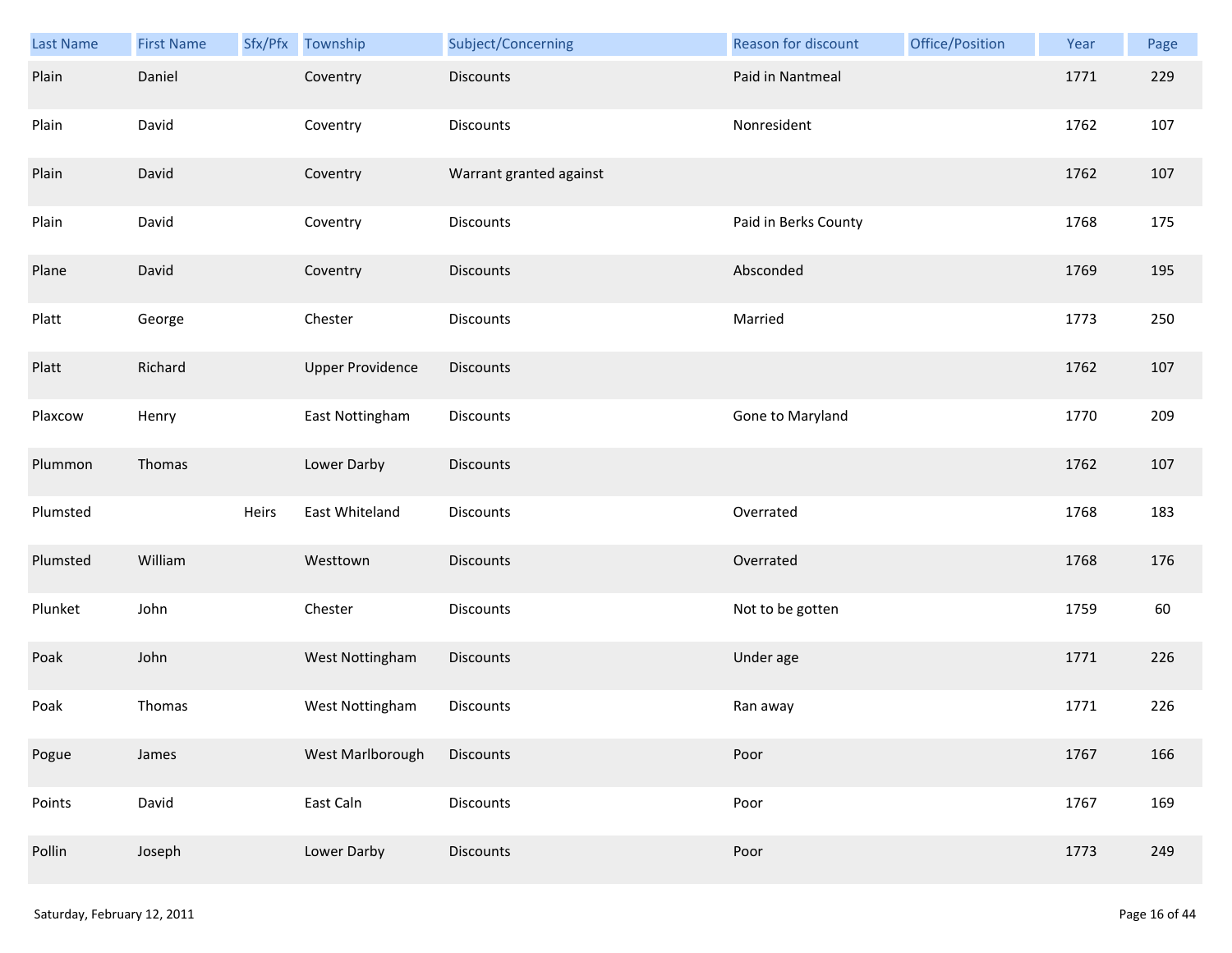| <b>Last Name</b> | <b>First Name</b> | Sfx/Pfx | Township             | Subject/Concerning              | Reason for discount | Office/Position      | Year | Page |
|------------------|-------------------|---------|----------------------|---------------------------------|---------------------|----------------------|------|------|
| Polling          | John              |         | Radnor               | Discounts                       | Absconded           |                      | 1771 | 223  |
| Pollock          | George            |         | East Marlborough     | <b>Discounts</b>                | Absconded           |                      | 1778 | 282  |
| Polus            | John              |         | Westtown             | Paid for service                |                     | Township Assessor    | 1774 | 253  |
| Polus            | John              |         | Westtown             | Paid for service                |                     | Township Assessor    | 1775 | 261  |
| Pomroy           | William           |         | Tredyffrin           | Discounts                       | Ran away            |                      | 1769 | 197  |
| Ponner           | Henry             |         | Lower Chichester     | <b>Discounts</b>                |                     |                      | 1771 | 223  |
| Porter           | Andrew            |         | Oxford               | Neglected or refused to pay tax |                     |                      | 1757 | 15   |
| Porter           | Charles           |         | Kennett              | <b>Discounts</b>                | Poor                |                      | 1771 | 222  |
| Porter           | Henry             |         | <b>West Nantmeal</b> | Discounts                       | Not found           |                      | 1764 | 130  |
| Porter           | James             |         | Easttown             | Neglected or refused to pay tax |                     |                      | 1765 | 146a |
| Porter           | James             |         | East Caln            | Discounts                       | Poor & Insolvent    |                      | 1768 | 186  |
| Porter           | James             |         | Concord              | <b>Discounts</b>                |                     |                      | 1775 | 266  |
| Porter           | Jannet            |         | West Nottingham      | Discounts                       | Poor                |                      | 1759 | 67   |
| Porter           | John              |         | East Bradford        | <b>Discounts</b>                | Absconded           |                      | 1765 | 144  |
| Porter           | John              |         | London Britain       |                                 |                     | <b>Tax Collector</b> | 1767 | 167  |
| Porter           | John              |         | London Britain       | <b>Discounts</b>                | Trouble & Expences  |                      | 1768 | 176  |
| Porter           | John              |         | London Britain       |                                 |                     | <b>Tax Collector</b> | 1769 | 203  |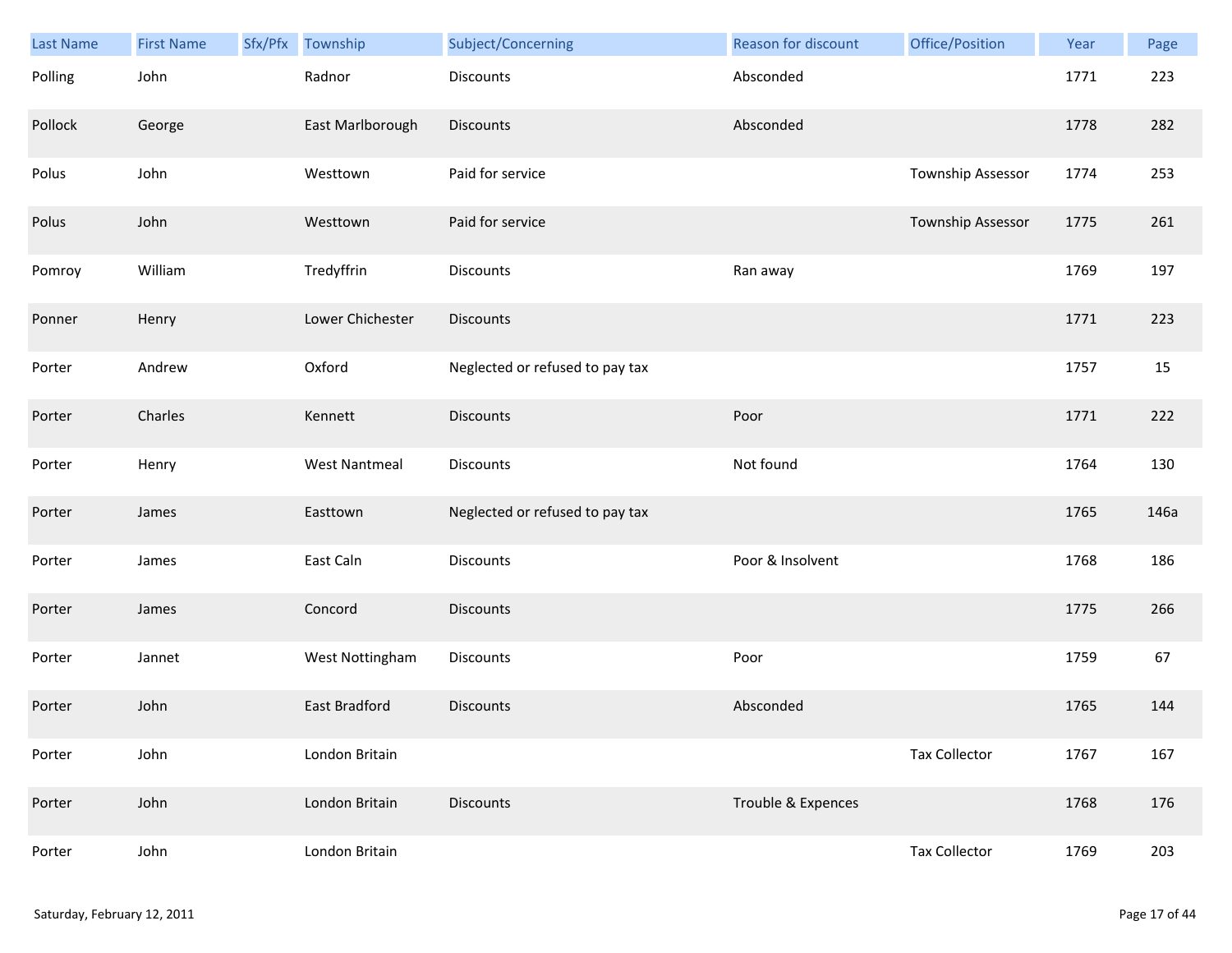| Last Name   | <b>First Name</b> | Sfx/Pfx | Township             | Subject/Concerning | Reason for discount            | Office/Position   | Year | Page |
|-------------|-------------------|---------|----------------------|--------------------|--------------------------------|-------------------|------|------|
| Porter      | Joseph            |         | Londonderry          | <b>Discounts</b>   | Ran away                       |                   | 1768 | 186  |
| Porter      | Robert            |         | East Caln            | Discounts          |                                |                   | 1761 | 95   |
| Porter      | William           |         | Oxford               | Paid for service   |                                | Constable         | 1759 | 58   |
| Porter      | William           |         | Ridley               | <b>Discounts</b>   | Servant                        |                   | 1768 | 185  |
| Porter      | William           |         | Oxford               | <b>Discounts</b>   | Poor                           |                   | 1770 | 214  |
| Porter      | William           |         | <b>West Nantmeal</b> | <b>Discounts</b>   | Paid elsewhere or<br>Absconded |                   | 1774 | 254  |
| Porter      | William           |         | <b>East Nantmeal</b> | Discounts          | Gone & Insolvent               |                   | 1775 | 264  |
| Porter      | William           |         | <b>Upper Darby</b>   | Discounts          |                                |                   | 1775 | 268  |
| Porterfield | John              |         | New London           | <b>Discounts</b>   | Low circumstances              |                   | 1757 | 25   |
| Porterfield | Josiah            |         | East Nottingham      | Paid for service   |                                | Township Assessor | 1772 | 232  |
| Porterfield | Josiah            |         | East Nottingham      | Paid for service   |                                | Township Assessor | 1773 | 244  |
| Porterfield | Josiah            |         | East Nottingham      | Paid for service   |                                | Township Assessor | 1774 | 254  |
| Porterfield | Josiah            |         | East Nottingham      | Paid for service   |                                | Township Assessor | 1775 | 263  |
| Porterfield | Josiah            |         | East Nottingham      | Paid for service   |                                | Township Assessor | 1776 | 270  |
| Post        | Joseph            |         | Birmingham           | <b>Discounts</b>   | <b>Blind (Almost)</b>          |                   | 1768 | 175  |
| Postley     | Charles           |         | East Fallowfield     | <b>Discounts</b>   | Poor                           |                   | 1770 | 217  |
| Potter      | John              |         | <b>Upper Darby</b>   | Discounts          | Enlisted &/or Poor             |                   | 1777 | 279  |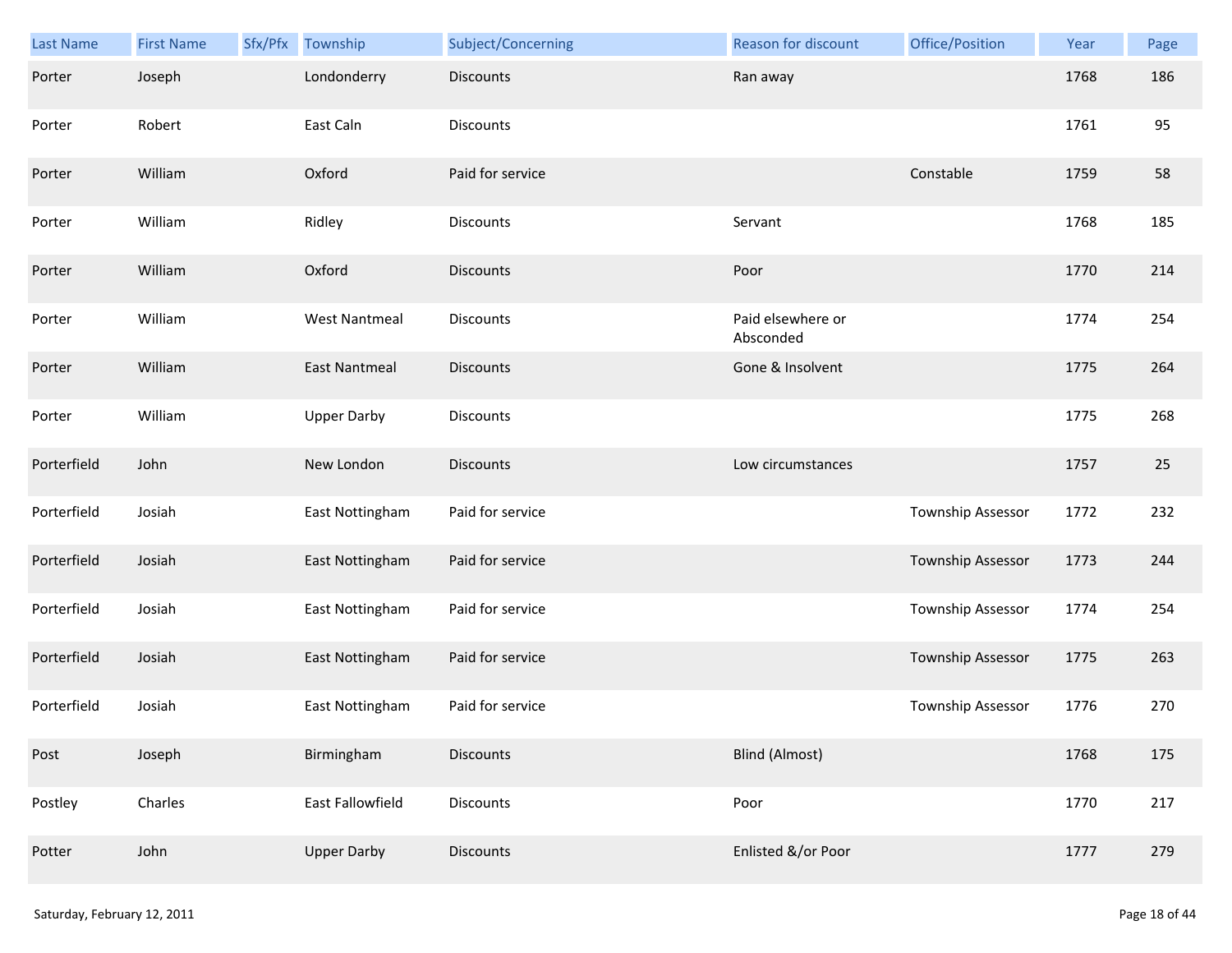| Last Name | <b>First Name</b> | Sfx/Pfx Township     | Subject/Concerning | <b>Reason for discount</b>      | Office/Position   | Year | Page   |
|-----------|-------------------|----------------------|--------------------|---------------------------------|-------------------|------|--------|
| Potts     | John              | Coventry             | Discounts          | Overrated                       |                   | 1762 | 107    |
| Potts     | John              | Coventry             | <b>Discounts</b>   | Mistake                         |                   | 1762 | 108    |
| Potts     | John              | Concord              | Discounts          | Overrated                       |                   | 1763 | 122    |
| Potts     | Samuel            | <b>East Nantmeal</b> | <b>Discounts</b>   | Overrated                       |                   | 1770 | 208    |
| Pough     | David             | East Nottingham      | Discounts          |                                 |                   | 1767 | 170    |
| Pound     | John              | Concord              | <b>Discounts</b>   | Ran away                        |                   | 1774 | 257    |
| Powel     | James             | Charlestown          | Discounts          | Insolvent                       |                   | 1767 | 172    |
| Powel     | James             | East Fallowfield     | <b>Discounts</b>   | Gone                            |                   | 1770 | 211    |
| Powell    | David             | East Fallowfield     | Paid for service   |                                 | Township Assessor | 1762 | 103    |
| Powell    | George            | Marple               | Paid for service   |                                 | Township Assessor | 1776 | 270    |
| Powell    | John              | Lower Providence     | Discounts          | Sickness                        |                   | 1757 | $20\,$ |
| Powell    | John              | Sadsbury             | <b>Discounts</b>   | Paid in West Bradford           |                   | 1757 | 26     |
| Powell    | John              | Lower Providence     | Discounts          | Land charged to Moses<br>Vernon |                   | 1760 | 77     |
| Power     | John              | Lower Chichester     | Paid for service   |                                 | Township Assessor | 1760 | 77     |
| Power     | John              | Lower Chichester     | Paid for service   |                                 | Township Assessor | 1766 | 153    |
| Power     | John              | Lower Chichester     | Paid for service   |                                 | Township Assessor | 1767 | 162    |
| Power     | John              | Chester              | Discounts          | Paid elsewhere                  |                   | 1768 | 184    |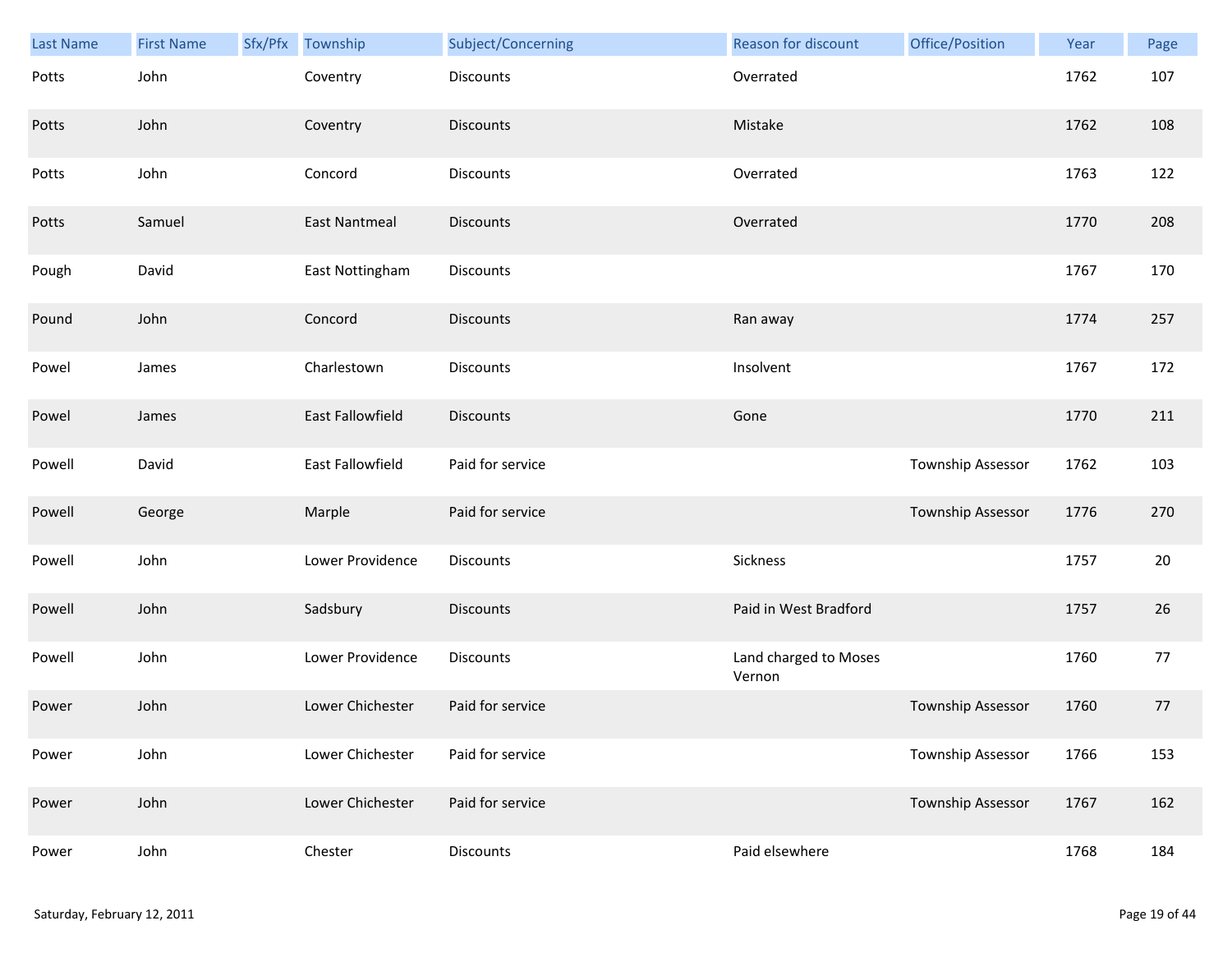| Last Name | <b>First Name</b> | Sfx/Pfx Township        | Subject/Concerning | Reason for discount            | Office/Position          | Year | Page |
|-----------|-------------------|-------------------------|--------------------|--------------------------------|--------------------------|------|------|
| Power     | John              | Lower Chichester        | Paid for service   |                                | Township Assessor        | 1769 | 190  |
| Power     | John              | Lower Chichester        | Paid for service   |                                | Township Assessor        | 1770 | 207  |
| Power     | John              | Chester                 | <b>Discounts</b>   |                                |                          | 1772 | 237  |
| Power     | John              | Lower Chichester        | Paid for service   |                                | Township Assessor        | 1774 | 255  |
| Power     | John              | Lower Chichester        | Paid for service   |                                | Township Assessor        | 1775 | 261  |
| Power     | John              | Lower Chichester        | Paid for service   |                                | Township Assessor        | 1776 | 270  |
| Power     | Pearce            | East Caln               | <b>Discounts</b>   | Enlisted, Absconded or<br>Poor |                          | 1778 | 281  |
| Power     | Thomas            | <b>Upper Chichester</b> | Discounts          | Absconded                      |                          | 1764 | 131  |
| Power     | Thomas            | West Nottingham         | <b>Discounts</b>   | Gone                           |                          | 1765 | 144  |
| Pratt     | Joseph            | Edgmont                 | Paid for service   |                                | Township Assessor        | 1759 | 56   |
| Pratt     | Joseph            | Edgmont                 | Paid for service   |                                | Township Assessor        | 1766 | 151  |
| Pratt     | Joseph            | Edgmont                 | Paid for service   |                                | Township Assessor        | 1767 | 162  |
| Pratt     | Joseph            | Edgmont                 | Discounts          | Mistake                        |                          | 1768 | 174  |
| Pratt     | Joseph            | Edgmont                 | Paid for service   |                                | Township Assessor        | 1770 | 205  |
| Pratt     | Joseph            | Edgmont                 | Paid for service   |                                | <b>Township Assessor</b> | 1771 | 221  |
| Pratt     | Joseph            | Edgmont                 | Paid for service   |                                | Township Assessor        | 1772 | 232  |
| Pratt     | William           | Lower Darby             | <b>Discounts</b>   | Dead, Enlisted &/or Poor       |                          | 1777 | 278  |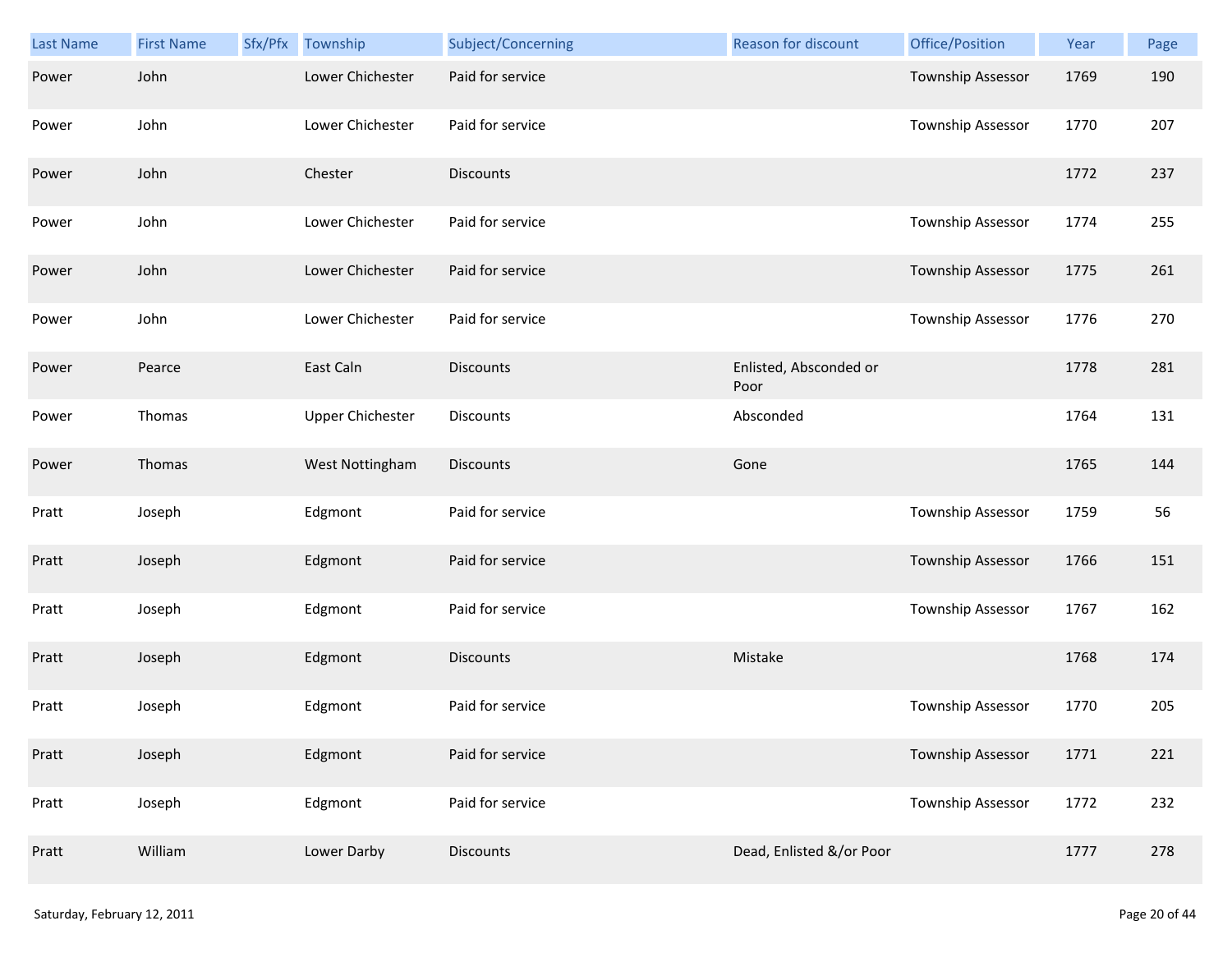| Last Name | <b>First Name</b> | Sfx/Pfx Township | Subject/Concerning | Reason for discount | Office/Position | Year | Page |
|-----------|-------------------|------------------|--------------------|---------------------|-----------------|------|------|
| Prester   | Henry             | Lower Darby      | <b>Discounts</b>   | Poor & Gone         |                 | 1770 | 214  |
| Preston   | Daniel            | Uwchlan          | <b>Discounts</b>   |                     |                 | 1775 | 267  |
| Preston   | Jonas             |                  | Present at meeting |                     | Commissioner    | 1759 | 70   |
| Preston   | Jonas             |                  | Present at meeting |                     | Commissioner    | 1760 | 71   |
| Preston   | Jonas             |                  | Present at meeting |                     | Commissioner    | 1760 | 72   |
| Preston   | Jonas             |                  | Paid for service   |                     | Commissioner    | 1760 | 75   |
| Preston   | Jonas             |                  | Present at meeting |                     | Commissioner    | 1760 | 80   |
| Preston   | Jonas             |                  | Present at meeting |                     | Commissioner    | 1760 | 82   |
| Preston   | Jonas             |                  | Present at meeting |                     | Commissioner    | 1760 | 83   |
| Preston   | Jonas             |                  | Present at meeting |                     | Commissioner    | 1761 | 92   |
| Preston   | Jonas             |                  | Present at meeting |                     | Commissioner    | 1761 | 95   |
| Preston   | Jonas             |                  | Present at meeting |                     | Commissioner    | 1761 | 96   |
| Preston   | Jonas             |                  | Present at meeting |                     | Commissioner    | 1762 | 106  |
| Preston   | Jonas             |                  | Present at meeting |                     | Commissioner    | 1762 | 107  |
| Preston   | Joseph            | Concord          | Discounts          | Absconded           |                 | 1773 | 249  |
| Preston   | Manasah           | Middletown       | <b>Discounts</b>   | Enlisted &/or Poor  |                 | 1777 | 279  |
| Preston   | Manassa           |                  | Discounts          | Enlisted &/or Poor  |                 | 1777 | 281  |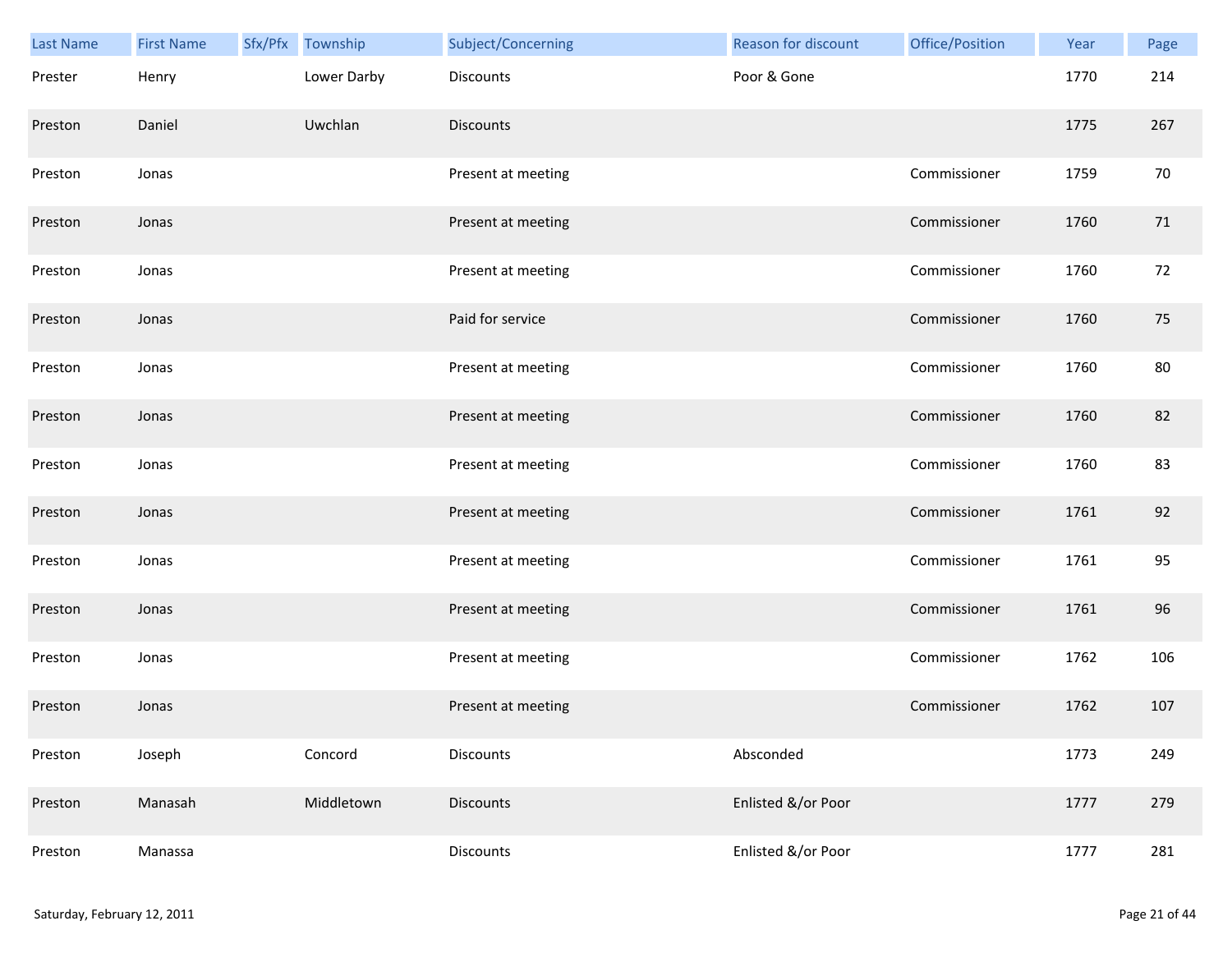| Last Name | <b>First Name</b> | Sfx/Pfx Township | Subject/Concerning         | Reason for discount                           | Office/Position   | Year | Page           |
|-----------|-------------------|------------------|----------------------------|-----------------------------------------------|-------------------|------|----------------|
| Price     | Abigail           | East Nottingham  | Pays her sons land tax     |                                               |                   | 1761 | 94             |
| Price     | Daniel            | Whiteland        | Discounts                  | Gone                                          |                   | 1763 | 120            |
| Price     | David             | East Nottingham  | <b>Discounts</b>           | Land & stock charged to<br>his mother Abigail |                   | 1761 | 94             |
| Price     | David             | East Nottingham  | Paid for service           |                                               | Township Assessor | 1766 | 152            |
| Price     | Elisha            | Chester          | <b>Discounts</b>           | Under age                                     |                   | 1756 | $\overline{a}$ |
| Price     | John              | Lower Chichester | Discounts                  | Overrated                                     |                   | 1759 | 61             |
| Price     | John              |                  | Paid for service           |                                               |                   | 1764 | 128            |
| Price     | John              |                  | Present at meeting         |                                               | Commissioner      | 1764 | 129            |
| Price     | John              |                  | Present at meeting         |                                               | Commissioner      | 1764 | 132            |
| Price     | John              |                  | Present at meeting         |                                               | Commissioner      | 1764 | 134            |
| Price     | John              |                  | Present at meeting         |                                               | Commissioner      | 1764 | 135            |
| Price     | John              |                  | Present at meeting         |                                               | Commissioner      | 1765 | 137            |
| Price     | John              |                  | Allowed an order           |                                               |                   | 1765 | 146            |
| Price     | John              |                  | Present at meeting         |                                               | Commissioner      | 1765 | 146            |
| Price     | John              |                  | Received treasurer's bonds |                                               | Commissioner      | 1766 | 152            |
| Price     | John              |                  | Paid for service           |                                               | Commissioner      | 1766 | 154            |
| Price     | John              |                  | Present at meeting         |                                               | Commissioner      | 1766 | 155            |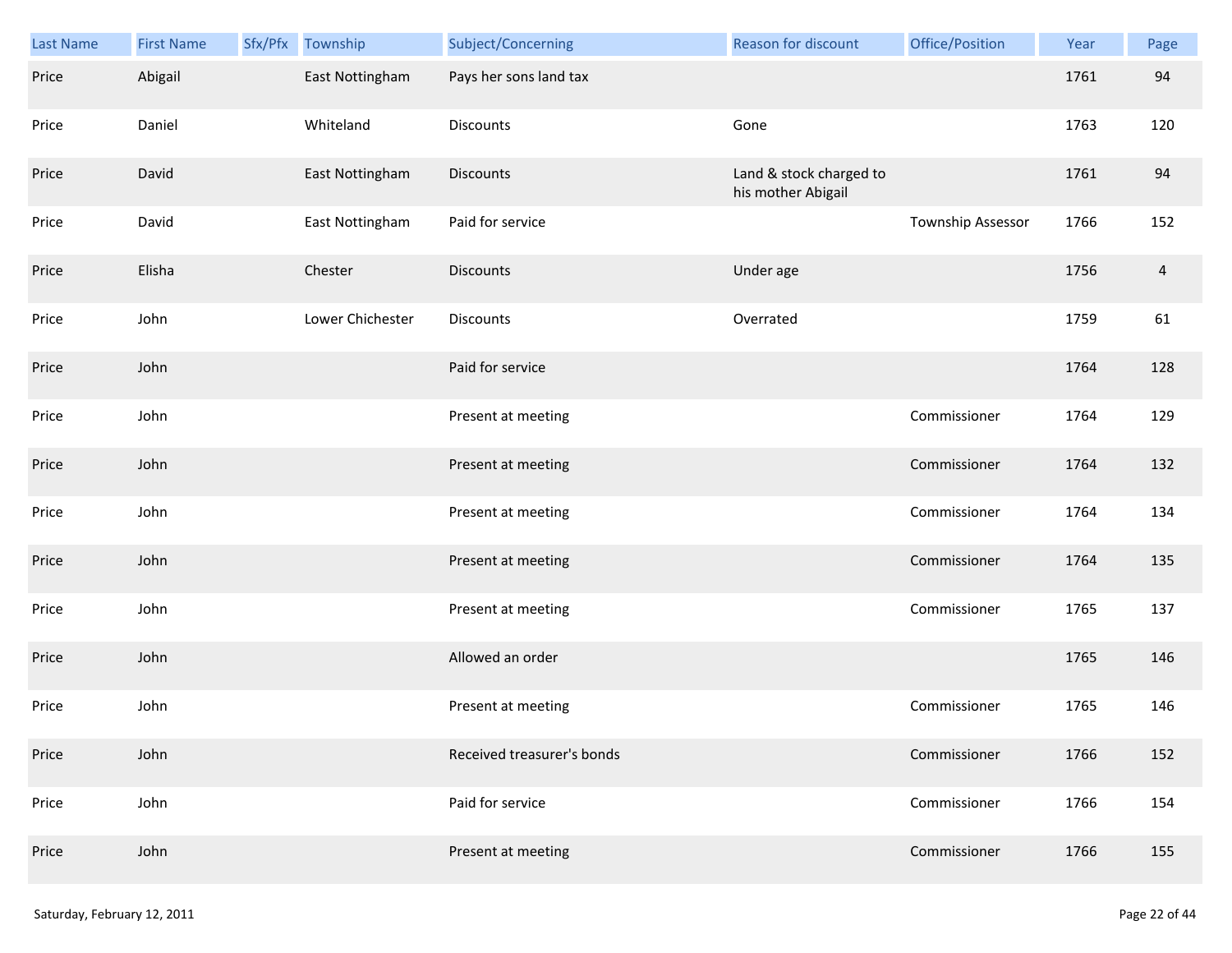| Last Name | <b>First Name</b> | Sfx/Pfx Township | Subject/Concerning              | <b>Reason for discount</b> | Office/Position                  | Year | Page    |
|-----------|-------------------|------------------|---------------------------------|----------------------------|----------------------------------|------|---------|
| Price     | John              |                  | Present at meeting              |                            | Commissioner                     | 1766 | 156     |
| Price     | John              | Lower Chichester | <b>Discounts</b>                | Marsh overrated            |                                  | 1768 | 184     |
| Price     | Peter             | East Nantmeal    | Discounts                       | Not found                  |                                  | 1771 | 226     |
| Price     | Samuel            | Lower Chichester | <b>Discounts</b>                | Overrated                  |                                  | 1774 | 256     |
| Price     | William           | Ridley           | Discounts                       | Paid in the Jerseys        |                                  | 1768 | 185     |
| Prichard  | Joseph            | Pikeland         | Neglected or refused to pay tax |                            |                                  | 1757 | 13      |
| Prichard  | Thomas            | Edgmont          | Discounts                       | Pays land in Uwchlan       |                                  | 1756 | $\bf 8$ |
| Prichard  | Thomas            | Edgmont          | <b>Discounts</b>                | Poor                       |                                  | 1758 | 35      |
| Prichard  | Thomas            | Edgmont          | Discounts                       | Paid in Upper Providence   |                                  | 1758 | 39      |
| Priest    | William           | Lower Darby      | <b>Discounts</b>                | Dead, Enlisted &/or Poor   |                                  | 1777 | 278     |
| Priken    | John              | Londonderry      | Discounts                       | Poor                       |                                  | 1769 | 200     |
| Pritchard | Anthony           | Charlestown      |                                 |                            | <b>Tax Collector</b><br>(Former) | 1768 | 183     |
| Pritchard | Anthony           | Charlestown      | Settled accounts                |                            | <b>Tax Collector</b><br>(Former) | 1768 | 184     |
| Pritchard | Thomas            | Edgmont          | <b>Discounts</b>                | Twice rated                |                                  | 1773 | 247     |
| Pritchart | Samuel            | Charlestown      | <b>Discounts</b>                |                            |                                  | 1775 | 266     |
| Procter   | Joshua            | Newtown          | <b>Discounts</b>                | High                       |                                  | 1772 | 234     |
| Prowel    | William           | Whiteland        | Discounts                       | Ran away                   |                                  | 1765 | 142     |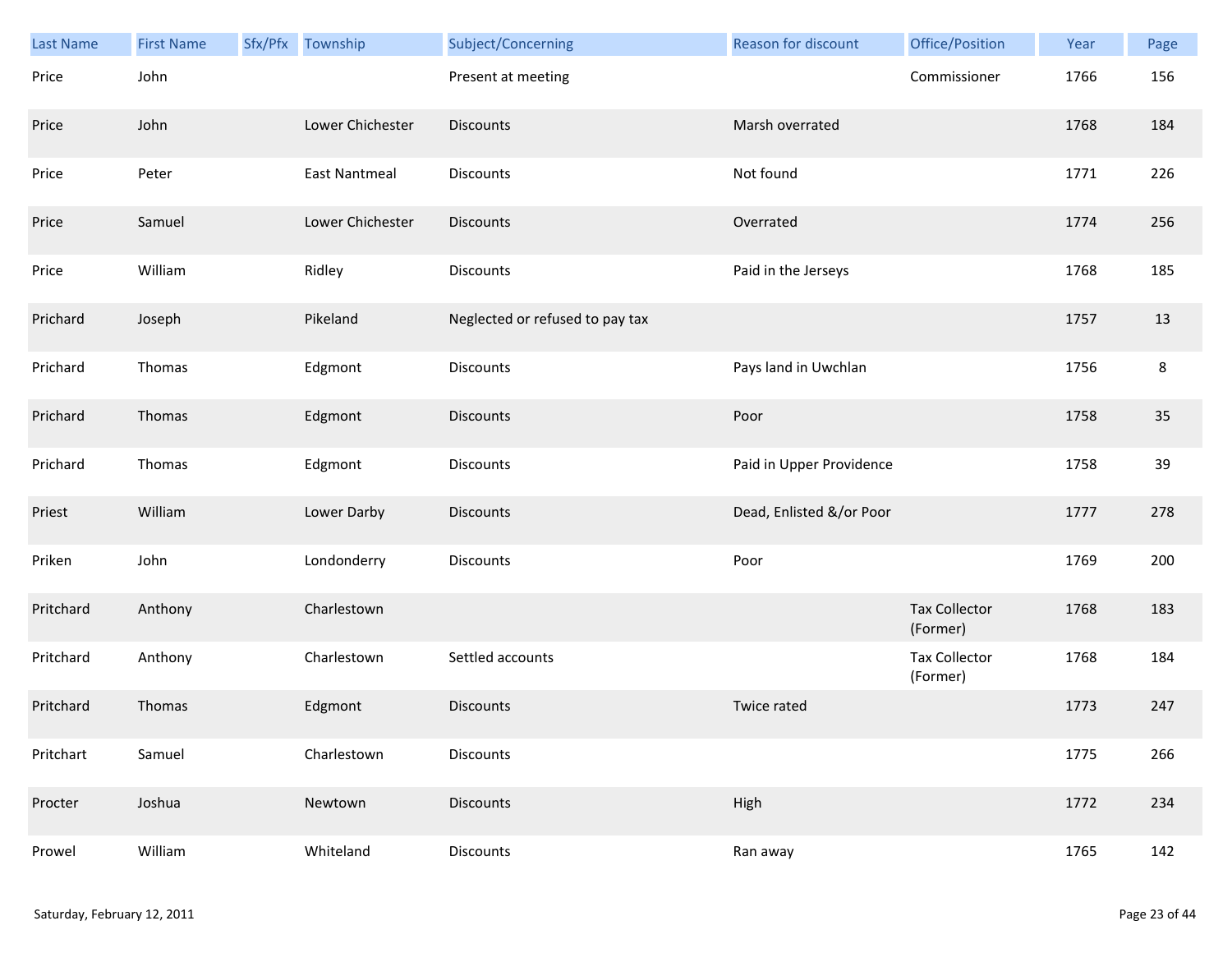| <b>Last Name</b> | <b>First Name</b> | Sfx/Pfx | Township                | Subject/Concerning               | Reason for discount            | Office/Position   | Year | Page |
|------------------|-------------------|---------|-------------------------|----------------------------------|--------------------------------|-------------------|------|------|
| Prowell          | Thomas            |         | Vincent                 | <b>Discounts</b>                 | Overrated                      |                   | 1757 | 21   |
| Pugh             | Ellis             |         | Chester                 | <b>Discounts</b>                 | Paid elsewhere or<br>Absconded |                   | 1774 | 258  |
| Pugh             | John              |         | East Nottingham         | Discounts                        | Gone                           |                   | 1770 | 209  |
| Pugh             | Samuel            |         |                         | Received counterfeit bill        |                                |                   | 1769 | 197  |
| Pugh             | William           |         | East Nottingham         | Neglected or refused to pay tax  |                                |                   | 1757 | 10   |
| Pugh             | William           |         | East Nottingham         | Neglected or refused to pay tax  |                                |                   | 1758 | 47   |
| Pugh             | William           |         | London Grove            | House where appeals will be held |                                |                   | 1772 | 243  |
| Pugh             | William           |         | London Grove            | House where meeting held         |                                |                   | 1773 | 244  |
| Purdy            | William           |         | East Caln               | <b>Discounts</b>                 | Not found                      |                   | 1762 | 108  |
| Pursell          | John              |         | <b>Upper Chichester</b> | <b>Discounts</b>                 | Gone                           |                   | 1773 | 250  |
| Pursell          | John              |         | <b>Upper Chichester</b> | Discounts                        | Absconded                      |                   | 1774 | 255  |
| Pursely          | James             |         | Tredyffrin              | Discounts                        | Insolvent                      |                   | 1769 | 197  |
| Pursley          | Mary              |         | Tredyffrin              | Discounts                        | Poor                           |                   | 1771 | 227  |
| Purvoin          | James             |         | <b>West Nantmeal</b>    | <b>Discounts</b>                 | Insolvent                      |                   | 1771 | 228  |
| Pusey            | David             |         | East Marlborough        | <b>Discounts</b>                 | Overrated                      |                   | 1758 | 45   |
| Pusey            | David             |         | East Marlborough        | Paid for service                 |                                | Township Assessor | 1770 | 206  |
| Pusey            | Joshua            |         | London Grove            | <b>Discounts</b>                 | Paid in New Garden             |                   | 1757 | 27   |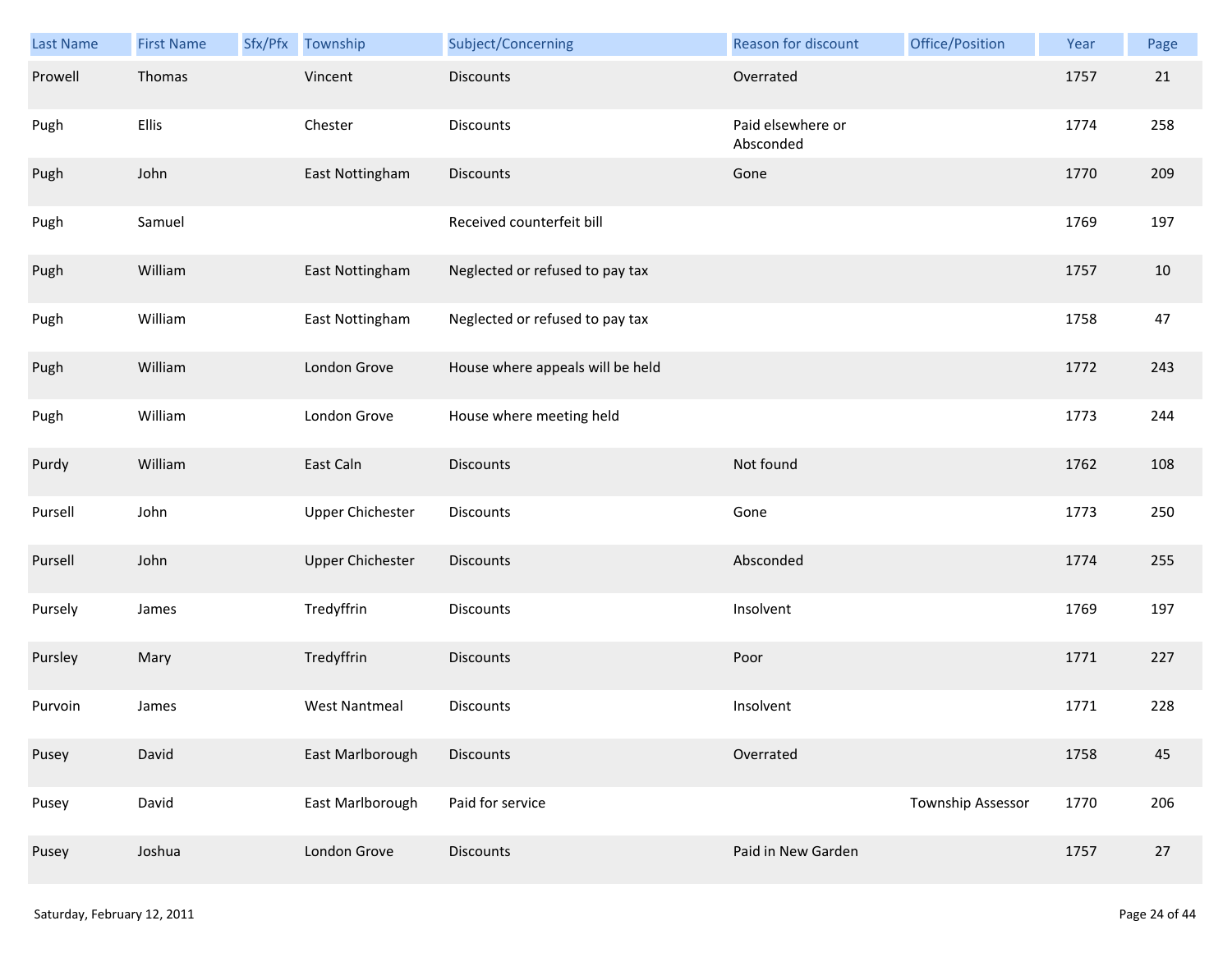| <b>Last Name</b> | <b>First Name</b> | Sfx/Pfx | Township                | Subject/Concerning                                | Reason for discount | Office/Position          | Year | Page |
|------------------|-------------------|---------|-------------------------|---------------------------------------------------|---------------------|--------------------------|------|------|
| Pusey            | Joshua            |         | London Grove            | Paid for service                                  |                     | <b>Township Assessor</b> | 1770 | 212  |
| Pusey            | Joshua            |         |                         | Declined serving and fined                        |                     | <b>County Assessor</b>   | 1772 | 241  |
| Pusey            | Joshua            |         |                         | Fined for refusing to serve as county<br>assessor |                     |                          | 1772 | 242  |
| Pyle             | Caleb             |         | Concord                 | <b>Discounts</b>                                  |                     |                          | 1774 | 257  |
| Pyle             | Deborah           |         | East Marlborough        | Discounts                                         | Poor widow          |                          | 1770 | 208  |
| Pyle             | Isaac             |         | Bethel                  | Paid for service                                  |                     | Township Assessor        | 1760 | 73   |
| Pyle             | Jacob             |         | East Marlborough        | Discounts                                         | Under age           |                          | 1769 | 195  |
| Pyle             | Joseph            |         | East Marlborough        | Paid for service                                  |                     | <b>Township Assessor</b> | 1767 | 164  |
| Pyle             | Moses             |         | East Marlborough        | Discounts                                         | Overrated           |                          | 1759 | 62   |
| Pyle             | Phillip           |         | Pennsbury               | <b>Discounts</b>                                  | Poor & Miserable    |                          | 1772 | 238  |
| Pyle             | Robert            |         | Bethel                  | Paid for service                                  |                     | Township Assessor        | 1768 | 173  |
| Pyle             | Robert            |         | Bethel                  | Paid for service                                  |                     | Township Assessor        | 1769 | 190  |
| Pyle             | Sarah             |         | <b>Upper Chichester</b> | <b>Discounts</b>                                  | Overrated or Poor   |                          | 1772 | 236  |
| Pyle             | William           |         | Kennett                 | <b>Discounts</b>                                  | Twice rated         |                          | 1774 | 258  |
| Quaintance       | William           |         | <b>West Nantmeal</b>    | Discounts                                         | Poor                |                          | 1771 | 224  |
| Quaintance       | William           |         | West Caln               | <b>Discounts</b>                                  | Ran away            |                          | 1773 | 250  |
| Queen            | Samuel            |         | East Fallowfield        | Discounts                                         | Poor or Absconded   |                          | 1778 | 282  |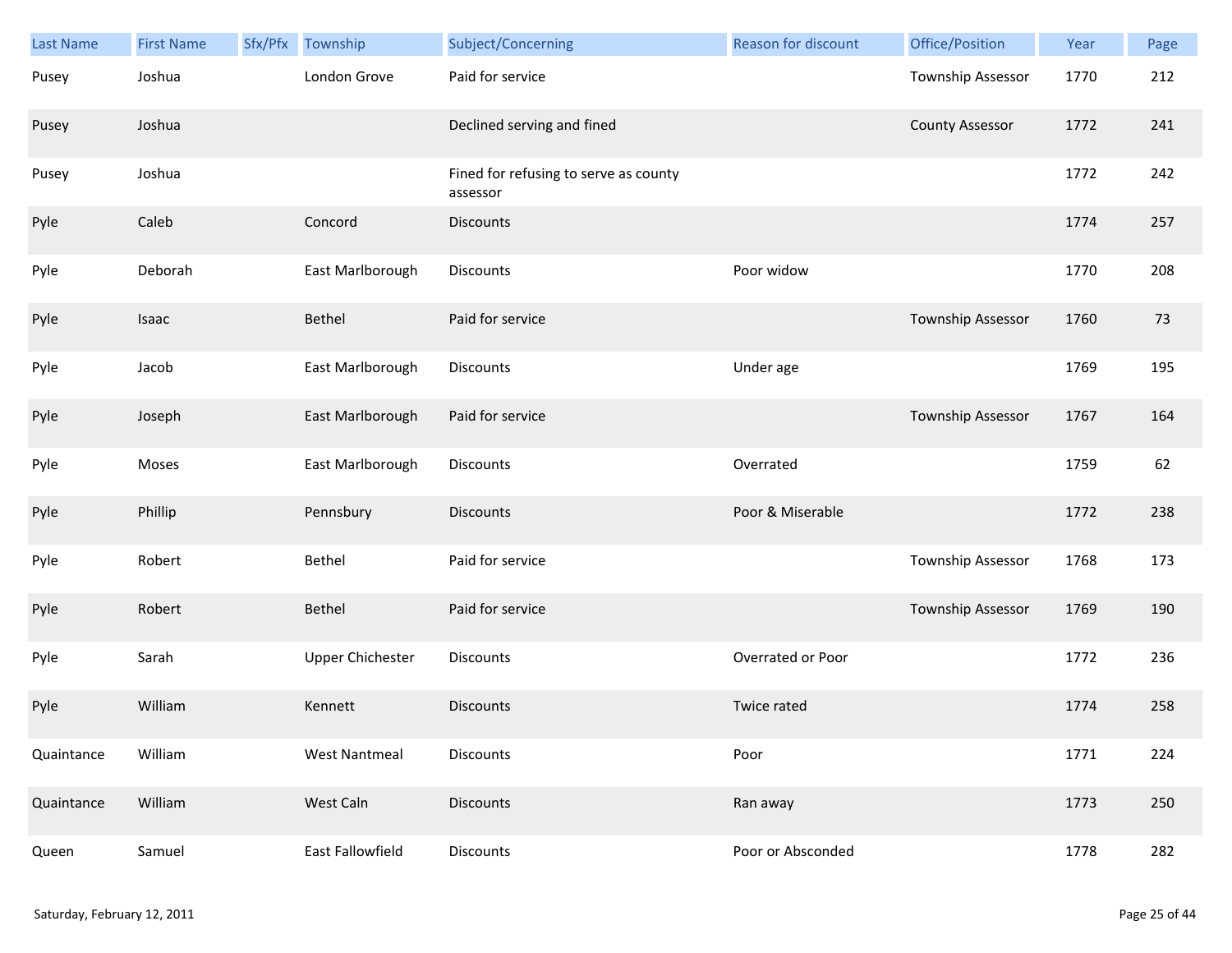| Last Name   | <b>First Name</b> | Sfx/Pfx Township     | Subject/Concerning | Reason for discount            | Office/Position        | Year | Page |
|-------------|-------------------|----------------------|--------------------|--------------------------------|------------------------|------|------|
| Quin        | Charles           | Newlin               | <b>Discounts</b>   | Ran away                       |                        | 1759 | 63   |
| Quinn       | James             | East Caln            | Discounts          | Enlisted, Absconded or<br>Poor |                        | 1778 | 281  |
| Quinn       | John              | East Caln            | <b>Discounts</b>   | Enlisted, Absconded or<br>Poor |                        | 1778 | 281  |
| Ragon       | Patrick           | West Nottingham      | Discounts          | Not found                      |                        | 1771 | 226  |
| Raine       | Mary              | Lower Chichester     | <b>Discounts</b>   | Insolvent or Not Found         |                        | 1770 | 214  |
| Ralf        | William           | Kennett              | Discounts          | Poor                           |                        | 1768 | 187  |
| Ralphsnider | John              | <b>East Nantmeal</b> | <b>Discounts</b>   | Not found                      |                        | 1771 | 226  |
| Ralston     | John              |                      | Present at meeting |                                | <b>County Assessor</b> | 1777 | 278  |
| Ralston     | John              |                      | Paid for service   |                                | <b>County Assessor</b> | 1777 | 281  |
| Ralston     | Joseph            | London Britain       | Discounts          | Over the line                  |                        | 1770 | 216  |
| Ralston     | Joseph            | London Britain       | <b>Discounts</b>   |                                |                        | 1774 | 258  |
| Ralston     | Robert            | Vincent              | Paid for service   |                                | Township Assessor      | 1760 | 72   |
| Ramage      | James             | Aston                | <b>Discounts</b>   | Ran away                       |                        | 1771 | 231  |
| Rambo       | Moses             | Lower Darby          | Discounts          | Free less than 6 months        |                        | 1756 | 6    |
| Ramsey      | Alexander         | Whiteland            | <b>Discounts</b>   | Poor                           |                        | 1758 | 43   |
| Ramsey      | David             | East Bradford        | <b>Discounts</b>   | Under age                      |                        | 1772 | 240  |
| Ramsey      | James             | Birmingham           | Discounts          | Enlisted                       |                        | 1758 | 46   |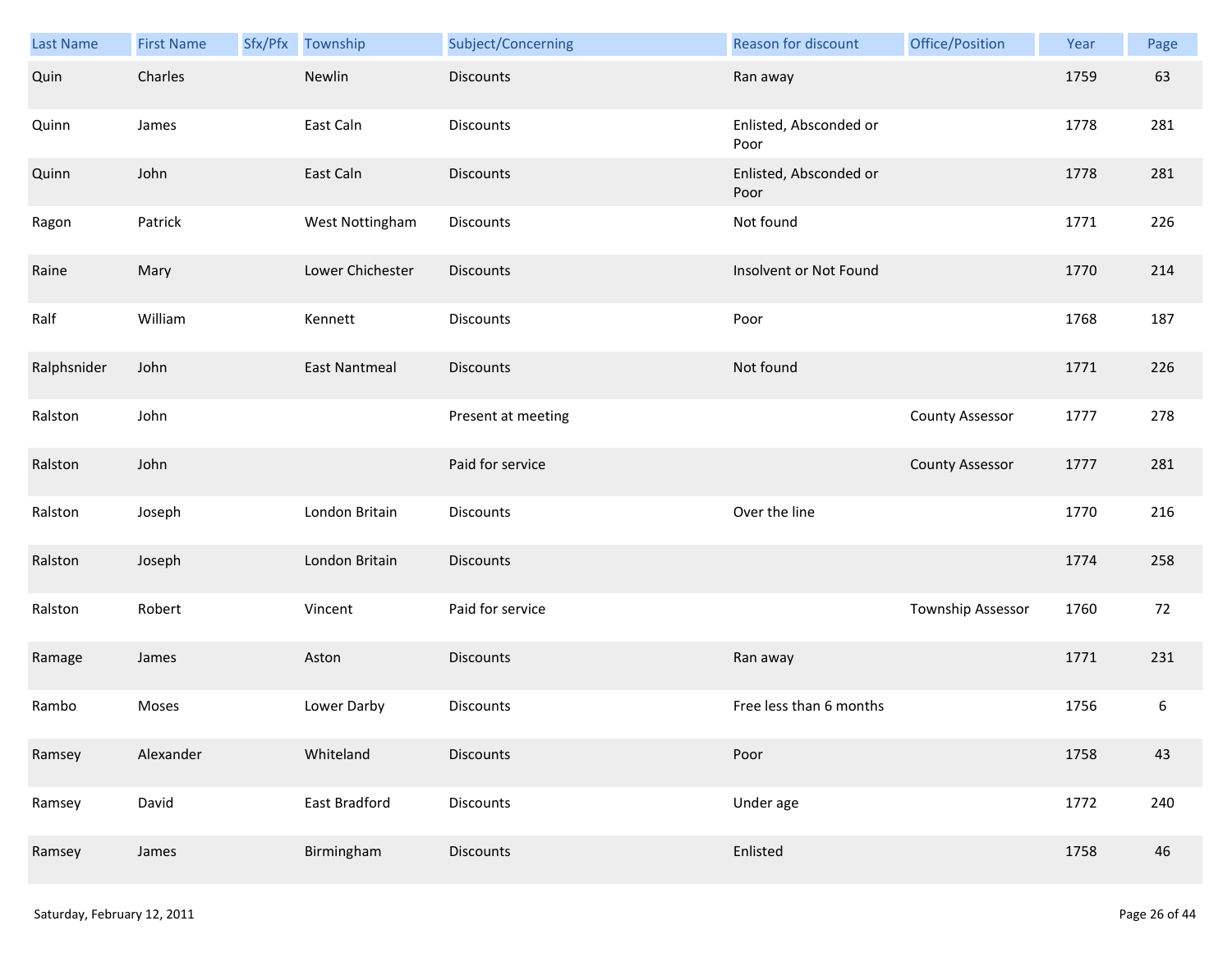| Last Name | <b>First Name</b> | Sfx/Pfx Township | Subject/Concerning | Reason for discount | Office/Position   | Year | Page   |
|-----------|-------------------|------------------|--------------------|---------------------|-------------------|------|--------|
| Ramsey    | John              | Londonderry      | Discounts          | Under age           |                   | 1761 | 96     |
| Ramsey    | John              | Concord          | <b>Discounts</b>   | Absconded           |                   | 1773 | 249    |
| Ramsey    | Nathaniel         | Oxford           | Discounts          | Not found           |                   | 1757 | $27\,$ |
| Ramsey    | Nathaniel         | Oxford           | <b>Discounts</b>   |                     |                   | 1764 | 133    |
| Ramsey    | Robert            | Oxford           | Discounts          | Absconded           |                   | 1762 | 109    |
| Ramsey    | Susanah           | Sadsbury         | <b>Discounts</b>   | Old & Infirm        |                   | 1758 | 32     |
| Ramsey    | William           | East Nottingham  | Paid for service   |                     | Township Assessor | 1767 | 164    |
| Ramsower  | Henry             | Pikeland         | <b>Discounts</b>   | Absconded           |                   | 1757 | 21     |
| Randels   | Adam              | West Fallowfield | Discounts          | Gone                |                   | 1770 | 210    |
| Randle    | Ephraim           | Coventry         | Discounts          | Gone                |                   | 1772 | 238    |
| Randle    | Levi              | Charlestown      | Discounts          | Enlisted &/or Poor  |                   | 1777 | 277    |
| Randol    | Abram             | Charlestown      | Discounts          | Absconded           |                   | 1764 | 131    |
| Rank      | Robert            | Concord          | Discounts          | Overrated           |                   | 1773 | 248    |
| Rankin    | Alexander         | London Britain   | <b>Discounts</b>   | Crippled            |                   | 1763 | 117    |
| Rankin    | Alexander         | London Britain   | Refused to pay tax |                     |                   | 1767 | 167    |
| Rankin    | Alexander         | London Britain   | <b>Discounts</b>   | Over the line       |                   | 1770 | 216    |
| Rankin    | Alexander         | London Britain   | Discounts          | Out of the county   |                   | 1771 | 230    |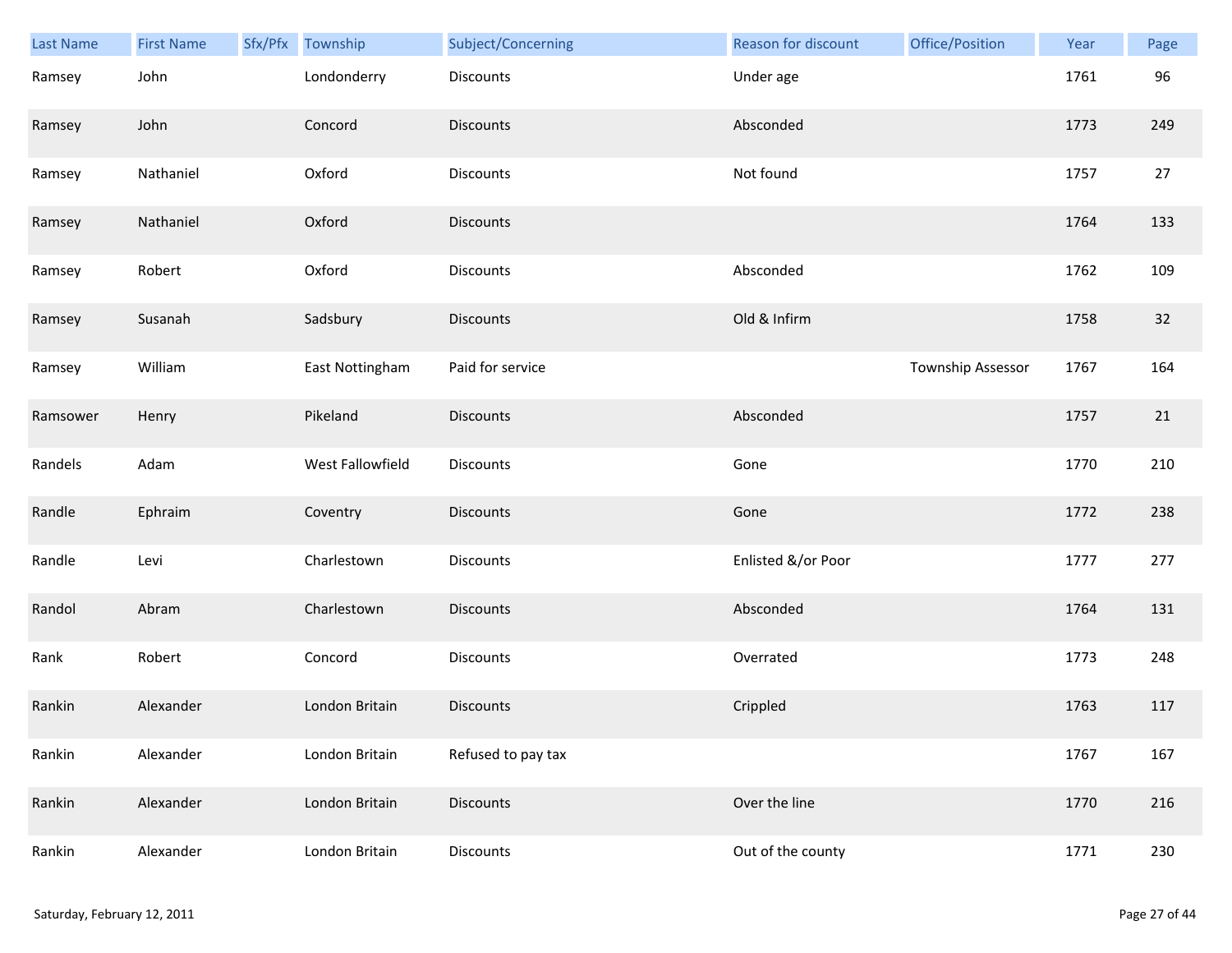| <b>Last Name</b> | <b>First Name</b> | Sfx/Pfx | Township         | Subject/Concerning                    | Reason for discount  | Office/Position | Year | Page   |
|------------------|-------------------|---------|------------------|---------------------------------------|----------------------|-----------------|------|--------|
| Rankin           | Elizabeth         |         | New London       | House where appeals will be heard     |                      |                 | 1758 | 52     |
| Rankin           | Elizabeth         |         | New London       | House where next meeting will be held |                      |                 | 1758 | 53     |
| Rankin           | Joseph            |         | London Britain   | <b>Discounts</b>                      | Over the line        |                 | 1770 | 216    |
| Rankin           | Joseph            |         | London Britain   | Discounts                             | Out of the county    |                 | 1771 | 230    |
| Rankin           | William           |         | West Marlborough | <b>Discounts</b>                      | Land under execution |                 | 1757 | 14     |
| Rasor            | George            |         | Middletown       | Discounts                             | Poor                 |                 | 1772 | 240    |
| Ratcliff         | Thomas            |         | West Caln        | <b>Discounts</b>                      | Insolvent            |                 | 1768 | 184    |
| Raulson          | Joseph            |         | London Britain   | Discounts                             | Out of the county    |                 | 1771 | 230    |
| Rawson           | Andrew            |         | Lower Chichester | <b>Discounts</b>                      | Not free 6 months    |                 | 1760 | 82     |
| Rawson           | Andrew            |         | Lower Darby      | Discounts                             | Absconded            |                 | 1763 | 119    |
| Rawson           | John              |         | Lower Chichester | <b>Discounts</b>                      | Overrated            |                 | 1758 | 42     |
| Rawson           | Moses             |         | Lower Chichester | Discounts                             | <b>Blind</b>         |                 | 1763 | 121    |
| Rawson           | William           |         | Lower Chichester | Discounts                             | Insolvent            |                 | 1764 | 131    |
| Ray              | Thomas            |         | Coventry         | Discounts                             |                      |                 | 1766 | 161    |
| Rayle            | William           |         | West Marlborough | <b>Discounts</b>                      | Absconded            |                 | 1764 | 132    |
| Rea              | John              |         | Sadsbury         | <b>Discounts</b>                      | Not found            |                 | 1757 | $26\,$ |
| Read             | Henry             |         | Birmingham       | <b>Discounts</b>                      | Out of the county    |                 | 1770 | 213    |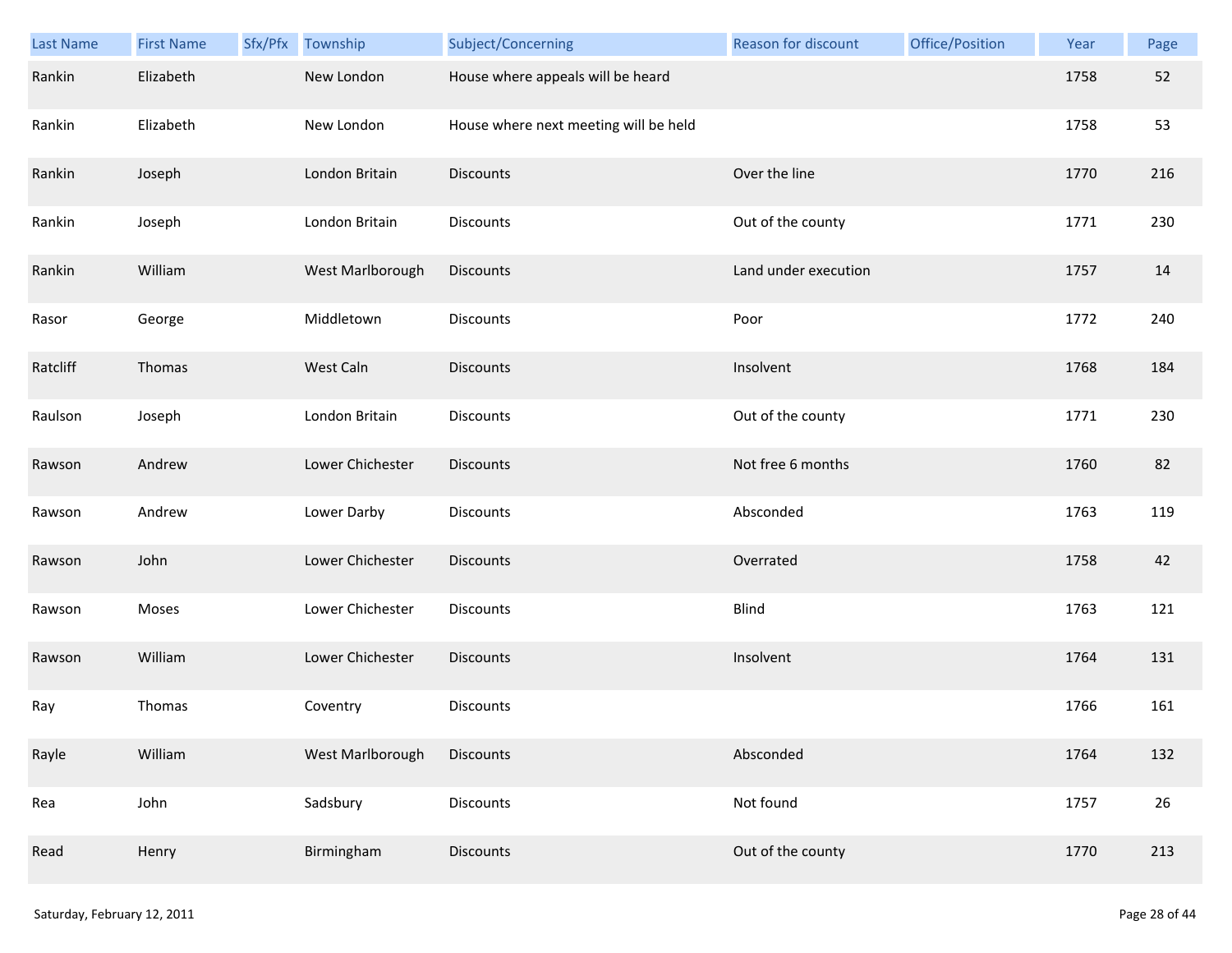| Last Name | <b>First Name</b> | Sfx/Pfx | Township                | Subject/Concerning              | Reason for discount      | Office/Position | Year | Page |
|-----------|-------------------|---------|-------------------------|---------------------------------|--------------------------|-----------------|------|------|
| Read      | William           |         | London Britain          | Discounts                       | Paid in Maryland         |                 | 1768 | 183  |
| Reader    | Jeremiah          |         | East Whiteland          | <b>Discounts</b>                | Poor                     |                 | 1772 | 239  |
| Reading   | John              |         | East Bradford           | Discounts                       |                          |                 | 1762 | 110  |
| Readwood  | William           |         | Lower Chichester        | <b>Discounts</b>                | Dead                     |                 | 1769 | 198  |
| Reah      | James             |         | Lower Chichester        | Discounts                       | Insolvent or Not Found   |                 | 1770 | 214  |
| Reah      | Patrick           |         | New London              | <b>Discounts</b>                | In the King's Service    |                 | 1758 | 50   |
| Reardon   | Martin            |         | Lower Chichester        | Discounts                       |                          |                 | 1758 | 42   |
| Redd      | Adam              |         | Kennett                 | Neglected or refused to pay tax |                          |                 | 1762 | 106  |
| Reddin    | John              |         | <b>Upper Chichester</b> | Discounts                       | Absconded                |                 | 1764 | 133  |
| Redman    | John              | Sr.     | Easttown                | <b>Discounts</b>                | Poor or ran away         |                 | 1763 | 122  |
| Redman    | John              | Jr.     | Easttown                | Discounts                       | Poor or ran away         |                 | 1763 | 122  |
| Redon     | Hugh              |         | Aston                   | <b>Discounts</b>                | Gone                     |                 | 1762 | 107  |
| Ree       | Robert            |         | West Nottingham         | Discounts                       | Paid in Lancaster County |                 | 1764 | 134  |
| Reece     | Andrew            |         | New Garden              | <b>Discounts</b>                |                          |                 | 1762 | 107  |
| Reece     | Samuel            |         | Goshen                  | <b>Discounts</b>                | Absconded                |                 | 1761 | 99   |
| Reece     | William           |         | Newtown                 | <b>Discounts</b>                | Overrated                |                 | 1771 | 227  |
| Reecor    | Jacob             |         | Charlestown             | <b>Discounts</b>                | Absconded                |                 | 1766 | 160  |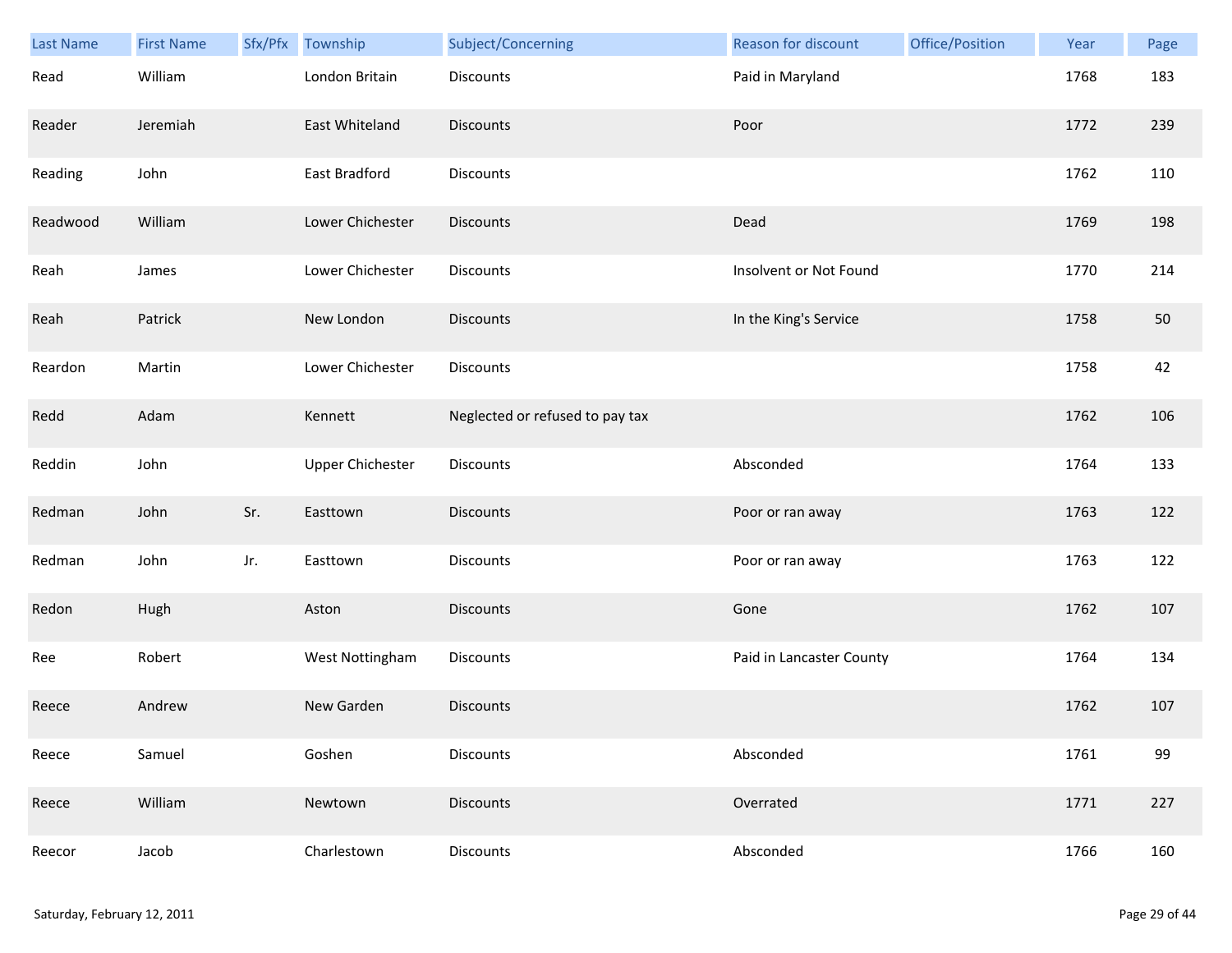| <b>Last Name</b> | <b>First Name</b> | Sfx/Pfx | Township                | Subject/Concerning | <b>Reason for discount</b>     | Office/Position | Year | Page           |
|------------------|-------------------|---------|-------------------------|--------------------|--------------------------------|-----------------|------|----------------|
| Reed             | James             |         | Charlestown             | <b>Discounts</b>   |                                |                 | 1765 | 138            |
| Reed             | James             |         | East Whiteland          | Discounts          | Absconded                      |                 | 1766 | 161            |
| Reed             | James             |         | East Caln               | Discounts          | Insolvent                      |                 | 1768 | 183            |
| Reed             | Robert            |         | Kennett                 | <b>Discounts</b>   | Poor                           |                 | 1762 | 105            |
| Reed             | Robert            |         | Oxford                  | <b>Discounts</b>   | Absconded                      |                 | 1771 | 227            |
| Reed             | Thomas            |         | East Whiteland          | Discounts          | Poor                           |                 | 1769 | 200            |
| Reed             | William           |         | West Fallowfield        | Discounts          | Overrated                      |                 | 1759 | 61             |
| Reed             | William           |         | London Britain          | Discounts          | Absconded                      |                 | 1765 | 145            |
| Reed             | William           |         | <b>Upper Chichester</b> | Discounts          | Paid in New Castle County      |                 | 1767 | 166            |
| Reed             | William           |         | East Caln               | Discounts          | Absconded                      |                 | 1768 | 183            |
| Reed             | William           |         | Goshen                  | <b>Discounts</b>   | Gone or Poor                   |                 | 1769 | 196            |
| Reed             | William           |         | Chester                 | <b>Discounts</b>   | Paid elsewhere or<br>Absconded |                 | 1774 | 258            |
| Reed             | William           |         | East Caln               | <b>Discounts</b>   | Enlisted, Absconded or<br>Poor |                 | 1778 | 281            |
| Reed             | William           |         | East Marlborough        | Discounts          | Absconded                      |                 | 1778 | 282            |
| Reeder           | Jesse             |         | Goshen                  | <b>Discounts</b>   | Absconded                      |                 | 1770 | 209            |
| Rees             | Abel              |         | Willistown              | <b>Discounts</b>   | Paid in Tredyffrin             |                 | 1759 | 63             |
| Rees             | Caleb             |         | Marple                  | <b>Discounts</b>   | Charged head tax               |                 | 1756 | $\overline{4}$ |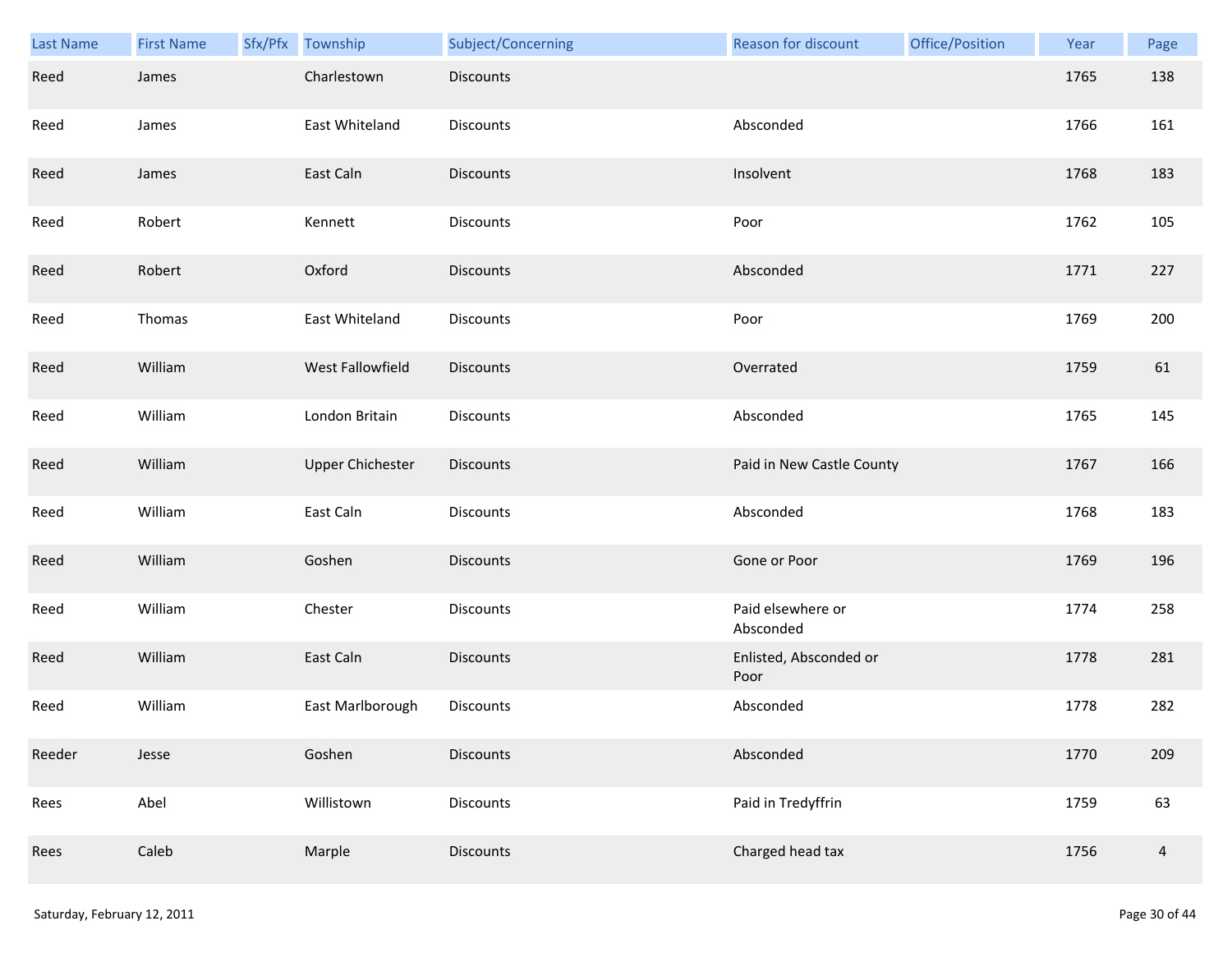| Last Name | <b>First Name</b> | Sfx/Pfx | Township                | Subject/Concerning              | Reason for discount                     | Office/Position   | Year | Page |
|-----------|-------------------|---------|-------------------------|---------------------------------|-----------------------------------------|-------------------|------|------|
| Rees      | David             |         | <b>Upper Darby</b>      | Discounts                       | Part of land charged to<br>Samuel Levis |                   | 1760 | 73   |
| Rees      | Edward            |         | Tredyffrin              | <b>Discounts</b>                |                                         |                   | 1768 | 184  |
| Reese     | Daniel            |         | Tredyffrin              | Discounts                       | Twice taxed                             |                   | 1764 | 127  |
| Reese     | David             |         | Marple                  | <b>Discounts</b>                | Gone to Carolina                        |                   | 1770 | 213  |
| Reese     | Samuel            |         | Westtown                | Neglected or refused to pay tax |                                         |                   | 1760 | 78   |
| Reeves    | Henry             |         | Bethel                  | <b>Discounts</b>                | Ran away                                |                   | 1773 | 250  |
| Regan     | Patrick           |         | East Nottingham         | Discounts                       | Ran away                                |                   | 1772 | 239  |
| Regin     | John              |         | Vincent                 | <b>Discounts</b>                | Enlisted &/or Poor                      |                   | 1777 | 278  |
| Reicker   | Frederick         |         | East Nottingham         | Discounts                       | Absconded                               |                   | 1773 | 252  |
| Reiley    | Thomas            |         | Thornbury               | <b>Discounts</b>                | Absconded                               |                   | 1772 | 234  |
| Reily     | John              |         | Middletown              | Discounts                       | Gone                                    |                   | 1773 | 250  |
| Renshaw   | Richard           |         | Ridley                  | <b>Discounts</b>                | Overrated                               |                   | 1775 | 264  |
| Rettue    | Aaron             |         | Aston                   | Discounts                       | Under age                               |                   | 1769 | 192  |
| Reynold   | Benjamin          |         | <b>Upper Chichester</b> | Paid for service                |                                         | Township Assessor | 1763 | 115  |
| Reynolds  | Benjamin          |         | Lower Chichester        | Discounts                       | Pays head tax                           |                   | 1761 | 95   |
| Reynolds  | David             |         | West Marlborough        | Discounts                       | Poor                                    |                   | 1767 | 166  |
| Reynolds  | David             |         | West Nottingham         | Discounts                       | Under age                               |                   | 1769 | 196  |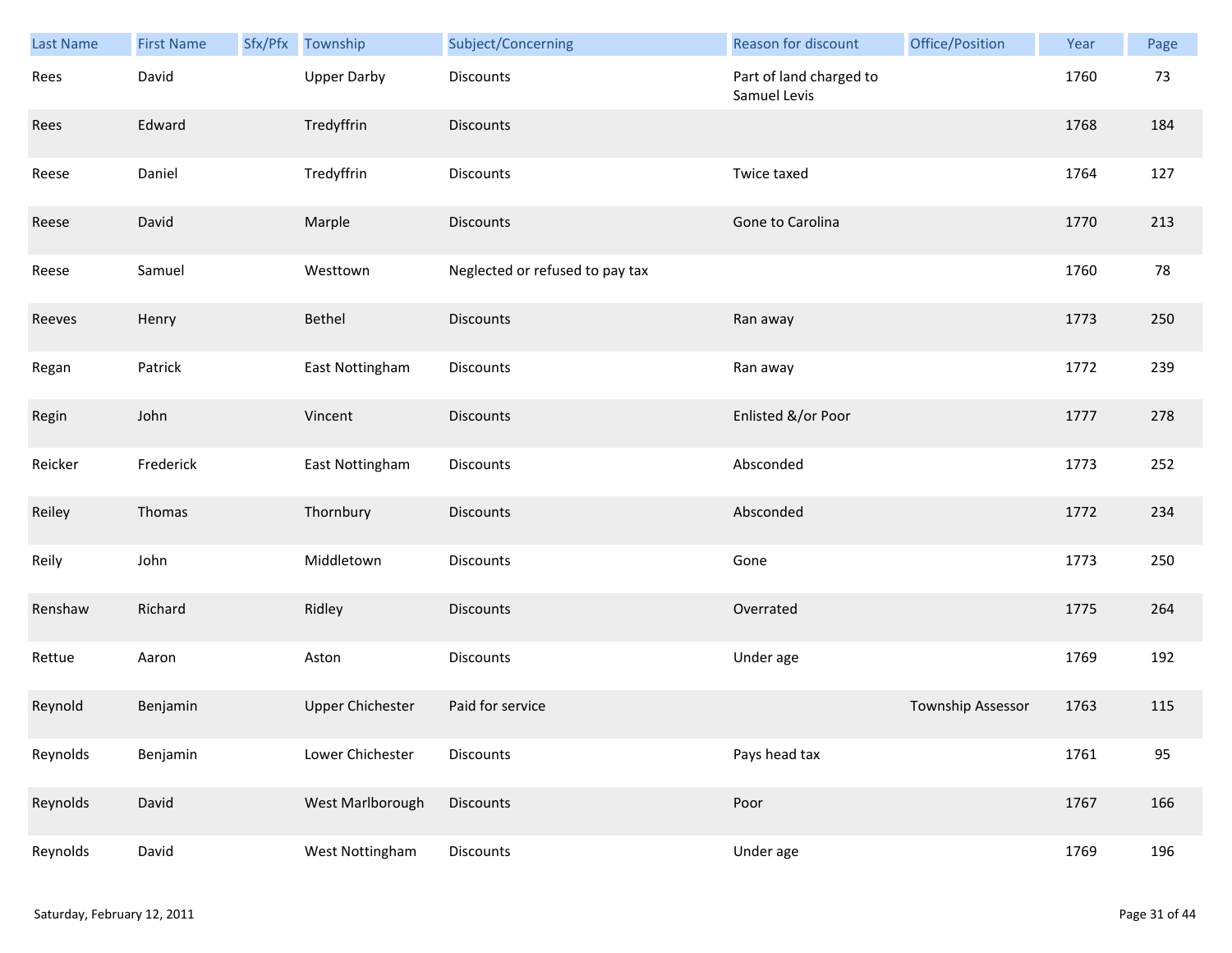| <b>Last Name</b> | <b>First Name</b> | Sfx/Pfx | Township         | Subject/Concerning             | Reason for discount      | Office/Position   | Year | Page |
|------------------|-------------------|---------|------------------|--------------------------------|--------------------------|-------------------|------|------|
| Reynolds         | David             |         | West Marlborough | <b>Discounts</b>               | Gone                     |                   | 1770 | 209  |
| Reynolds         | Henry             |         | West Nottingham  | Discounts                      | Overrated                |                   | 1764 | 127  |
| Reynolds         | Henry             | Jr.     | West Nottingham  | Discounts                      | Absconded or Gone        |                   | 1768 | 187  |
| Reynolds         | Henry             |         | West Nottingham  | <b>Discounts</b>               | Gone out of the county   |                   | 1770 | 209  |
| Reynolds         | Isaac             |         | West Nottingham  | <b>Discounts</b>               | Absconded or Gone        |                   | 1768 | 187  |
| Reynolds         | Isaac             |         | West Nottingham  | <b>Discounts</b>               | Paid in Lancaster County |                   | 1769 | 201  |
| Reynolds         | Isaac             |         | West Nottingham  | <b>Discounts</b>               | Paid in Lancaster County |                   | 1771 | 226  |
| Reynolds         | Jacob             | Jr.     | West Nottingham  | Discounts                      | Under age                |                   | 1769 | 196  |
| Reynolds         | Jacob             |         | West Nottingham  | Paid for service               |                          | Township Assessor | 1771 | 224  |
| Reynolds         | Jacob             |         | West Nottingham  | Discounts                      | Overrated                |                   | 1771 | 224  |
| Reynolds         | James             |         | West Nottingham  | <b>Discounts</b>               | Absconded or Gone        |                   | 1768 | 187  |
| Reynolds         | John              |         |                  | Delinquent in paying in quotas |                          |                   | 1761 | 100  |
| Reynolds         | John              |         | Lower Chichester | Discounts                      |                          |                   | 1763 | 115  |
| Reynolds         | John              |         | Ridley           | <b>Discounts</b>               | Lunatic                  |                   | 1768 | 184  |
| Reynolds         | John              |         | West Nottingham  | <b>Discounts</b>               | Absconded or Gone        |                   | 1768 | 187  |
| Reynolds         | John              |         | West Nottingham  | Discounts                      | Paid in Lancaster County |                   | 1769 | 201  |
| Reynolds         | John              |         | West Nottingham  | <b>Discounts</b>               | Paid in Lancaster County |                   | 1771 | 226  |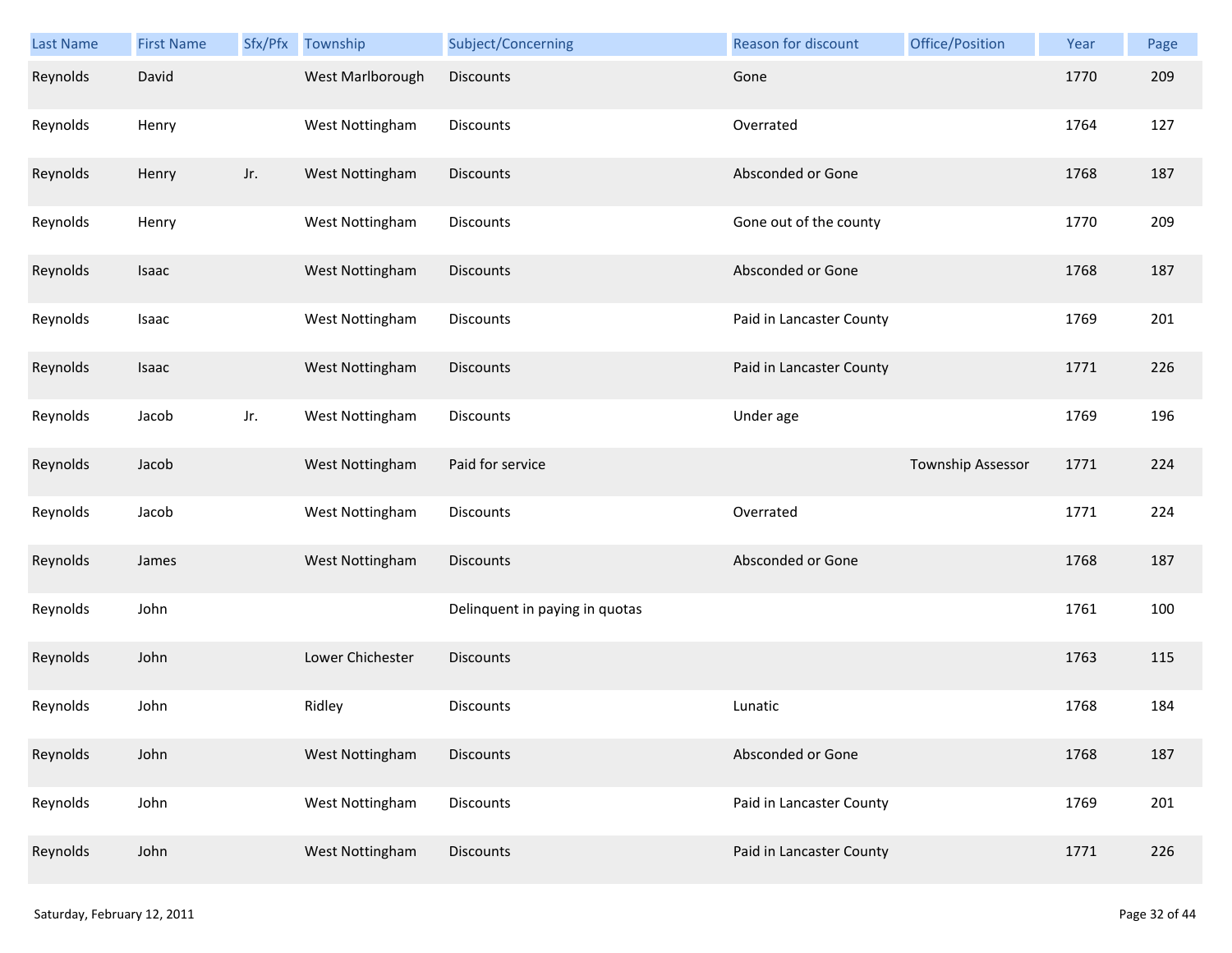| Last Name | <b>First Name</b> | Sfx/Pfx | Township             | Subject/Concerning                                                | <b>Reason for discount</b>     | Office/Position          | Year | Page |
|-----------|-------------------|---------|----------------------|-------------------------------------------------------------------|--------------------------------|--------------------------|------|------|
| Reynolds  | Joseph            |         | East Nottingham      | Discounts                                                         | Poor or Absconded              |                          | 1778 | 282  |
| Rhea      | Andrew            |         | Chester              | <b>Discounts</b>                                                  | Gone                           |                          | 1770 | 215  |
| Rhoades   | Isaac             |         | New Garden           | Discounts                                                         | Not found                      |                          | 1774 | 256  |
| Rhoades   | Michael           |         | Pikeland             | <b>Discounts</b>                                                  | Poor                           |                          | 1771 | 223  |
| Rhoades   | Nicholas          |         | <b>East Nantmeal</b> | Discounts                                                         | Not found                      |                          | 1769 | 202  |
| Rhoads    | James             |         | Marple               | Appointed                                                         |                                | Township Assessor        | 1761 | 101  |
| Rhoads    | James             |         | Marple               | Paid for service                                                  |                                | <b>Township Assessor</b> | 1762 | 106  |
| Rhoads    | Joseph            |         |                      | Paid as a freeman & being charged for<br>land in another township |                                |                          | 1757 | 26   |
| Rhoads    | Joseph            |         | <b>Upper Darby</b>   | Discounts                                                         | Pays head tax                  |                          | 1762 | 104  |
| Rhoads    | Michael           |         | Charlestown          | Discounts                                                         | Poor                           |                          | 1764 | 131  |
| Rhoads    | Michael           |         | Pikeland             | Discounts                                                         | Enlisted, Absconded or<br>Poor |                          | 1777 | 277  |
| Rhue      | Joseph            |         | East Caln            | <b>Discounts</b>                                                  | Absconded                      |                          | 1762 | 108  |
| Rice      | Jacob             |         | Lower Darby          | Discounts                                                         | Apprentice                     |                          | 1771 | 222  |
| Rice      | James             |         | West Nottingham      | <b>Discounts</b>                                                  | Poor                           |                          | 1770 | 209  |
| Rice      | Nicholas          |         | Ridley               | <b>Discounts</b>                                                  | Died insolvent                 |                          | 1759 | 55   |
| Richard   | Godfrey           |         | Uwchlan              | <b>Discounts</b>                                                  | Not to be had                  |                          | 1766 | 159  |
| Richard   | Hugh              |         | Radnor               | Neglected or refused to pay tax                                   |                                |                          | 1758 | 48   |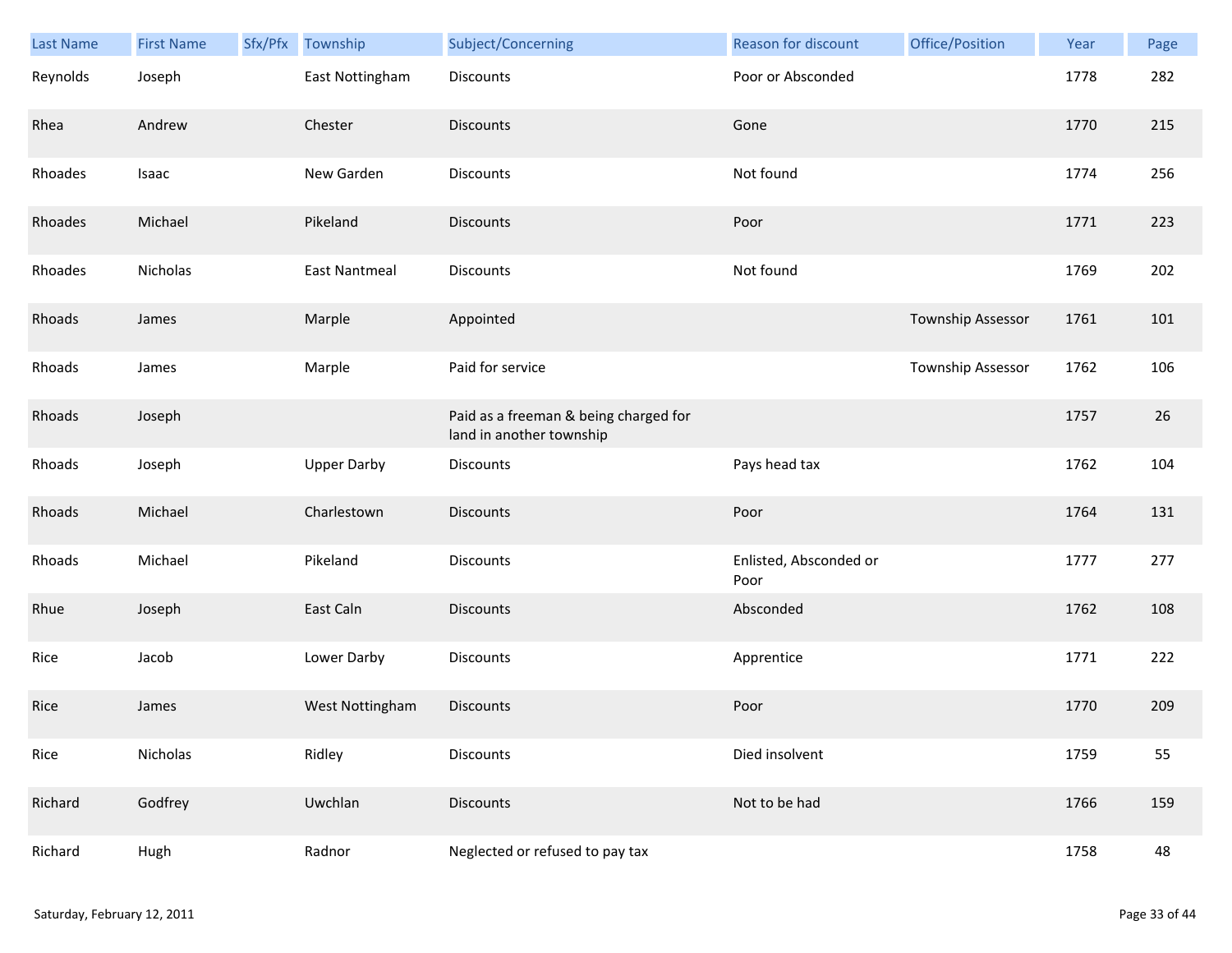| Last Name | <b>First Name</b> | Sfx/Pfx | Township                | Subject/Concerning | Reason for discount            | Office/Position          | Year | Page |
|-----------|-------------------|---------|-------------------------|--------------------|--------------------------------|--------------------------|------|------|
| Richard   | Hugh              |         | Radnor                  | <b>Discounts</b>   | Absconded                      |                          | 1763 | 120  |
| Richards  | Adam              |         | East Caln               | Discounts          | Enlisted, Absconded or<br>Poor |                          | 1778 | 281  |
| Richards  | David             |         | Newtown                 | Discounts          |                                |                          | 1765 | 145  |
| Richards  | David             |         | Radnor                  | Discounts          | Insolvent                      |                          | 1770 | 216  |
| Richards  | David             |         | Pikeland                | <b>Discounts</b>   | Enlisted, Absconded or<br>Poor |                          | 1777 | 277  |
| Richards  | Edward            |         | <b>Upper Chichester</b> | Discounts          | Overrated                      |                          | 1759 | 57   |
| Richards  | Isaac             |         | New Garden              | Paid for service   |                                | <b>Township Assessor</b> | 1775 | 261  |
| Richards  | Isaac             |         | New Garden              | Paid for service   |                                | Township Assessor        | 1776 | 270  |
| Richards  | Jacob             |         | Aston                   | <b>Discounts</b>   | Overrated                      |                          | 1761 | 94   |
| Richards  | Jacob             |         | Aston                   | Order for payment  |                                | <b>Tax Collector</b>     | 1768 | 185  |
| Richards  | Jacob             |         | Lower Chichester        | Discounts          |                                |                          | 1771 | 229  |
| Richards  | John              |         | Aston                   | Discounts          |                                |                          | 1765 | 145  |
| Richards  | John              |         | Radnor                  | <b>Discounts</b>   | <b>Blind</b>                   |                          | 1768 | 181  |
| Richards  | John              |         | <b>East Nantmeal</b>    | Discounts          | Not found                      |                          | 1771 | 226  |
| Richards  | John              |         | Radnor                  | <b>Discounts</b>   | <b>Blind</b>                   |                          | 1772 | 241  |
| Richards  | Margaret          |         | Aston                   | Discounts          | Twice rated                    |                          | 1770 | 207  |
| Richards  | Richard           |         | Marple                  | <b>Discounts</b>   | Absconded                      |                          | 1757 | 29   |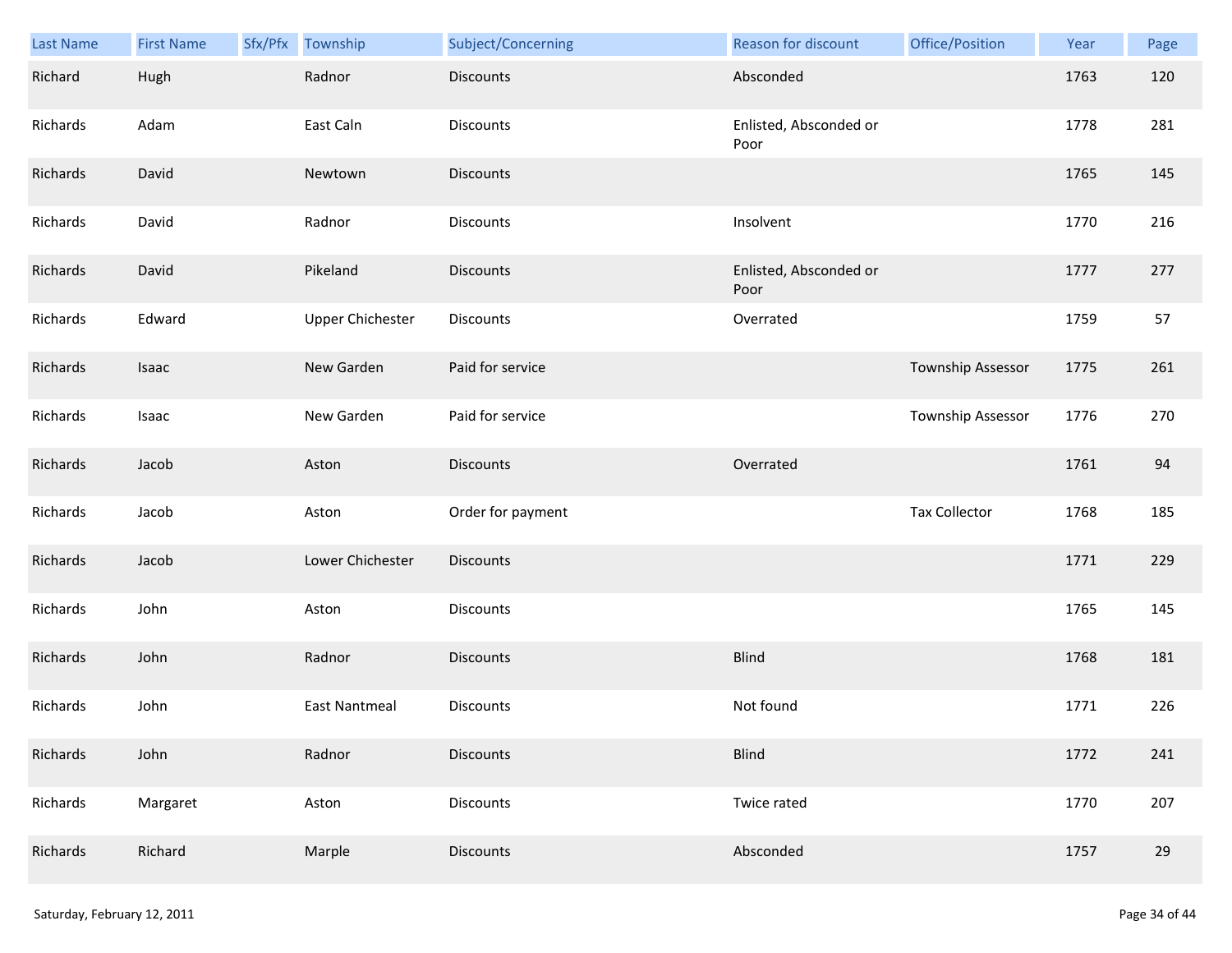| Last Name  | <b>First Name</b> | Sfx/Pfx Township     | Subject/Concerning | <b>Reason for discount</b> | Office/Position                  | Year | Page |
|------------|-------------------|----------------------|--------------------|----------------------------|----------------------------------|------|------|
| Richards   | Richard           |                      | Discounts          | Paid in Philadelphia       |                                  | 1761 | 100  |
| Richards   | Richard           | Tredyffrin           | <b>Discounts</b>   |                            |                                  | 1774 | 258  |
| Richards   | Samuel            | Tredyffrin           | Discounts          | Overrated                  |                                  | 1772 | 236  |
| Richards   | William           | New Garden           | Paid for service   |                            | Township Assessor                | 1759 | 53   |
| Richards   | William           | New Garden           | Paid for service   |                            | Township Assessor                | 1760 | 76   |
| Richards   | William           | New Garden           | Paid for service   |                            | Township Assessor                | 1766 | 150  |
| Richards   | William           | New Garden           | Paid for service   |                            | Township Assessor                | 1767 | 164  |
| Richards   | William           | New Garden           | Paid for service   |                            | Township Assessor                | 1768 | 173  |
| Richards   | William           | New Garden           | Paid for service   |                            | Township Assessor                | 1769 | 191  |
| Richards   | William           | New Garden           | Paid for service   |                            | Township Assessor                | 1770 | 211  |
| Richardson | Elisha            | Concord              | <b>Discounts</b>   | Ran away                   |                                  | 1772 | 238  |
| Richardson | John              | Chester              | <b>Discounts</b>   | Under age                  |                                  | 1773 | 250  |
| Richardson | John              | Kennett              | Paid for service   |                            | Township Assessor                | 1776 | 270  |
| Richardson | Joseph            | <b>East Nantmeal</b> | <b>Discounts</b>   | Not found                  |                                  | 1771 | 226  |
| Richardson | Richard           | Whiteland            | Order for payment  |                            | <b>Tax Collector</b>             | 1764 | 133  |
| Richardson | Richard           | Whiteland            |                    |                            | <b>Tax Collector</b><br>(Former) | 1766 | 154  |
| Richardson | Samuel            | Sadsbury             | Discounts          | Absconded                  |                                  | 1770 | 217  |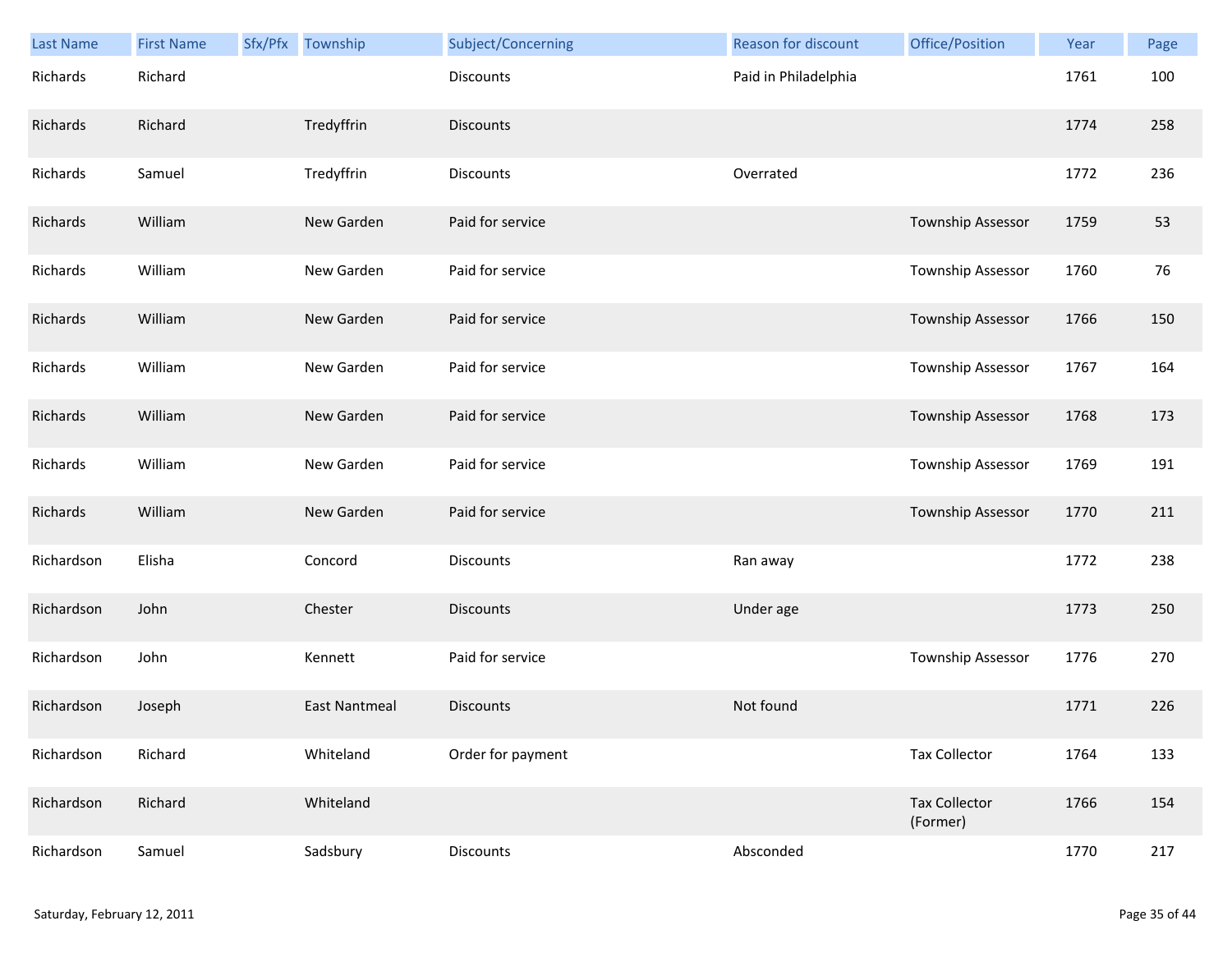| Last Name   | <b>First Name</b> | Sfx/Pfx Township     | Subject/Concerning | Reason for discount              | Office/Position        | Year | Page |
|-------------|-------------------|----------------------|--------------------|----------------------------------|------------------------|------|------|
| Richardson  | Samuel            | East Fallowfield     | <b>Discounts</b>   | Poor or Absconded                |                        | 1778 | 282  |
| Richardson  | William           | Charlestown          | <b>Discounts</b>   | Left county                      |                        | 1759 | 65   |
| Richeson    | Isaac             | Charlestown          | <b>Discounts</b>   | Enlisted &/or Poor               |                        | 1777 | 278  |
| Richman     | George            | Sadsbury             | <b>Discounts</b>   | Pedlar                           |                        | 1757 | 26   |
| Richman     | George            | Sadsbury             | <b>Discounts</b>   | Gone to Ireland                  |                        | 1762 | 110  |
| Rickey      | David             | Londonderry          | <b>Discounts</b>   | Overrated, Broke or<br>Absconded |                        | 1770 | 212  |
| Rickey      | George            | Oxford               | <b>Discounts</b>   | Gone & Poor                      |                        | 1772 | 240  |
| Rider       | Hance             | East Caln            | Discounts          | Enlisted                         |                        | 1757 | 30   |
| Ridge       | George            | Coventry             | <b>Discounts</b>   |                                  |                        | 1770 | 209  |
| Ridle       | William           | West Caln            | <b>Discounts</b>   | Enlisted                         |                        | 1758 | 47   |
| Rigby       | James             | Chester              | <b>Discounts</b>   | Paid in Upper Chichester         |                        | 1757 | 14   |
| Rigg        | George            | <b>East Nantmeal</b> | <b>Discounts</b>   | Absconded                        |                        | 1772 | 242  |
| <b>Rigg</b> | Robert            | Pikeland             | <b>Discounts</b>   | Poor                             |                        | 1771 | 223  |
| Riley       | John              | Thornbury            | <b>Discounts</b>   | Absconded                        |                        | 1770 | 216  |
| Riley       | John              | East Bradford        | <b>Discounts</b>   | Ran away                         |                        | 1772 | 240  |
| Riley       | Richard           |                      | Present at meeting |                                  | <b>County Assessor</b> | 1764 | 132  |
| Riley       | Richard           |                      | Present at meeting |                                  | <b>County Assessor</b> | 1764 | 134  |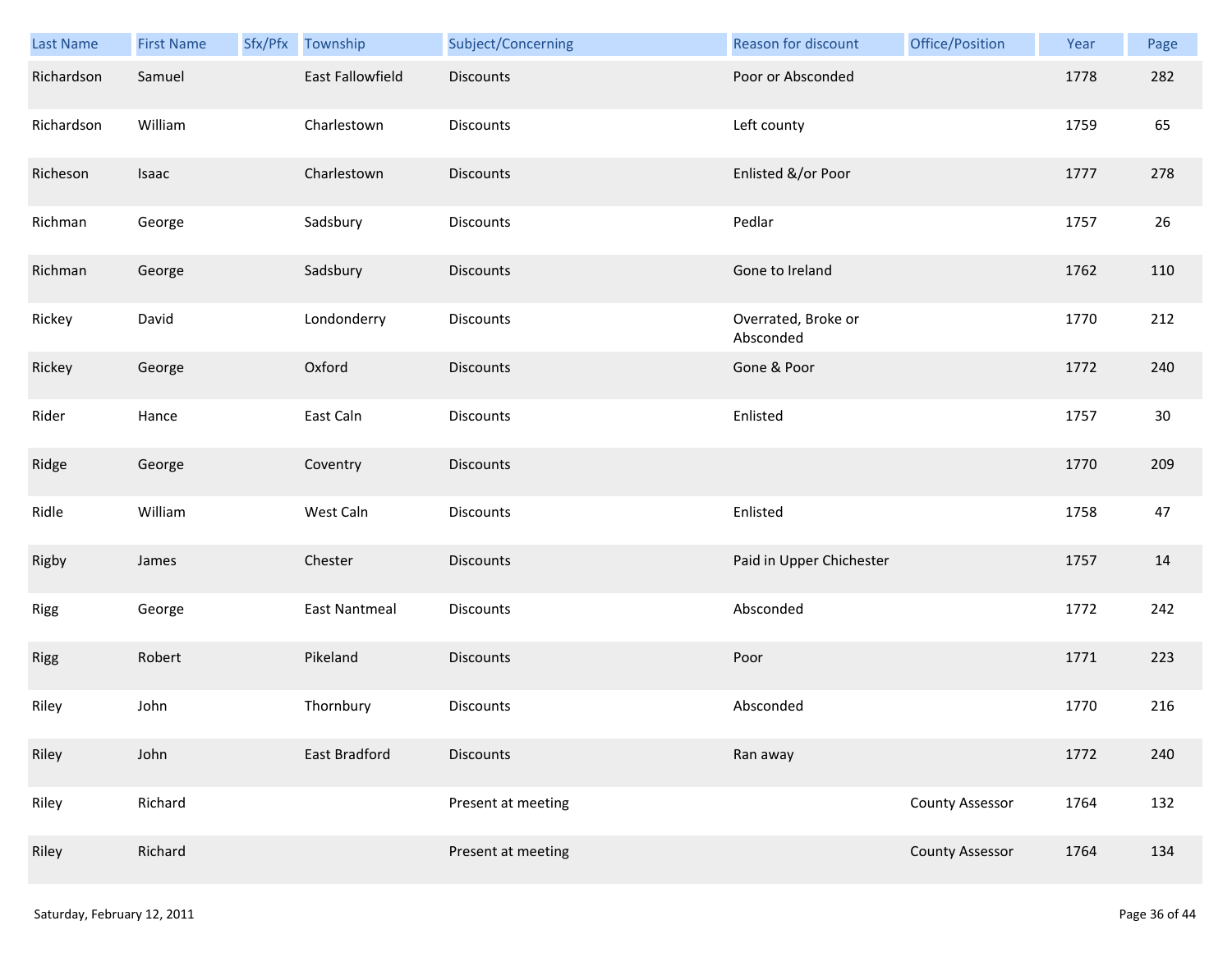| Last Name | <b>First Name</b> | Sfx/Pfx Township | Subject/Concerning                    | Reason for discount | Office/Position        | Year | Page             |
|-----------|-------------------|------------------|---------------------------------------|---------------------|------------------------|------|------------------|
| Riley     | Richard           |                  |                                       |                     | <b>County Assessor</b> | 1764 | 134              |
| Riley     | Richard           |                  | Present at meeting                    |                     | <b>County Assessor</b> | 1764 | 135              |
| Riley     | Richard           |                  | Present at meeting                    |                     | <b>County Assessor</b> | 1765 | 137              |
| Riley     | Richard           |                  | Present at meeting                    |                     | <b>County Assessor</b> | 1765 | 146              |
| Riley     | Richard           | Lower Chichester | Discounts                             | Overrated           |                        | 1772 | 239              |
| Riley     | William           | Whiteland        | Paid for service                      |                     | Constable              | 1759 | 55               |
| Rinard    | John              | Charlestown      | <b>Discounts</b>                      | Poor                |                        | 1767 | 172              |
| Ring      | Elizabeth         | Kennett          | <b>Discounts</b>                      | Overrated           |                        | 1757 | 25               |
| Ring      | Nathaniel         | New Garden       | House where next meeting will be held |                     |                        | 1756 | $\mathbf{1}$     |
| Ring      | Nathaniel         | New Garden       | House where next meeting will be held |                     |                        | 1756 | $\overline{3}$   |
| Ring      | Nathaniel         | New Garden       | Discounts                             | Overrated           |                        | 1757 | 22               |
| Ring      | Nathaniel         | New Garden       | House where next meeting will be held |                     |                        | 1757 | $\boldsymbol{9}$ |
| Robb      | John              | Oxford           | Discounts                             | Married             |                        | 1757 | 27               |
| Robb      | William           | West Fallowfield | <b>Discounts</b>                      | Absconded           |                        | 1771 | 226              |
| Roberts   | Aubrey            | Uwchlan          | Discounts                             | Freeman             |                        | 1762 | 104              |
| Roberts   | David             | East Bradford    | Discounts                             | Gone                |                        | 1767 | 169              |
| Roberts   | Edward            | Middletown       | Discounts                             | Not found           |                        | 1767 | 166              |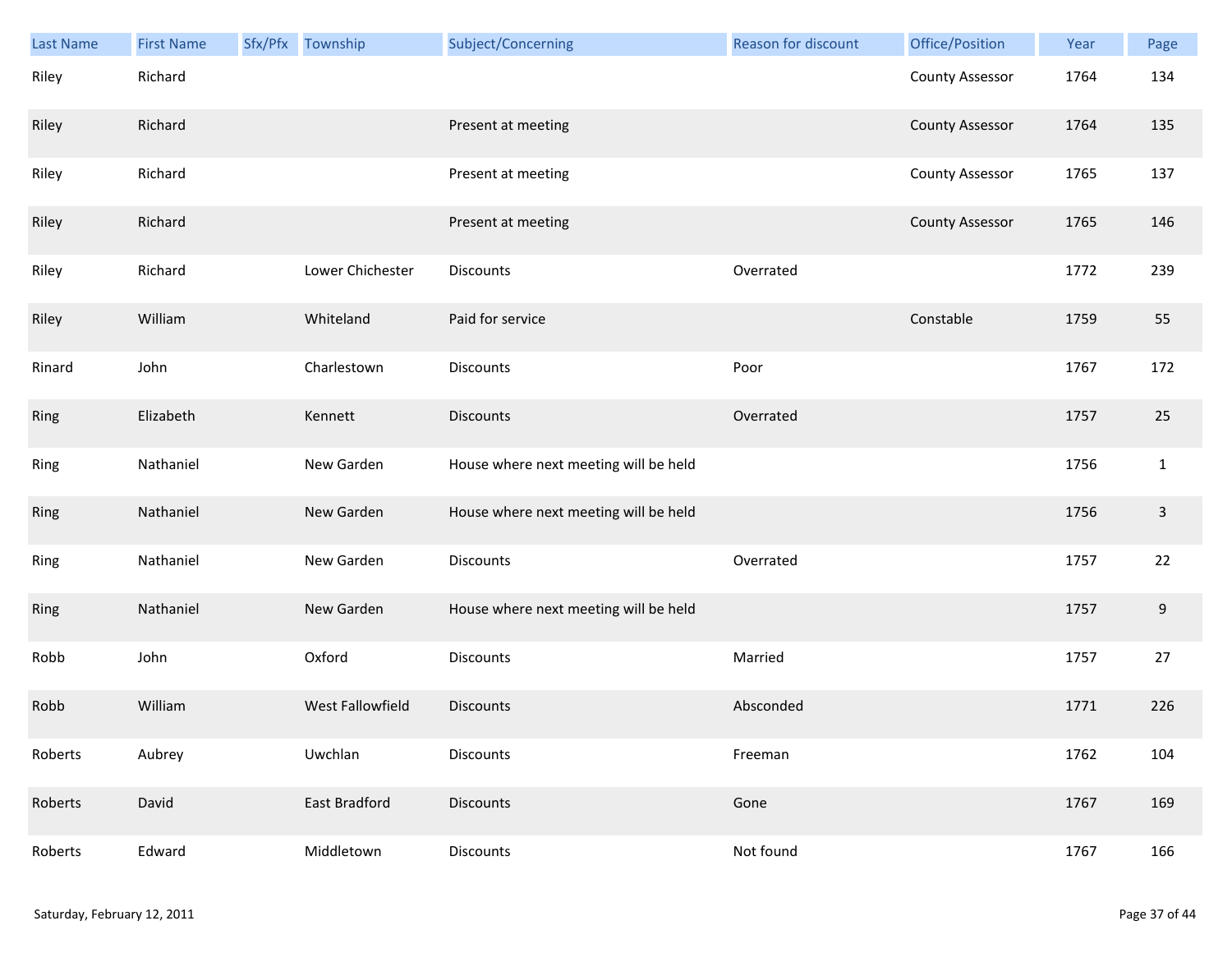| <b>Last Name</b> | <b>First Name</b> | Sfx/Pfx | Township             | Subject/Concerning | Reason for discount            | Office/Position | Year | Page |
|------------------|-------------------|---------|----------------------|--------------------|--------------------------------|-----------------|------|------|
| Roberts          | John              |         | East Caln            | <b>Discounts</b>   | Enlisted, Absconded or<br>Poor |                 | 1778 | 281  |
| Roberts          | Thomas            |         | Charlestown          | <b>Discounts</b>   | Overrated                      |                 | 1769 | 194  |
| Robertson        | Daniel            |         | New Garden           | <b>Discounts</b>   |                                |                 | 1775 | 268  |
| Robertson        | Joseph            |         | East Whiteland       | <b>Discounts</b>   | Absconded                      |                 | 1770 | 211  |
| Robeson          | John              |         | Ridley               | <b>Discounts</b>   | Under age                      |                 | 1770 | 210  |
| Robeson          | Matthew           | Jr.     | <b>West Nantmeal</b> | Discounts          | Poor                           |                 | 1769 | 196  |
| Robeson          | Matthew           |         | <b>West Nantmeal</b> | <b>Discounts</b>   |                                |                 | 1770 | 211  |
| Robeson          | Saul              |         | Chester              | Discounts          | Married                        |                 | 1771 | 224  |
| Robeson          | William           |         | Coventry             | <b>Discounts</b>   | Absconded                      |                 | 1769 | 195  |
| Robeson          | William           |         | Aston                | Discounts          | Gone                           |                 | 1769 | 201  |
| Robinet          | Allen             |         | Chester              | <b>Discounts</b>   | Gone to Ireland                |                 | 1758 | 34   |
| Robinet          | Samuel            |         | Chester              | Discounts          | Paid in Lower Chichester       |                 | 1757 | 28   |
| Robinson         | (Widow)           |         | Lower Chichester     | Discounts          | Poor                           |                 | 1775 | 266  |
| Robinson         | Benjamin          |         | Willistown           | Discounts          |                                |                 | 1762 | 107  |
| Robinson         | Charles           |         | Lower Chichester     | <b>Discounts</b>   | Gone                           |                 | 1775 | 266  |
| Robinson         | George            |         | Chester              | Discounts          | Gone                           |                 | 1757 | 14   |
| Robinson         | Henry             |         | East Caln            | <b>Discounts</b>   | Not in the County              |                 | 1762 | 108  |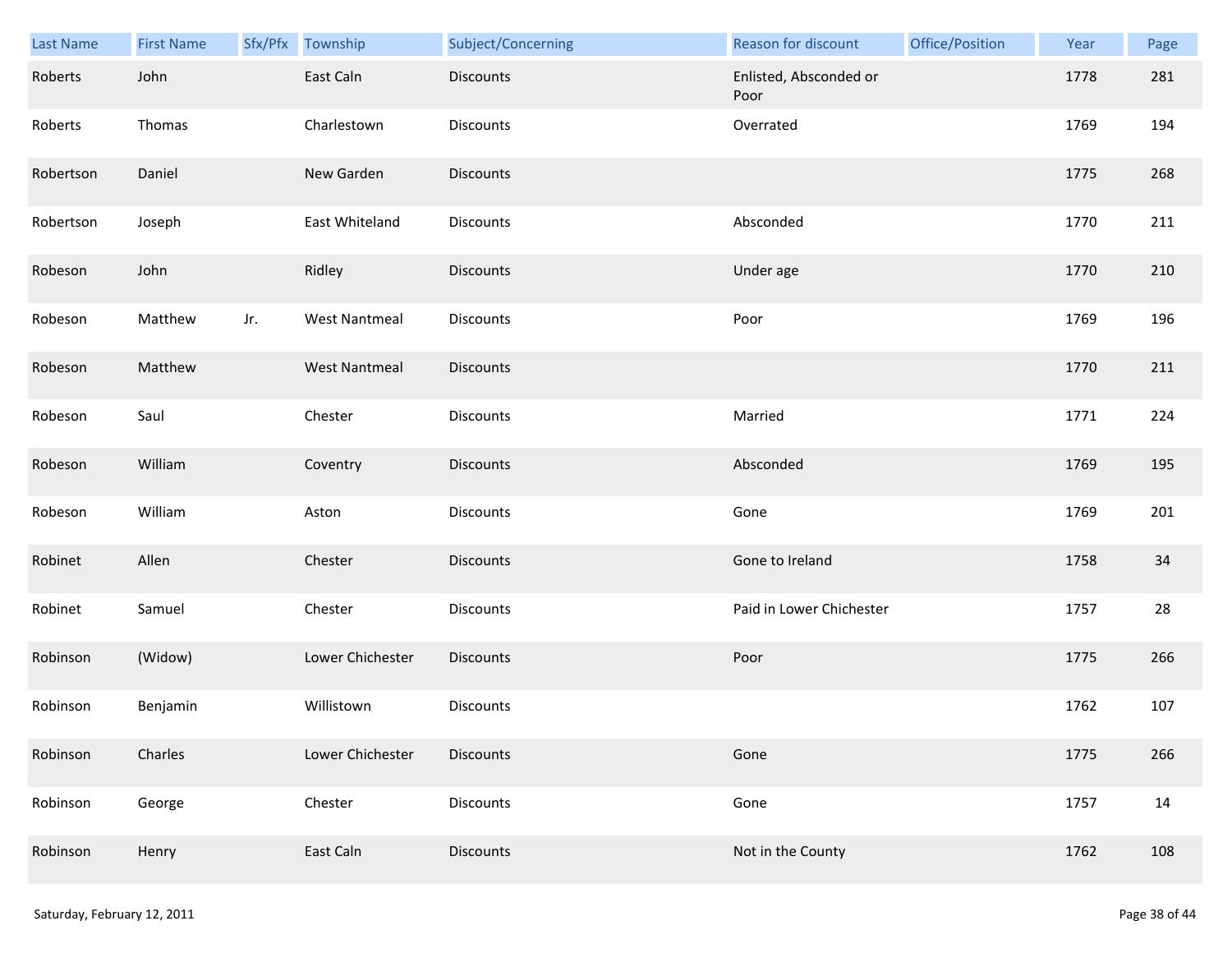| Last Name | <b>First Name</b> | Sfx/Pfx | Township             | Subject/Concerning | Reason for discount                           | Office/Position | Year | Page |
|-----------|-------------------|---------|----------------------|--------------------|-----------------------------------------------|-----------------|------|------|
| Robinson  | Hugh              |         | <b>West Nantmeal</b> | <b>Discounts</b>   | Absconded                                     |                 | 1767 | 169  |
| Robinson  | James             |         | New Garden           | <b>Discounts</b>   | Not found                                     |                 | 1757 | 17   |
| Robinson  | John              |         | East Nottingham      | Discounts          | Poor                                          |                 | 1758 | 38   |
| Robinson  | John              |         | <b>East Bradford</b> | <b>Discounts</b>   | Paid in Goshen                                |                 | 1760 | 73   |
| Robinson  | John              |         | Chester              | <b>Discounts</b>   | Not found                                     |                 | 1772 | 241  |
| Robinson  | John              |         | Lower Chichester     | <b>Discounts</b>   | Gone                                          |                 | 1775 | 266  |
| Robinson  | Michael           |         | East Fallowfield     | Discounts          | Poor                                          |                 | 1763 | 114  |
| Robinson  | Robert            |         | Uwchlan              | Paid for service   |                                               | Constable       | 1759 | 55   |
| Robinson  | Samuel            |         | <b>West Nantmeal</b> | Discounts          | Enlisted                                      |                 | 1758 | 48   |
| Robinson  | Samuel            |         | Newtown              | <b>Discounts</b>   | Enlisted &/or Poor                            |                 | 1777 | 278  |
| Robinson  | Thomas            |         | Tredyffrin           | Discounts          | Tennants pay tax                              |                 | 1758 | 45   |
| Robinson  | William           |         | Haverford            | <b>Discounts</b>   | Shipped himself on board<br>the Province Ship |                 | 1758 | 49   |
| Robinson  | William           |         | West Marlborough     | Discounts          | Absconded                                     |                 | 1767 | 166  |
| Robinson  | William           |         | <b>West Nantmeal</b> | <b>Discounts</b>   | Absconded                                     |                 | 1768 | 182  |
| Robinson  | William           |         | Aston                | Discounts          | Absconded                                     |                 | 1772 | 238  |
| Rocket    | James             |         | Springfield          | Discounts          | In Goal                                       |                 | 1757 | 14   |
| Rodger    | Thomas            |         | Oxford               | Discounts          | Poor & Lame                                   |                 | 1772 | 236  |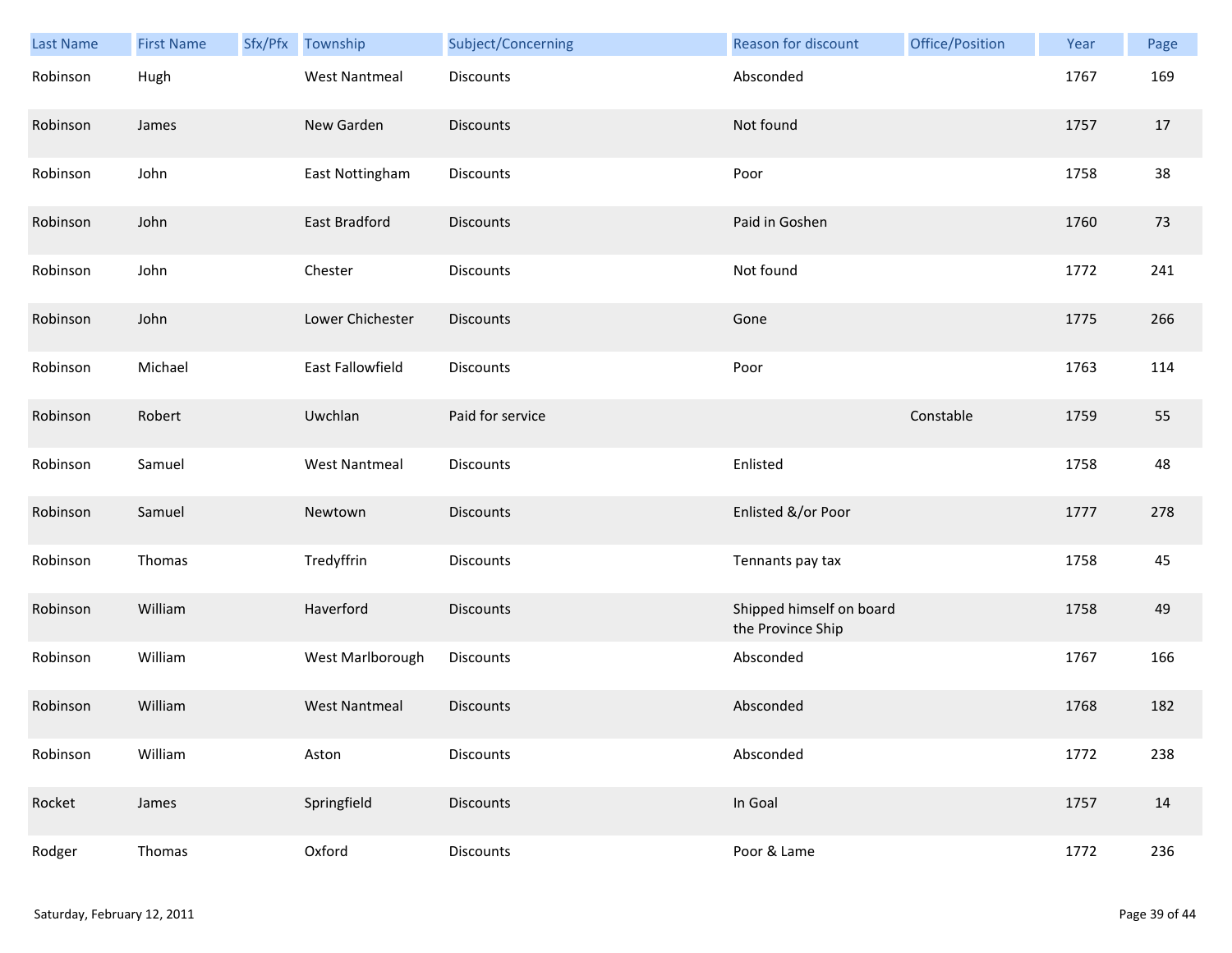| Last Name | <b>First Name</b> | Sfx/Pfx Township | Subject/Concerning | Reason for discount            | Office/Position   | Year | Page |
|-----------|-------------------|------------------|--------------------|--------------------------------|-------------------|------|------|
| Rodgers   | Matthew           | West Caln        | <b>Discounts</b>   | Insolvent                      |                   | 1769 | 195  |
| Rodgers   | Matthew           | West Caln        | Discounts          | Gone                           |                   | 1770 | 209  |
| Rodgers   | Robert            | West Fallowfield | <b>Discounts</b>   | Absconded                      |                   | 1771 | 226  |
| Rodgers   | William           | East Nottingham  | <b>Discounts</b>   | Absconded                      |                   | 1773 | 252  |
| Roe       | Mathew            | Newlin           | Discounts          | Elderly & Low<br>Circumstances |                   | 1764 | 125  |
| Roe       | Mathew            | Newlin           | Discounts          |                                |                   | 1765 | 137  |
| Rogers    | David             | Easttown         | <b>Discounts</b>   | Married                        |                   | 1762 | 109  |
| Rogers    | David             | East Nantmeal    | Paid for service   |                                | Township Assessor | 1765 | 138  |
| Rogers    | Isaac             | East Nottingham  | <b>Discounts</b>   |                                |                   | 1765 | 139  |
| Rogers    | James             | East Caln        | Discounts          | Enlisted &/or Poor             |                   | 1777 | 277  |
| Rogers    | John              | London Britain   | <b>Discounts</b>   | Absconded                      |                   | 1765 | 140  |
| Rogers    | John              | Willistown       | Discounts          | Not found                      |                   | 1766 | 161  |
| Rogers    | John              | Charlestown      | <b>Discounts</b>   | Paid in East Nantmeal          |                   | 1768 | 184  |
| Rogers    | John              | East Nottingham  | Discounts          | Gone                           |                   | 1772 | 242  |
| Rogers    | Joseph            | Vincent          | <b>Discounts</b>   | Overrated                      |                   | 1757 | 21   |
| Rogers    | Joseph            | East Nottingham  | Discounts          | Sickly                         |                   | 1761 | 96   |
| Rogers    | Joseph            | West Nottingham  | Discounts          | Absconded or Gone              |                   | 1768 | 187  |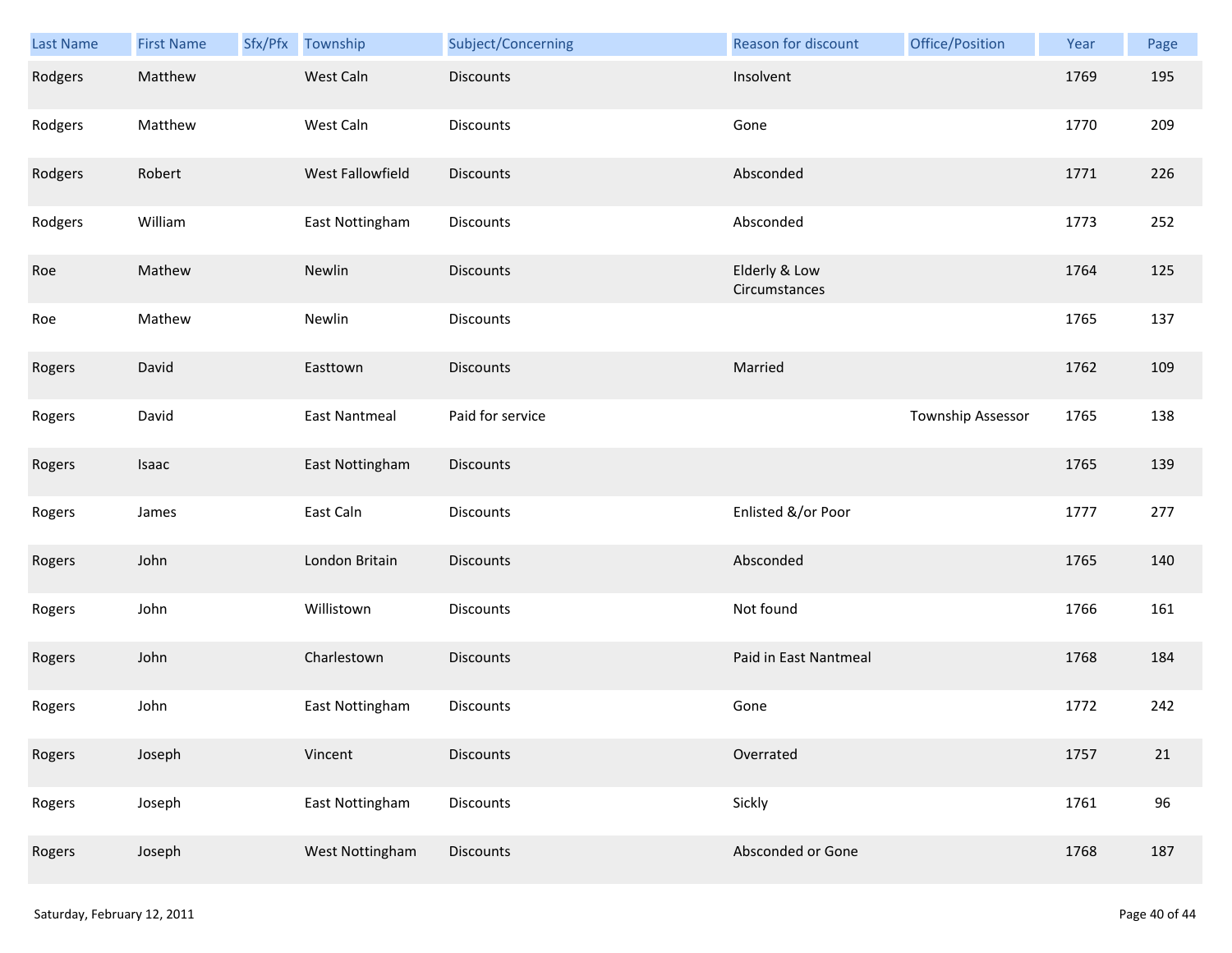| Last Name | <b>First Name</b> |     | Sfx/Pfx Township        | Subject/Concerning              | <b>Reason for discount</b> | Office/Position | Year | Page   |
|-----------|-------------------|-----|-------------------------|---------------------------------|----------------------------|-----------------|------|--------|
| Rogers    | Robert            |     | <b>Upper Providence</b> | Discounts                       | Paid in Middletown         |                 | 1759 | 56     |
| Rogers    | Robert            |     | Middletown              | <b>Discounts</b>                | Poor or Gone               |                 | 1770 | 215    |
| Rogers    | Robert            |     |                         | Discounts                       | Enlisted &/or Poor         |                 | 1777 | 279    |
| Rogers    | Thomas            | Sr. | West Nottingham         | Warrant granted against         |                            |                 | 1768 | 187    |
| Rogers    | Thomas            | Jr. | West Nottingham         | Warrant granted against         |                            |                 | 1768 | 187    |
| Rogers    | Thomas            |     | Oxford                  | <b>Discounts</b>                | Not to be had              |                 | 1774 | 258    |
| Rogers    | William           |     | West Caln               | Discounts                       |                            |                 | 1765 | 139    |
| Roles     | John              |     | Pennsbury               | Discounts                       | Wrong rated                |                 | 1774 | 256    |
| Rolling   | Daniel            |     | Tredyffrin              | <b>Discounts</b>                | Ran away                   |                 | 1770 | 211    |
| Rolls     | William           |     | Concord                 | <b>Discounts</b>                | Ran away                   |                 | 1769 | 197    |
| Roman     | Isaac             |     | Chester                 | Discounts                       | Overrated                  |                 | 1757 | 19     |
| Roman     | Isaac             |     | Chester                 | Paid for service                |                            | Constable       | 1759 | 57     |
| Roman     | Jacob             |     | Chester                 | Neglected or refused to pay tax |                            |                 | 1762 | 109    |
| Roman     | Jona              |     | East Caln               | <b>Discounts</b>                | Dead                       |                 | 1756 | 4      |
| Roman     | Joshua            |     | East Caln               | Discounts                       |                            |                 | 1764 | 130    |
| Roman     | Phillip           |     | Chester                 | <b>Discounts</b>                | Overrated                  |                 | 1757 | 19     |
| Roman     | Thomas            |     | <b>Upper Chichester</b> | Discounts                       | Overrated                  |                 | 1757 | $20\,$ |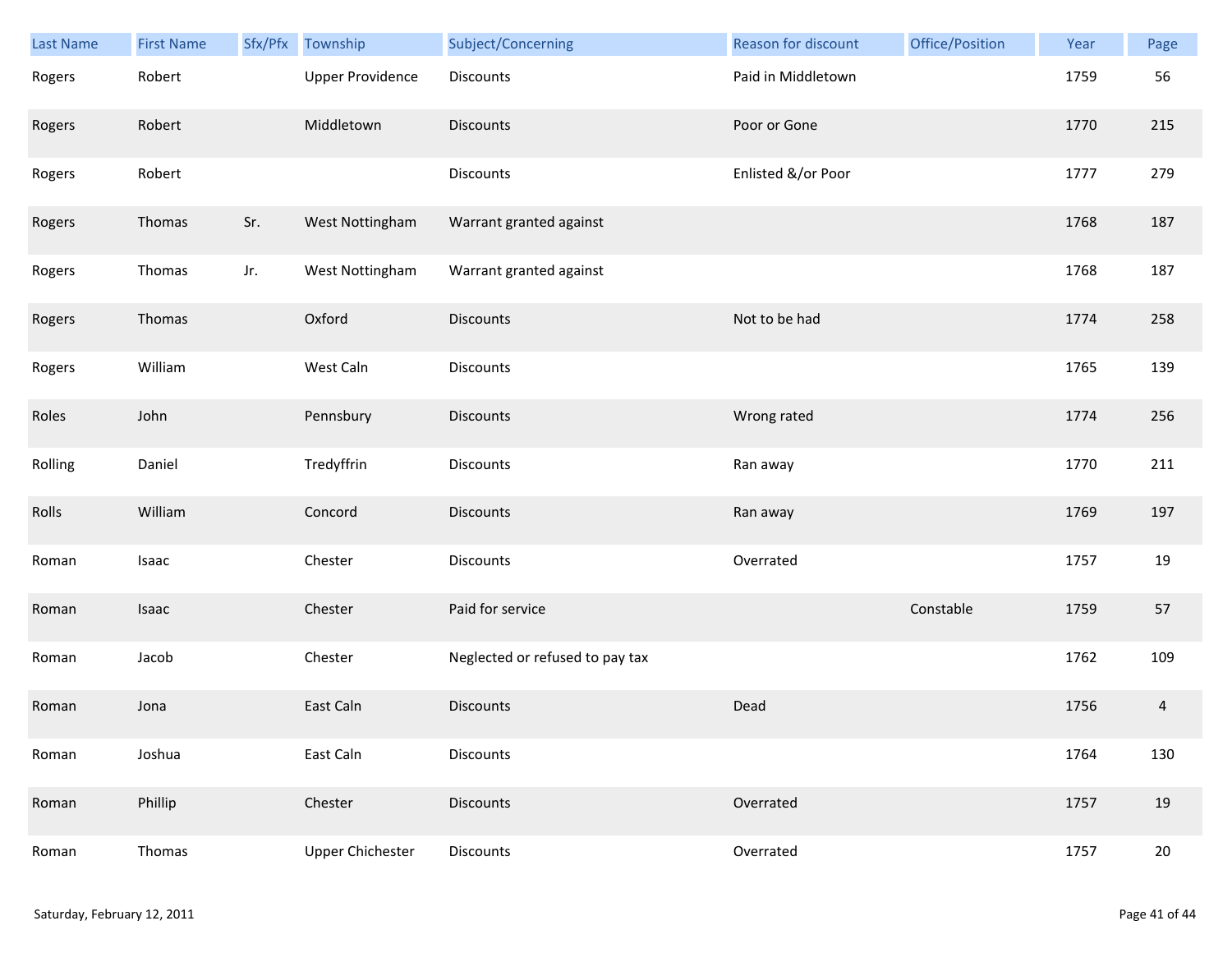| Last Name | <b>First Name</b> | Sfx/Pfx Township  | Subject/Concerning | Reason for discount     | Office/Position | Year | Page |
|-----------|-------------------|-------------------|--------------------|-------------------------|-----------------|------|------|
| Ross      | Charles           | London Grove      | <b>Discounts</b>   | Paid in London Britain  |                 | 1771 | 230  |
| Ross      | Hambleton         | Uwchlan           | Discounts          | Absconded               |                 | 1757 | 31   |
| Ross      | John              | London Grove      | <b>Discounts</b>   | Maintains his parents   |                 | 1775 | 261  |
| Ross      | William           | Uwchlan           | <b>Discounts</b>   | Absconded               |                 | 1757 | 31   |
| Rosson    | John              | Lower Darby       | <b>Discounts</b>   | Twice rated             |                 | 1767 | 170  |
| Rowan     | Elizabeth         | Lower Chichester  | Discounts          | Overrated               |                 | 1773 | 247  |
| Rowan     | George            | East Whiteland    | <b>Discounts</b>   | Unable to pay           |                 | 1773 | 250  |
| Rowan     | George            | Lower Chichester  | Discounts          | Gone                    |                 | 1774 | 258  |
| Rowan     | Martha            | Lower Chichester  | <b>Discounts</b>   | Poor                    |                 | 1768 | 186  |
| Rowan     | William           | East Whiteland    | Discounts          | Gone                    |                 | 1773 | 249  |
| Rowen     | Joshua            | New Garden        | <b>Discounts</b>   | Died Insolvent          |                 | 1761 | 97   |
| Rowen     | William           | New Garden        | Discounts          | Overrated               |                 | 1757 | 22   |
| Rowland   | Henry             | Nether Providence | Discounts          | Poor                    |                 | 1772 | 240  |
| Rowland   | John              | Willistown        | <b>Discounts</b>   | Paid in Tredyffrin      |                 | 1758 | 42   |
| Rowles    | John              | Pennsbury         | <b>Discounts</b>   | Poor                    |                 | 1772 | 238  |
| Rowles    | Lacey             | West Nottingham   | <b>Discounts</b>   | Age & low circumstances |                 | 1757 | 27   |
| Rudge     | William           | Coventry          | Discounts          | Poor                    |                 | 1772 | 238  |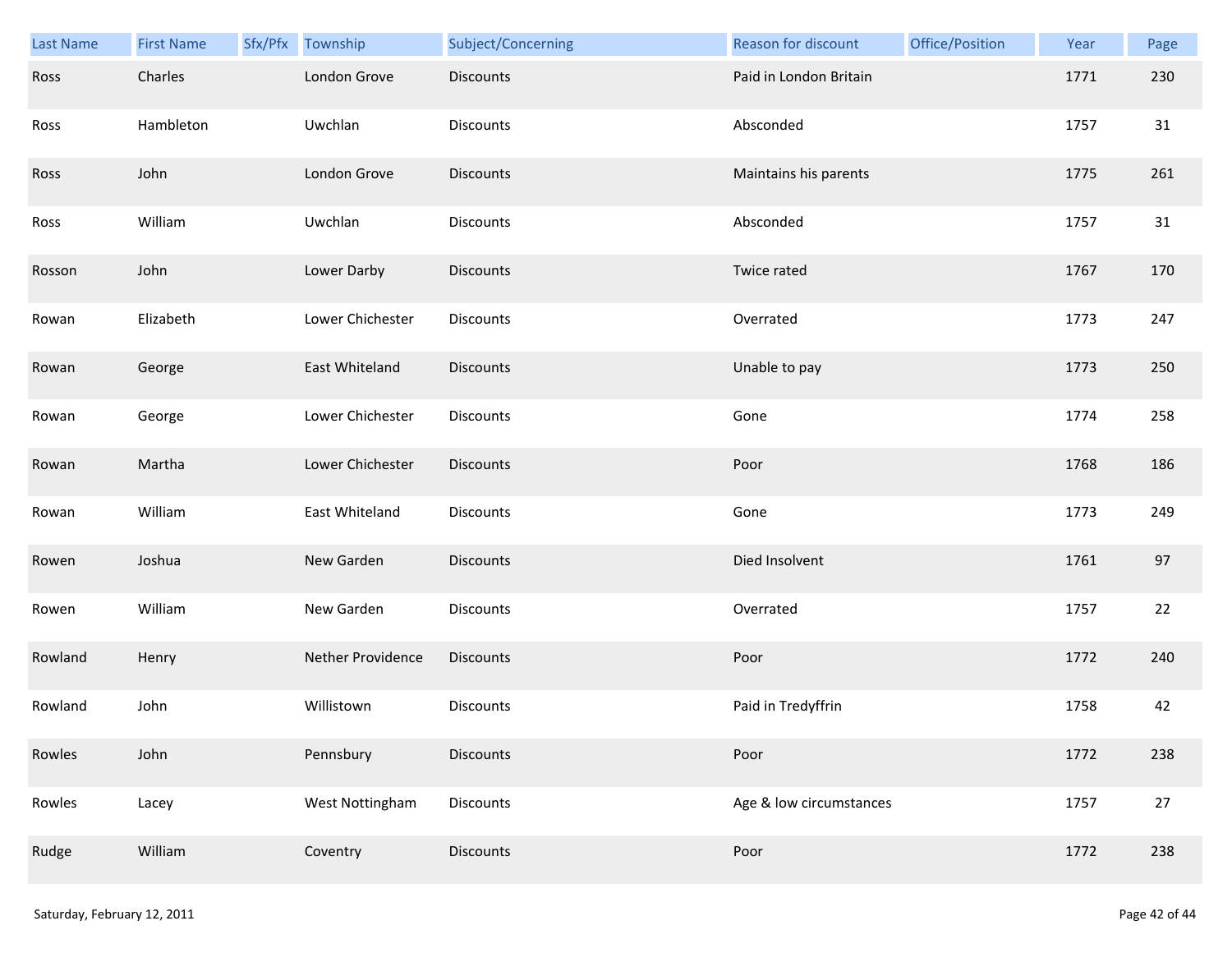| <b>Last Name</b> | <b>First Name</b> | Sfx/Pfx Township        | Subject/Concerning | Reason for discount               | Office/Position | Year | Page |
|------------------|-------------------|-------------------------|--------------------|-----------------------------------|-----------------|------|------|
| Rudolph          | John              | Lower Darby             | <b>Discounts</b>   | Dead, Enlisted &/or Poor          |                 | 1777 | 278  |
| Rue              | Henry             | Chester                 | <b>Discounts</b>   |                                   |                 | 1765 | 141  |
| Rumfower         | Adam              | Pikeland                | Paid for service   |                                   | Constable       | 1759 | 61   |
| Runahan          | Bernhard          | Oxford                  | <b>Discounts</b>   | Absconded                         |                 | 1770 | 209  |
| Rush             | John              | Coventry                | Discounts          | Enlisted                          |                 | 1757 | 13   |
| Rusk             | Charles           | East Fallowfield        | <b>Discounts</b>   | Gone to Ireland                   |                 | 1762 | 108  |
| Rusk             | Humphry           | New London              | Discounts          | Low circumstances                 |                 | 1767 | 167  |
| Rusk             | William           | East Fallowfield        | Discounts          |                                   |                 | 1766 | 160  |
| Russel           | George            | East Nottingham         | <b>Discounts</b>   | Poor or Absconded                 |                 | 1778 | 282  |
| Russel           | Joseph            | <b>Upper Chichester</b> | Discounts          | Absconded                         |                 | 1759 | 64   |
| Russell          | Hugh              | Oxford                  | Discounts          | Twice rated                       |                 | 1769 | 197  |
| Russell          | John              | <b>East Nantmeal</b>    | <b>Discounts</b>   | Absconded                         |                 | 1757 | 25   |
| Russell          | John              | Edgmont                 | Discounts          | Cripple                           |                 | 1757 | 28   |
| Russell          | John              | Edgmont                 | <b>Discounts</b>   | Poor & Crippled                   |                 | 1758 | 43   |
| Russell          | Robert            | New London              | Discounts          | Absconded, Sickly or<br>Insolvent |                 | 1770 | 216  |
| Ruston           | Job               | Londonderry             | <b>Discounts</b>   | Charged in Oxford                 |                 | 1761 | 96   |
| Ruston           | Robert            | Goshen                  | <b>Discounts</b>   | Paid elsewhere                    |                 | 1775 | 265  |